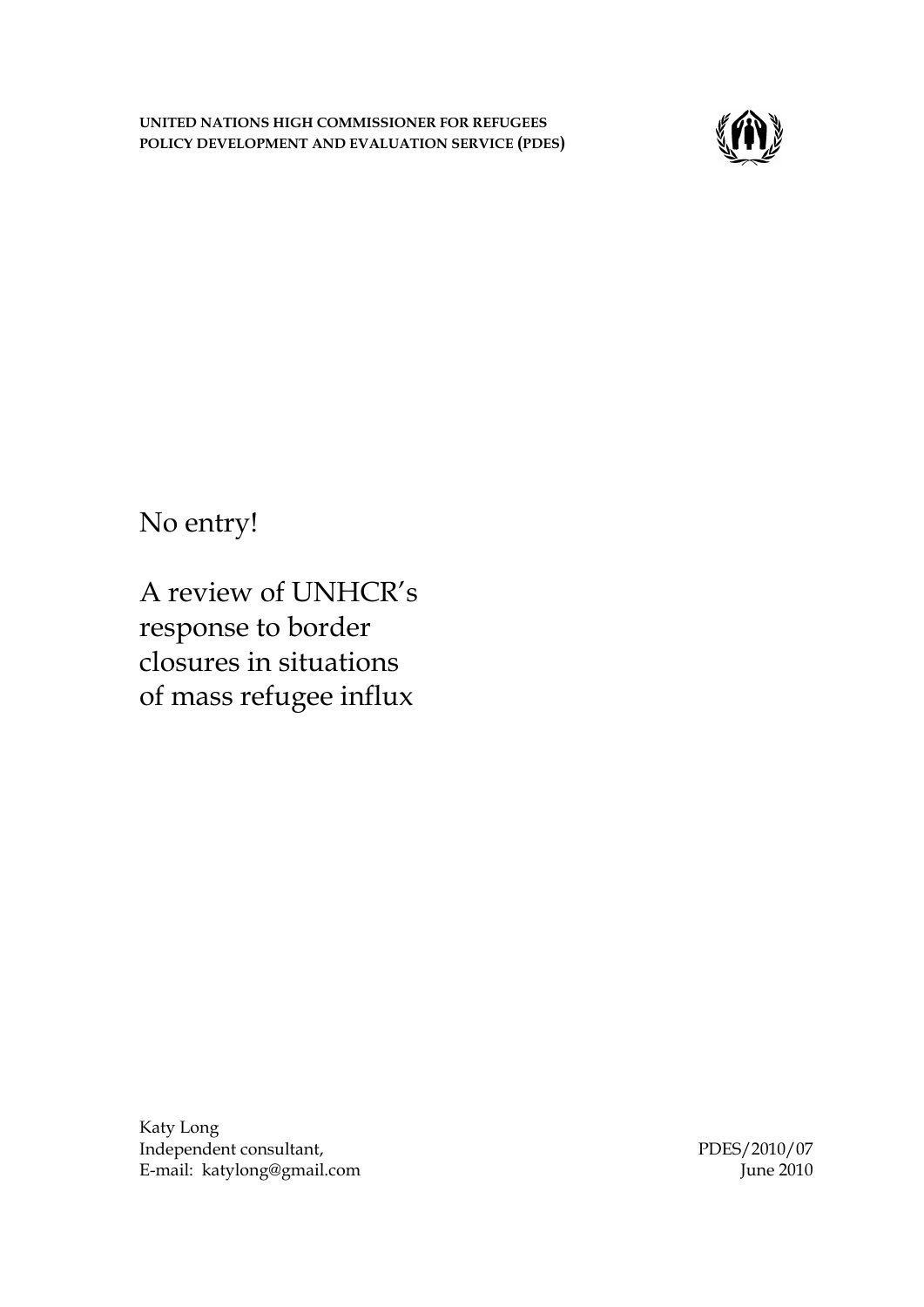#### **Policy Development and Evaluation Service**

UNHCR"s Policy Development and Evaluation Service (PDES) is committed to the systematic examination and assessment of UNHCR policies, programmes, projects and practices. PDES also promotes rigorous research on issues related to the work of UNHCR and encourages an active exchange of ideas and information between humanitarian practitioners, policymakers and the research community. All of these activities are undertaken with the purpose of strengthening UNHCR"s operational effectiveness, thereby enhancing the organization's capacity to fulfill its mandate on behalf of refugees and other persons of concern to the Office. The work of the unit is guided by the principles of transparency, independence, consultation, relevance and integrity.

> Policy Development and Evaluation Service United Nations High Commissioner for Refugees Case Postale 2500 1211 Geneva 2 Switzerland

> > Tel: (41 22) 739 8433 Fax: (41 22) 739 7344

e-mail: hqpd00@unhcr.org

internet: www.unhcr.org

All PDES evaluation reports are placed in the public domain. Electronic versions are posted on the UNHCR website and hard copies can be obtained by contacting PDES. They may be quoted, cited and copied, provided that the source is acknowledged. The views expressed in PDES publications are those of the author and are not necessarily those of UNHCR. The designations and maps used do not imply the expression of any opinion or recognition on the part of UNHCR concerning the legal status of a territory or of its authorities.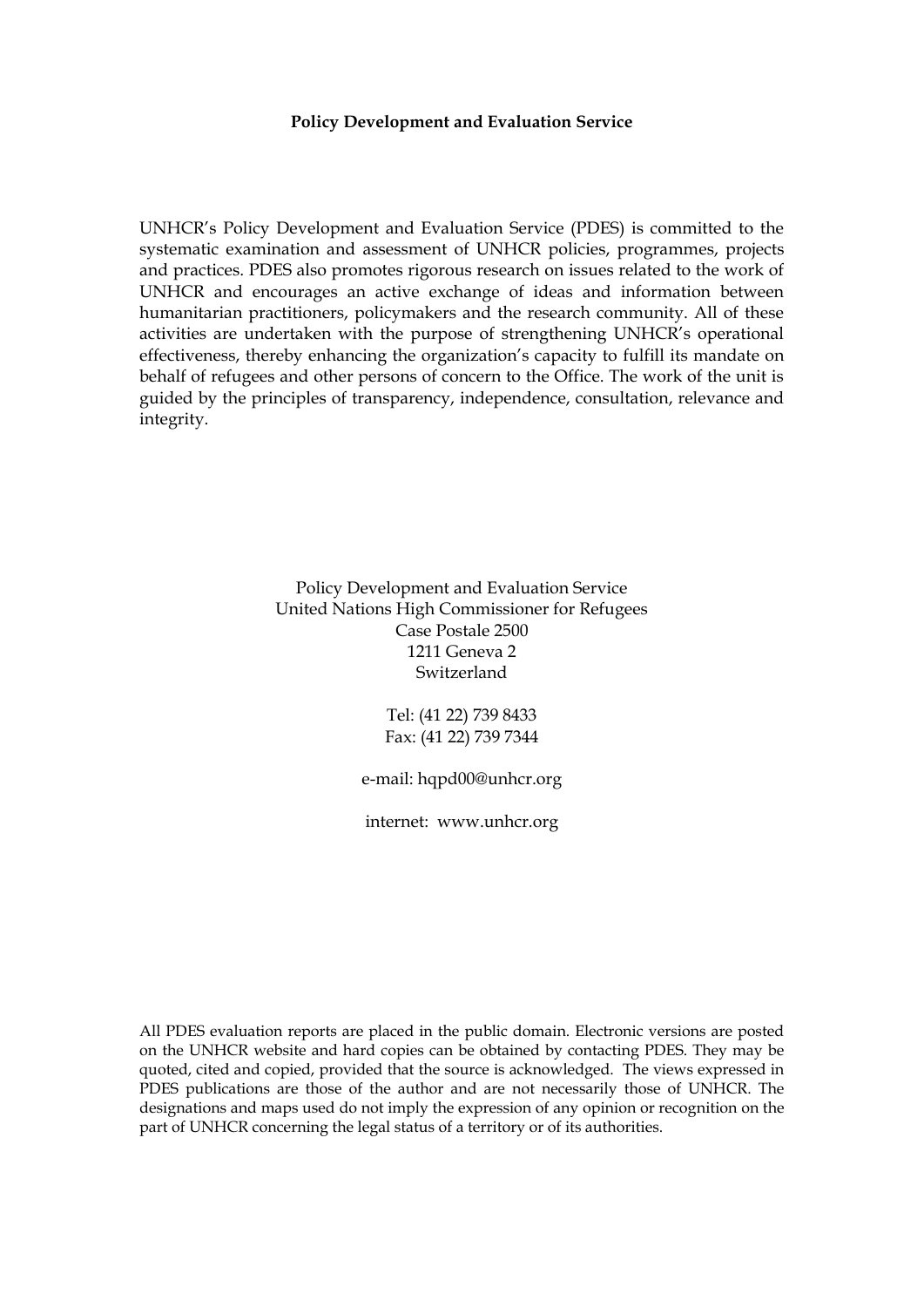# Table of Contents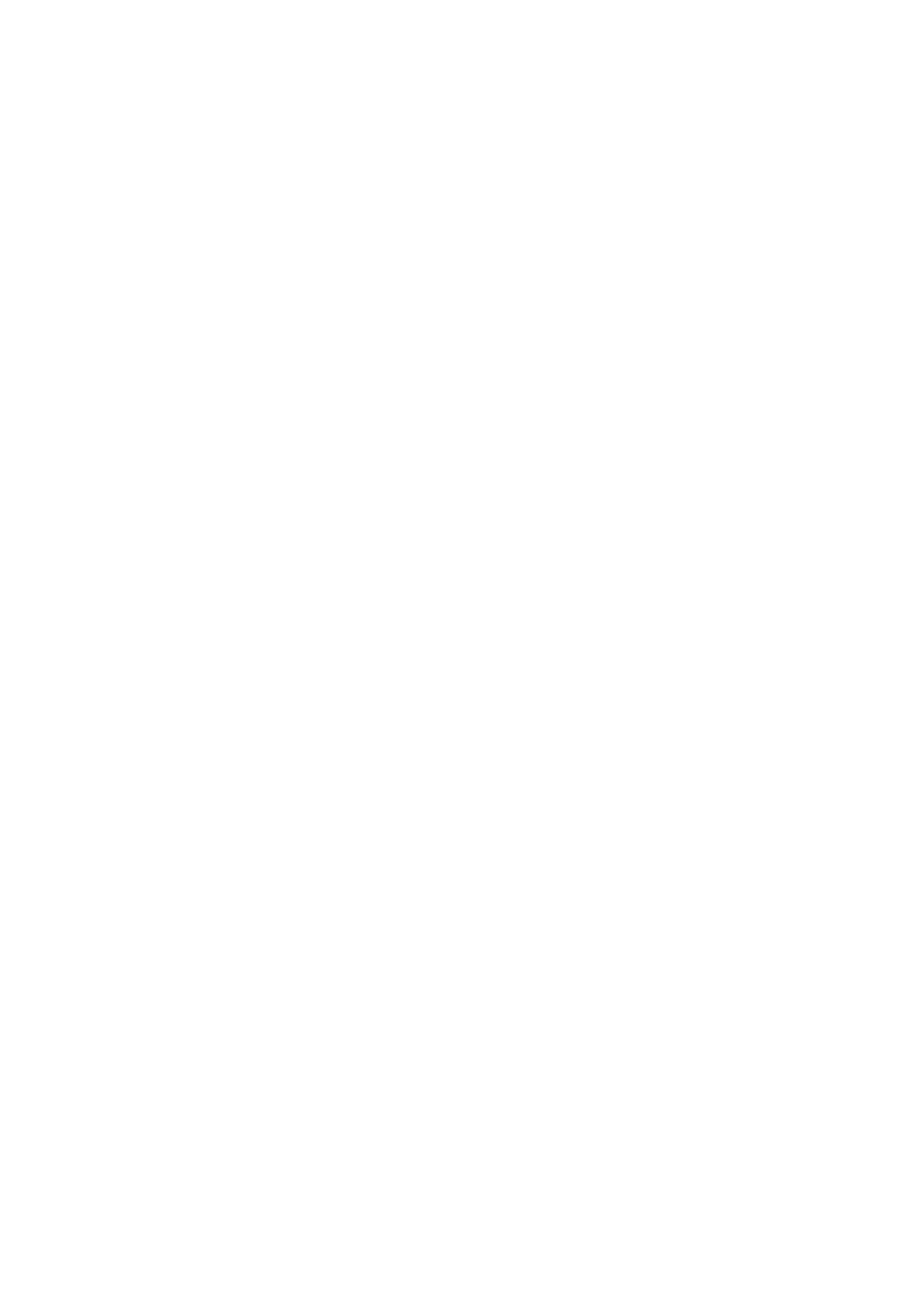## Introduction

1. This paper reviews the way in which UNHCR has responded when states close their borders to mass refugee influxes. Examining both the existing international legal framework and the political and practical experiences of the organization in reacting to border closures in the post-Cold War period, the paper considers whether a "policy toolkit" could be developed which would help to guide UNHCR responses to ongoing and future border closures.

2. When High Commissioner for Refugees Antonio Guterres asked PDES to commission a study on this issue, his primary concern was the closure of the border between Somalia and Kenya. As the paper was being readied for publication in June 2010, however, the Uzbekistan government announced that it had closed its border with Kyrgyzstan in response to fears of a mass influx of refugees fleeing violent ethnic clashes in the city of Osh, five miles from the Uzbek border.

3. At time of writing, up to 100,000 largely ethnic Uzbek refugees were massing at the Kyrgyzstan-Uzbekistan border and the UN was warning of an impending humanitarian crisis. According to Uzbekistan's Deputy Prime Minister, "today we will stop accepting refugees from the Kyrgyz side because we have no place to accommodate them and no capacity to cope with them" (The Times, 15 June 2010). As this paper demonstrates, when states adopt such positions, UNHCR is confronted with a number of difficult ethical dilemmas and operational challenges.

### **Border closures and refugee rights**

4. The act of border-crossing is central to the concept of an international refugee regime. The ability of refugees to access international protection is dependent upon their ability to cross international borders. The right to leave one"s country and the right to seek asylum are both enshrined in the Universal Declaration of Human Rights.

5. Yet the reality of border-crossing – both in principle and in practice – is far more complex. In the past 20 years states have repeatedly closed their borders to refugee influxes, usually with the aim of preserving security and relieving pressure on national capacity.

6. Border closures pose a particular dilemma for UNHCR because they force the organization to confront the tensions between protection and assistance in such circumstances. When a state opts to close its border to a refugee influx, effectively denying their right to seek asylum and placing a refugee at risk of continued persecution, defending the right to asylum may be in direct conflict with the practical delivery of humanitarian assistance.

7. Border closures are intensely political. Controlling borders – and by extension, determining who may enter a state"s territory – is a fundamental expression of state sovereignty, the lynch-pin of contemporary international political order. The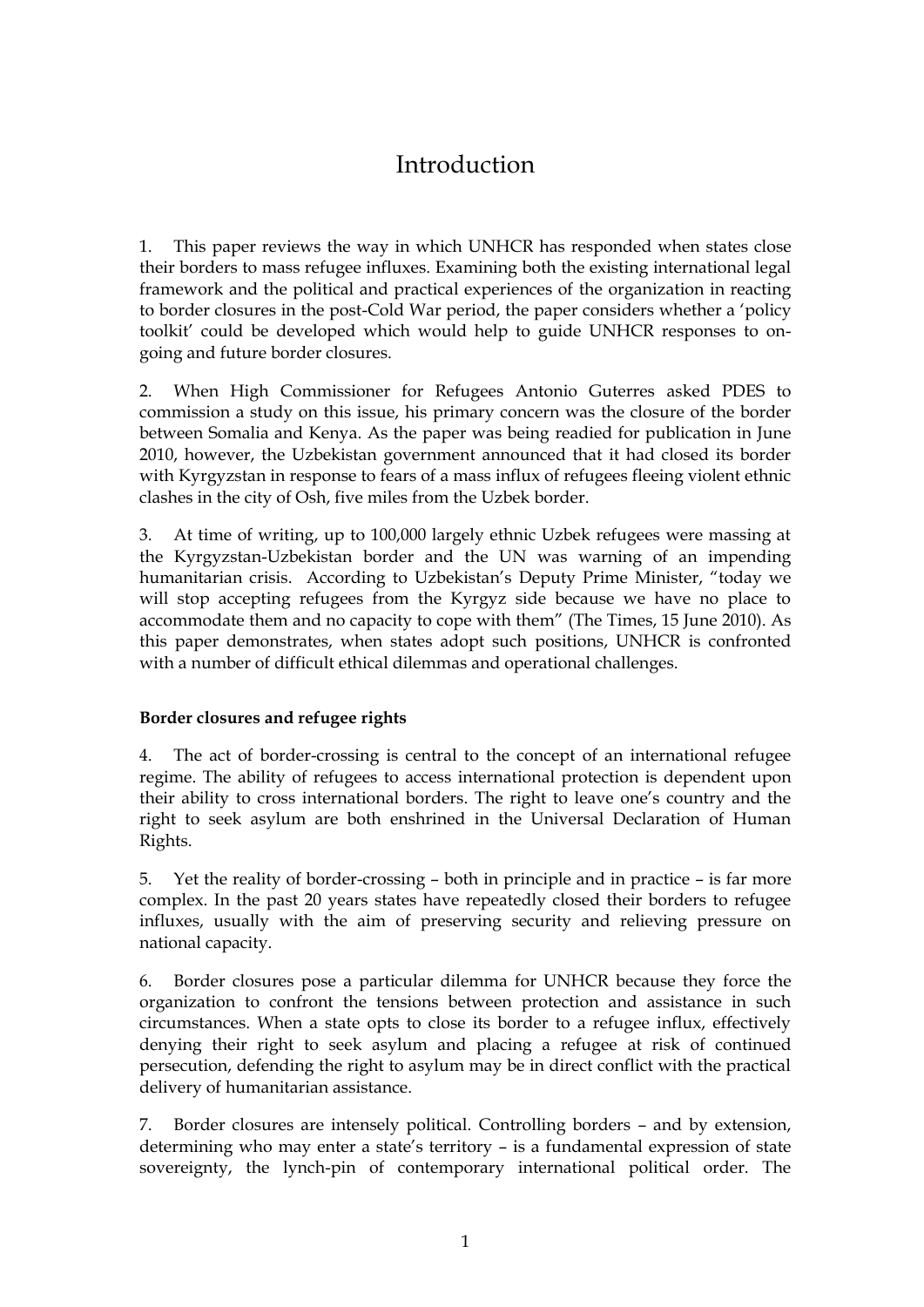obligation to offer asylum may thus directly conflict with a state"s claim to sovereignty, especially if the claim is made that a mass influx will threaten the security (even the very survival) of the nation-state.

8. Borders are thus the front-line in a struggle to reconcile the international political regime – focused above all on the security and stability of existing states-structure – with the universal protection principles UNHCR is charged with safeguarding.

9. The politics of border closure, however, extend beyond the tensions between state sovereignty and humanitarianism. In practice, major border closures in the post-Cold War period have tended to occur in states or regions of significant strategic interest to Western and donor states. In Northern Iraq in 1991, in Kosovo in 1999 and Afghanistan in 2001, the direct actions of states, led by the USA and its NATO allies, played a major role in influencing the shape of the international community"s responses to these border closures.

10. It is no coincidence that the two major international responses to border closure – in Northern Iraq and Kosovo – were also the sites for the significant (if problematic) evolution of the doctrine of "humanitarian intervention". Given the plethora of other powerful agents who have tended to become involved in responding (or, in the case of Afghanistan and the on-going Kenya-Somalia border closure, in not responding) to post-Cold War border closures, this paper considers not only how UNHCR should respond, but also the extent to which it can respond as an independent actor.

11. In responding to border closures, UNHCR itself is likely to have to prioritise among its own complex interests. Should UNHCR aim to provide an immediate response to refugees needs in a humanitarian crisis, even if this means tacitly accepting a state"s decision to abrogate from its obligations under the 1951 Convention? Should it advocate for the principles of asylum and *non-refoulement* even if this means refusing cooperation? How should it account for the political trade-offs that are likely to be offered as inducements for participation (or threatened for noncompliance) by donor or host states, in terms of financial assistance or access to previously closed areas of territory?

12. Balancing these interests is likely to be difficult and controversial, both internally and externally. However the history of UNHCR"s responses to major border closures indicates that there is a need for the organization to acknowledge these inherent tensions between its protection and assistance duties in order that it can better prepare and respond in an operational context.

## **Defining border closures**

13. Analyzing the politics of border closure is a process fraught with conceptual difficulties. Even accurately identifying a physical border is often problematic, particularly if the border is the relic of arbitrary and artificial state creation by European colonial powers with little everyday meaning (as with the Pakistan-Afghan border, for example, which placed Pashtun on both sides of the border.

14. Where natural features such as mountain ranges mark state borders, they are often inhospitable and sparsely populated, which in turn results in poor demarcation. During the 1991 crisis in Northern Iraq, for example, UNHCR staff were uncertain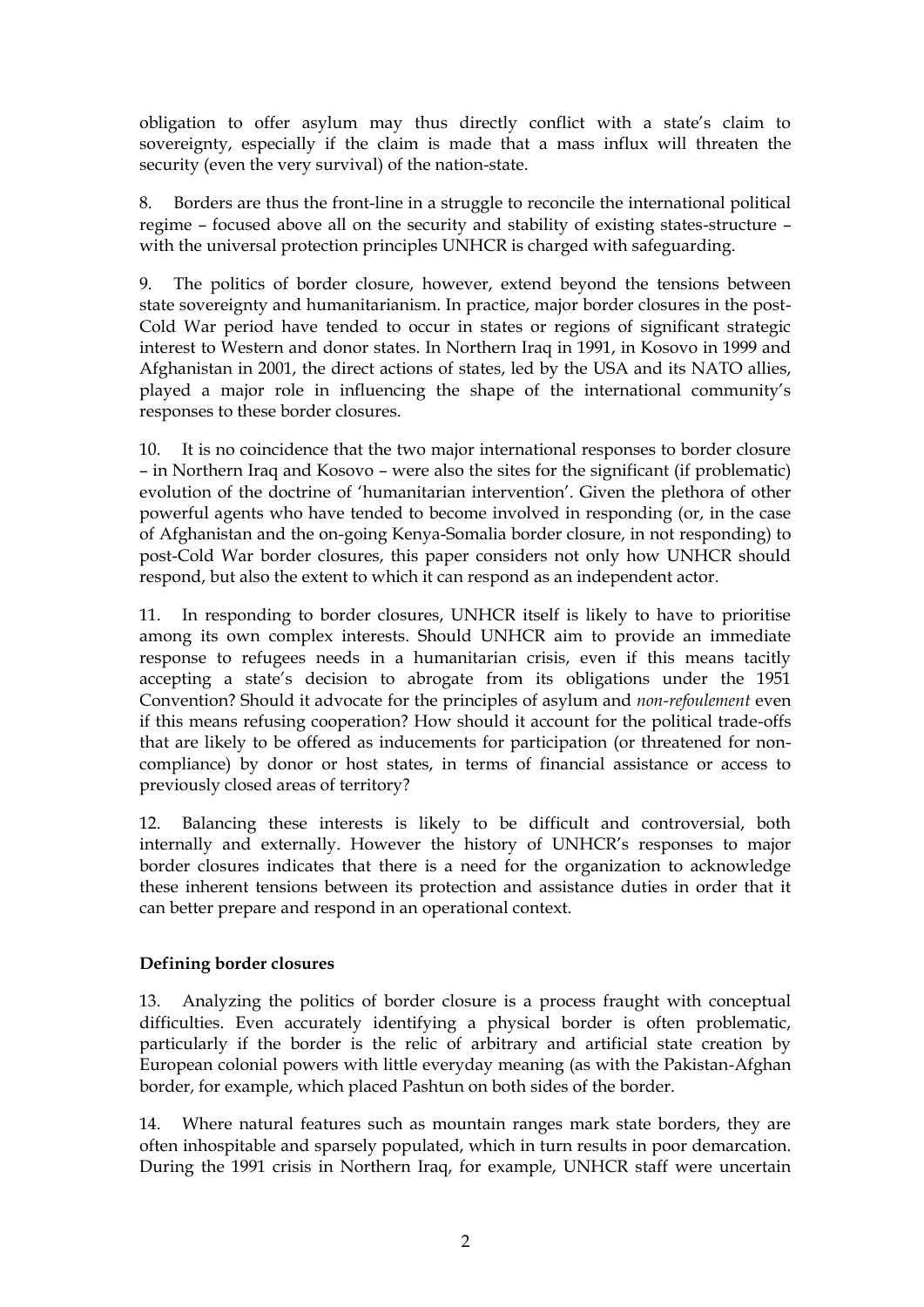whether some Kurdish refugees were in Turkish or Iraqi territory. The real geography of borders is one of buffer zones, "no-man"s lands" and intermittent border posts.

15. Given these ambiguities, do borders matter? As researchers looking at transnational and cross-border livelihood strategies have conclusively shown, borders are often highly porous, abstractions which do not reflect lived reality (e.g. Bakewell 2000; Kaiser 2010). Yet for UNHCR – and for refugees – borders, however artificial, are not mere abstractions. Borders do matter because in a sovereign state system they are legal markers of authority. Refugees become refugees – and thereby able to access protection and asylum – only because they have crossed an international border.

16. The case studies in Part II demonstrate the extent to which porous borders complicate any attempt to assess the effects (and even the intended effects) of a formal border closure. However, determining what constitutes a closure is equally problematic. In fragile states with weak authority, borders may be closed by *ad hoc* local alliances acting without central government knowledge.

17. Furthermore, as one UNHCR staff member interviewed for this paper remarked, it is weak and poor states that tend to resort to formal, physical border closures. Strong and rich states have a range of policy options which, in the post-Cold War period, have been employed to effectively close their borders to asylum seekers, even while they remain theoretically open to receiving refugees.

18. Many researchers have documented the strategies used by Western states to deter asylum seekers from entry. As early as 1980, Western states began developing a battery of measures designed to prevent applicants from reaching their borders where they could make a claim under the 1951 Convention. These include the increased use of visas, the issuing of heavy fines for those carriers found transporting irregular migrants and the extra-territorial processing of asylum claims.

19. Hathaway provides an impressive number of examples: the UK"s decision to introduce visas for Zimbabweans in 2003 in order to deter rising numbers of asylum seekers, Australia's decision to 'excise' its off-shore territories to prevent asylum seekers entering mainland Australia, and the use of the "country of first asylum" principle by EU states to avoid having to admit asylum seekers who have transited through Southern states among them (Hathaway 2005, 283-298).

20. The question of pushbacks on the sea has also proved particularly contentious. In 1993, the US Supreme Court – in a heavily criticized judgment – determined in the case of Sale vs. Haitian Center Councils (by a vote of 8-1) that the right of *nonrefoulement* could not be claimed by Haitian asylum seekers who had been intercepted by the US Coastguard before reaching US soil.

21. Recent Italian pushbacks of mixed migration flows arriving by sea from North Africa follow the same logic. There is little doubt that Western states will continue to use such strategies to insulate their territories from the arrival of asylum seekers while declaring their continued commitment to the principle of asylum.

22. Developed nations with the capacity to run functioning bureaucracies are simply less crude in the methods they employ to circumvent asylum seekers' rights, able to manipulate rather than close borders. Yet as the case studies examined in Part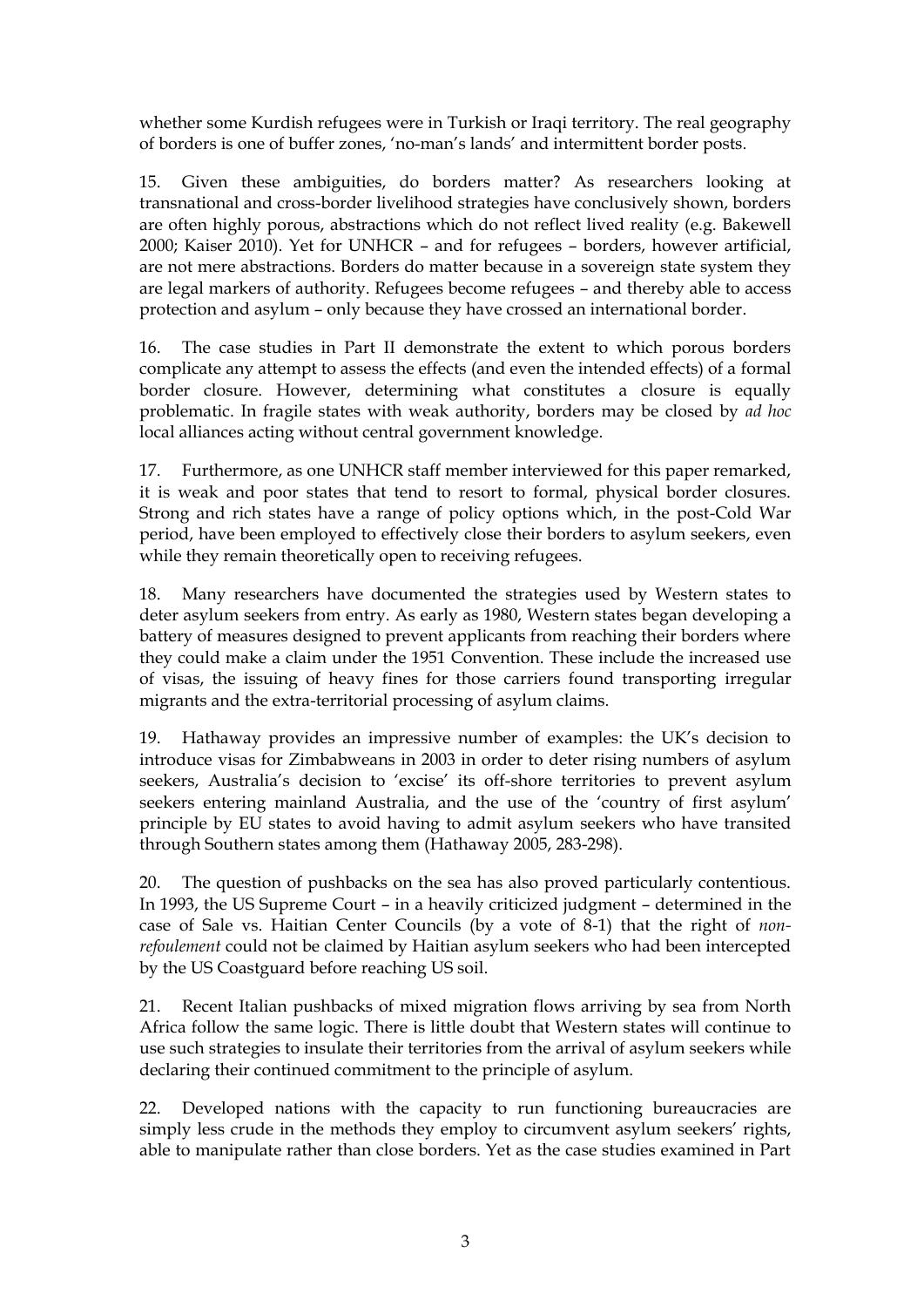II show, there is a clear connection between Western states" determination to secure their borders and Southern states" own increasingly restrictive attitudes to asylum.

23. Despite these connections, this paper looks only at the political and operational challenges UNHCR faces in responding to formal, concrete centrally-authorised border closures, in part because these closures represent an extreme and explicit denial of refugees" right to asylum. In the post-Cold War period these have been a number of these border closures by prospective host states deliberately aimed at preventing entry1.

24. Since 1990, borders closed in response to refugee flows include (but are not limited to) the Turkey-Iraq border (1991), the Zaire-Rwanda border 1994 and 1996) the Tanzania-Burundi border (1995), the Rwanda-Burundi border (1996), the Macedonia-Kosovo border (1999), all of Afghanistan's borders with neighbouring states (2000-2001), the Chad-Sudan border (2006), the Jordan-Iraq border 2006), the Syria and Iran borders with Iraq (2007) the Malawi-Tanzania border (2007), the Kenya-Somalia border (2007 onwards), Egypt's borders with the Gaza strip and Israel (2007 onwards), the DR Congo-Zambia border (2008) and the Saudi Arabia-Yemen border (2009).

25. This list underlines the fact that post-Cold War border closures to prevent refugee entry have most often occurred in regions when weak host states have little absorptive capacity and there are strong state and security concerns about the actual or potential influxes.

## **Existing literature**

 $\overline{a}$ 

26. Border closures are a remarkably under-researched subject in refugee and forced migration studies. Legal scholars have long addressed the practice of border closure as one form of *non-refoulement*, debating in particular whether the principle is applicable at the frontier or in cases of mass influx (e.g. UNHCR 1994; Hathaway 2005; Goodwin-Gill and McAdam 2007). Yet their concerns are not the political or operational dimensions of international responses to border closure.

27. Historians of refugee protection have outlined border closure as a major feature of the collapse of asylum norms in the 1930s (e.g. Marrus 1985); Skran 1995), but in the period between 1951 and the end of the Cold War, the question of border closure disappeared almost entirely from the international agenda. Alan Dowty"s book, *Closed Borders: the Contemporary Assault on Freedom of Movement,* published in 1987, reveals its Cold War-era origins in its almost total focus on restrictions placed by authoritarian states on their citizens" rights to exit (Dowty 1987)*.*

28. In the post-Cold War context, there has been remarkably little research published which specifically relates to the practice of closing borders by host countries in response to the arrival of refugee flows at the border. Both the Northern Iraq and the Kosovo crises have been the subject of considerable scrutiny and some researchers have specifically focused on UNHCR"s role in them (e.g. Frelick 1992, 1998; Suhrke 2000) but the complexity of these emergencies – in terms of reconfiguring state sovereignty and the concept of humanitarian intervention – means

<sup>1</sup> Border closures by states of origin (designed to prevent exit) are also beyond the scope of this paper.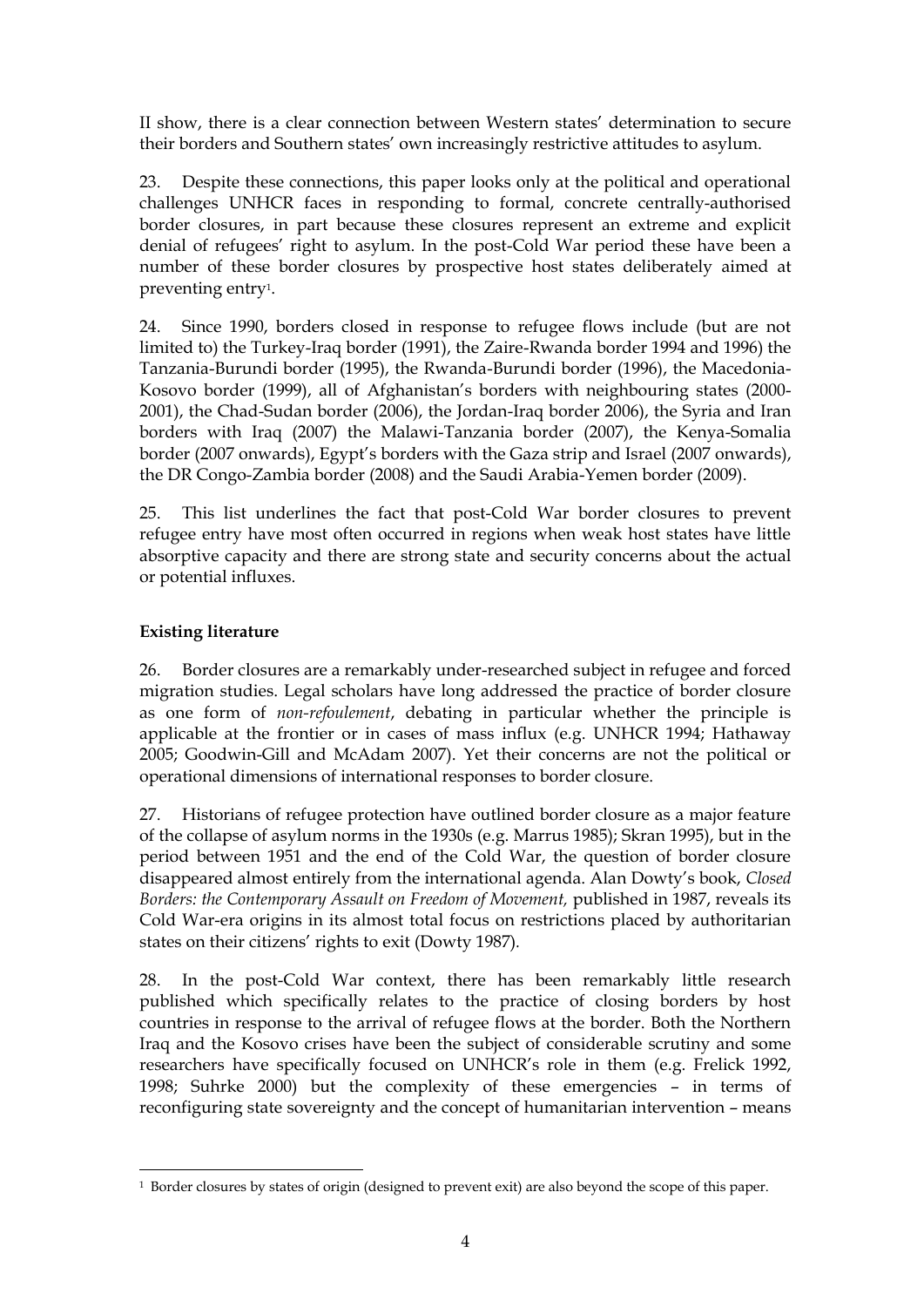that politics of the border closures themselves have largely figured as a side-note to these discussions.

29. The same is true in terms of the Afghan border closure in 2000-2002. Apart from a few notable articles (Ruiz 2002; van Selm 2002), the wider political and humanitarian context of international intervention in Afghanistan obscured the specific politics of border closure. Those researchers who examined the Tanzanian border closure in 1995 have also tended to view the border closure in 1995 as a prelude to the more significant UNHCR-sanctioned involuntary return of Rwandese to their country of origin in December 1996 (Rutinwa 1996; Miller 2000).

30. On the one hand, these studies underline the importance of setting border closures in a much wider political landscape. Yet on the other hand, the lack of any serious comparative study of the politics of border closure is a remarkable gap in refugee-related research.

31. Given the importance UNHCR attaches to the principles at stake in border closure (*non-refoulement*, the right to seek asylum, the protection of neutral humanitarian space), and the operational reality of repeated border closures in many regions where UNHCR operates, it is clear that there is a need for more analysis of this political practice. This paper therefore offers the first account of the politics of border closure, aiming to inform UNHCR"s future policy responses.

## **Structure of the review**

32. This paper is divided into three parts. The first part considers the political and legal framework surrounding border closures. The paper focuses particularly on the question of *non-refoulement*, especially in terms of its applicability to rejection at the frontier and state obligations in the case of mass influx. Considering the pre-1951 history of border closures, it underlines the extent to which the collapse of the asylum regime of the 1930s was signalled by the mass closure of borders to refugees coming from Germany.

33. The humanitarian consequences of these border closures had a significant influence in shaping the contemporary refugee regime and precipitating states' recognition of the norm of *non-refoulement*. The first part of the article concludes by considering the reasons why, despite this legal framework, some states do choose to close borders.

34. The second part of the paper looks at five post-Cold War case studies of border closures. It considers the Turkish border closure with Northern Iraq in 1991, Tanzania"s closure of its border with Burundi in 1995, the Macedonian border closure that occurred as part of the Kosovo crisis in 1999, the sealing of borders by Pakistan and Afghanistan"s other neighbours from November 2000 through to 2002, and the Kenya-Somalia border closure, on-going since January 2007, considering the specific motivations, responses and policy implications in each case.

35. The final part of the paper considers what common characteristics can be identified in all these border closures, and how these thematic similarities might be used to develop a typology of border closures. The paper ends by making a number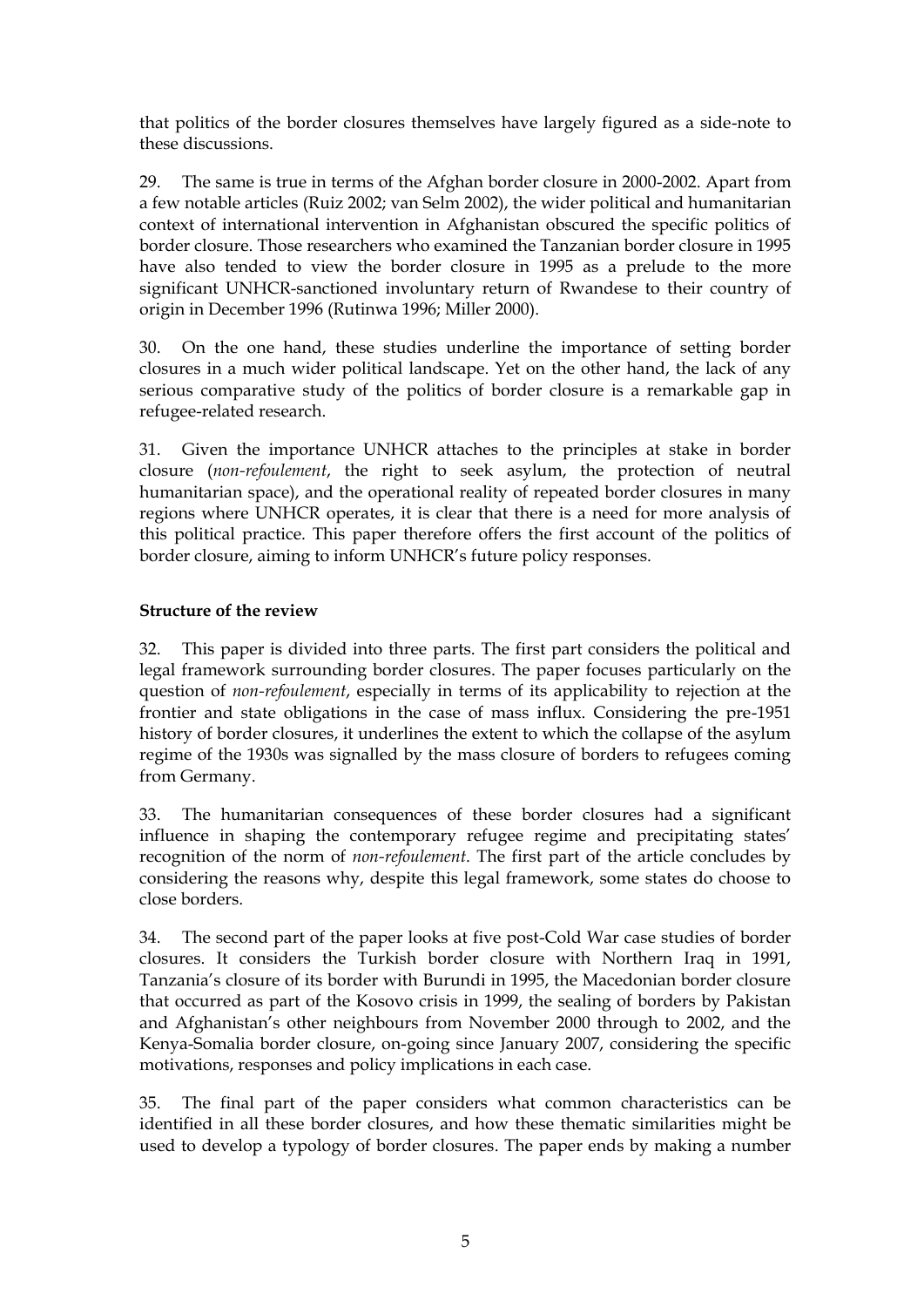of conclusions and recommendations to UNHCR as regards how it might strengthen its response to future border closures.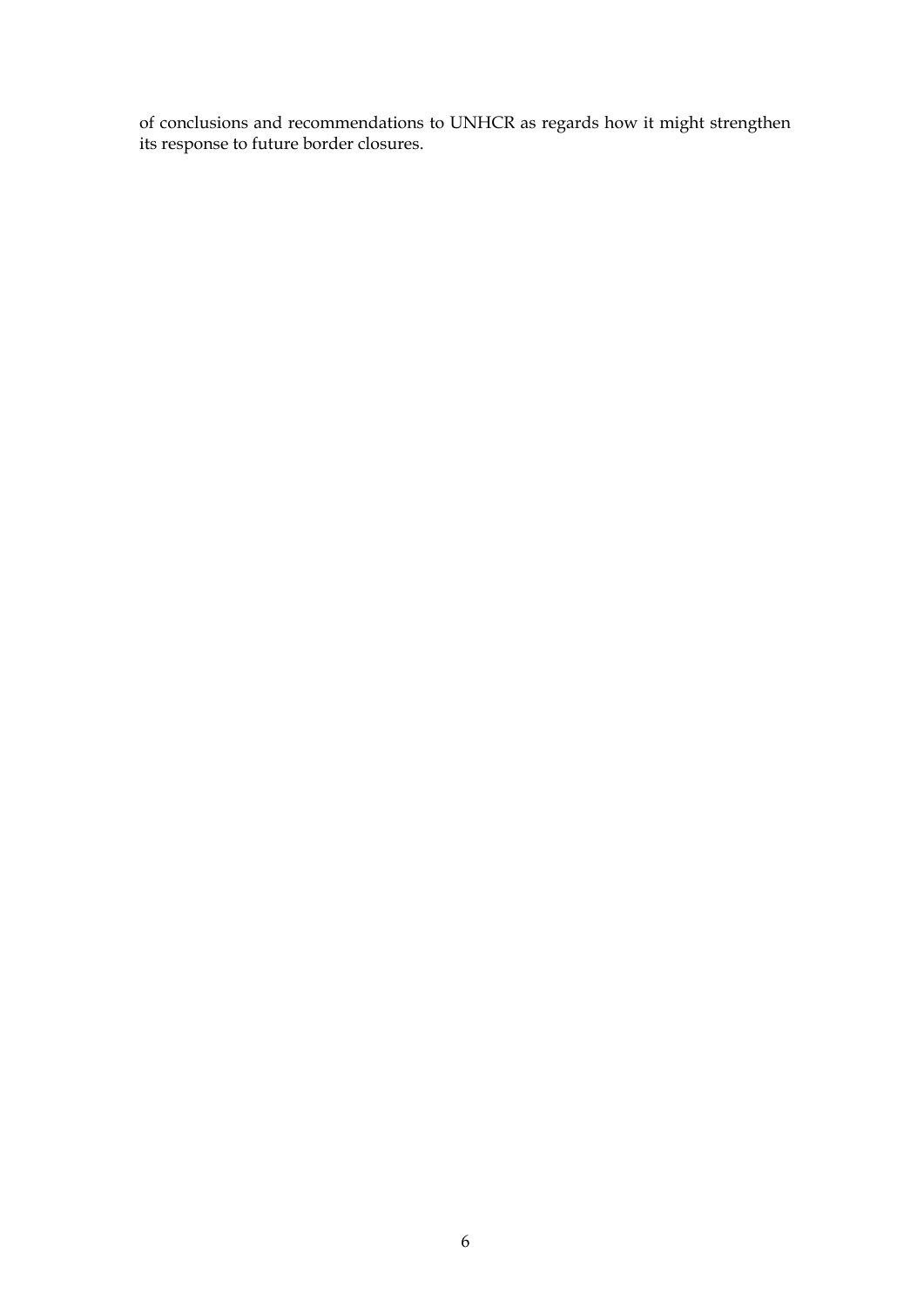# Part I: Legal frameworks and political interests

36. The development of the post-1951 refugee protection regime – centred on the Convention Relating to the Status of Refugees – was directly influenced by the experiences of the 1930s, in which the nascent asylum regime collapsed and borders were closed to huge numbers of refugees fleeing fascism in both Spain and Germany.

37. Civil war broke out in Spain in July 1936. The conflict left at least 300,000 dead, including 120,000 civilians. Fearing the prospect of a mass refugee influx from Spain as General Franco"s army advanced, France closed the border to Spanish refugees between January and March 1938, and then again between June 1938 and February 1939.

38. The French decision to close their border with Spain in 1938-9 can be explained above all by two factors. Firstly, the French were deeply anxious about the potential burden placed on their material resources by a mass influx of destitute refugees, a concern deepened by a parallel refugee crisis on the French-German border which was complicated by domestic anti-Semitism and the extent of political division within France between right and left (there were four different French administrations during the three years of the Spanish Civil War). In this sense, the decision to close the Spanish border was directly related to the economic burden of protracted asylum upon the host state.

39. Proposals to establish a "safe zone" within Spain to avoid any mass influx were indicative of the state's fear of such an outcome, as too was the urgent emphasis on early repatriation of the refugee population. Secondly, the growing power of Nazi Germany fed into the French state"s desire to preserve its neutrality in the Spanish conflict as part of a wider European policy of appeasement designed to limit German encroachment and preserve the French state.

40. In this sense, the closing of the border in 1938 can be primarily cast as a political act intended to demonstrate French neutrality, with the effects on refugees' ability to enter into France a secondary consequence. The political and economic costs associated with asylum were now seen as too high to support.

41. France opened its border on 27 January 1939 following the fall of Barcelona on the conditional understanding that now the war had ended, there would be a rapid repatriation. Between 27 January and 4 February 1939, 240,000 Spanish civilian refugees crossed the border (followed from 5 February by defeated republican soldiers) to face temporary internment in French concentration camps before returning to Spain. It is estimated that some 340,000 refugees had returned to Spain by the time of the French state's collapse in May 1940.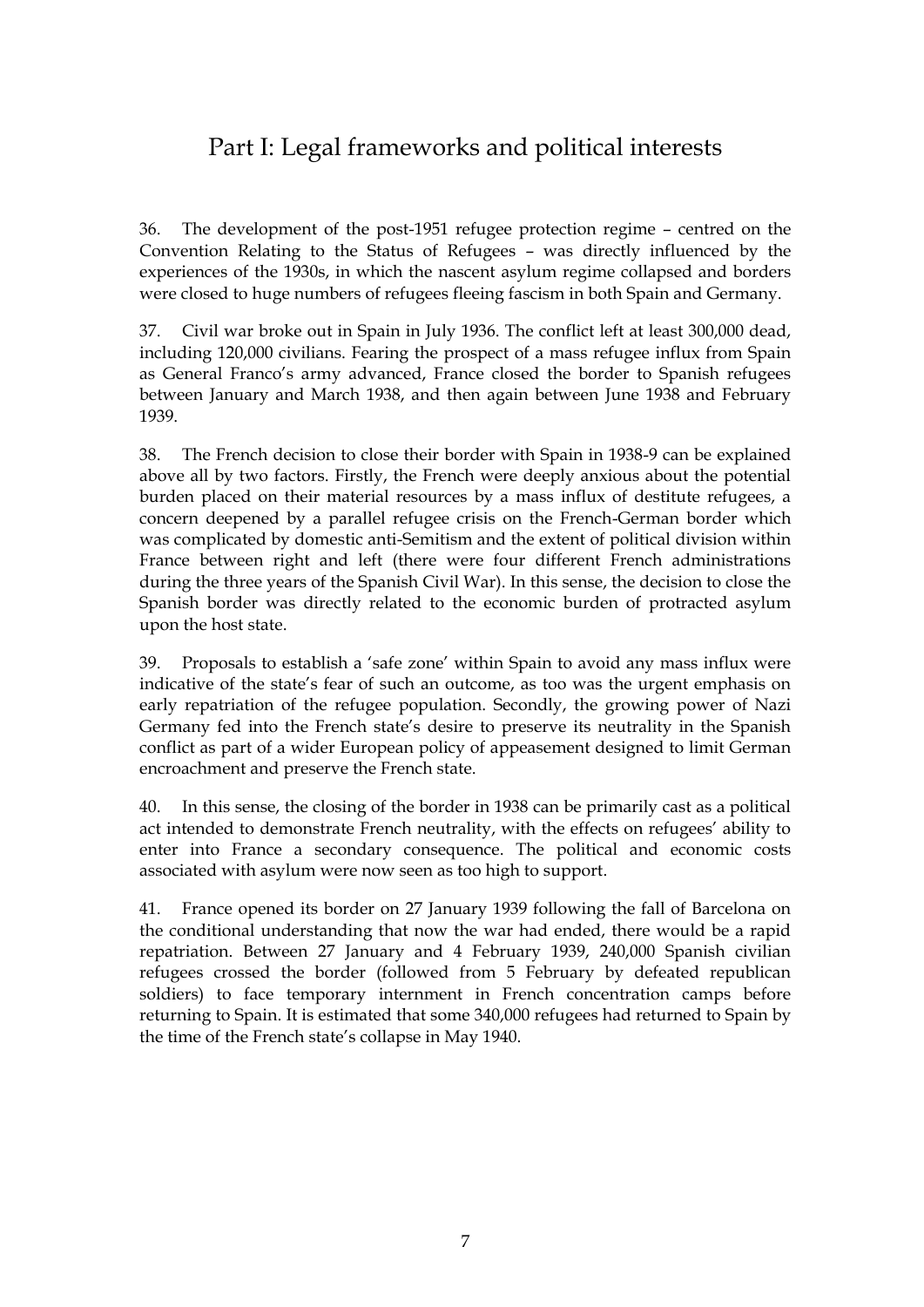### **The collapse of the asylum regime**

42. If the closure of the French border with Spain reflected the economic and political realities of 1930s Europe trumping humanitarian concern, the failure of the international community to adequately respond to the Nazi German state"s expulsion of its Jewish citizens made clear the humanitarian consequences of refusing asylum in the name of national self-interest.<sup>2</sup> From 1933, European states used a number of strategies to avoid offering asylum to Germany's Jewish population, including redoubling visa restrictions to prevent arrivals at the border and physical sealing of borders.

43. Switzerland was among the most stringent in applying new restrictions to prevent German Jewish entry, motivated by both anti-semitism and concern to protect the Swiss state from German wrath. In August 1942, the Swiss-German border was hermetically sealed to prevent the incursion of Jewish refugees. A month later, federal authorities sealed the French-Swiss border, asking the Vichy government to reinforce its own border surveillance.

44. These decisions were taken in the light of Swiss political conviction that the state could not cope with additional Jewish influx, but was – in the words of Swiss politician Edouard von Steiger – an "overcrowded lifeboat" (Bergier 1999: 95). There are 24,000 documented rejections of refugees by the Swiss authorities during the war, including at least 5,000 that occurred during the period of tightest restriction between August 1942 and autumn 1943.

45. In 2002, the Bergier report – detailing the extent of Swiss collaboration with Nazi Germany and researched and written by an independent commission of experts – was unequivocal in its condemnation of Switzerland"s failure to keep its border open:

There is no indication that opening the border might have provoked an invasion by the Axis of caused insurmountable economic difficulties. Nevertheless Switzerland declined to help people in mortal danger. A more humane policy might have saved thousands of refugees from being killed by the Nazis and their accomplices (Bergier 1999: 271).

46. Yet the Swiss did not act in isolation in responding to the German Jewish exodus by closing their borders. Instead, their actions reflected a wider collapse in the institution of asylum. Hungary and Yugoslavia closed their borders in the wake of the German-Austrian *Anschluss*.

47. Other states across Europe introduced visa and quota restrictions in a similar vein to those developed by Switzerland. In one of the most notorious cases, the S.S. St. Louis, a ship carrying 930 Jewish refugees, was refused entry by Cuba, the U.S. and several other Latin American states and was forced to return to Europe.

48. The Evian conference, held in July 1938 and organized by the Roosevelt administration, was ostensibly intended to "facilitate the immigration from Germany and presumably from Austria of political refugees", but in reality its participants were concerned with pacifying domestic political opinion and *preventing* the agreement of any further commitments to German refugees seeking asylum.

<sup>2</sup> In November 1941, the German state banned Jewish emigration and state-sanctioned expulsion ceased. Persecution forcing flight, of course, continued.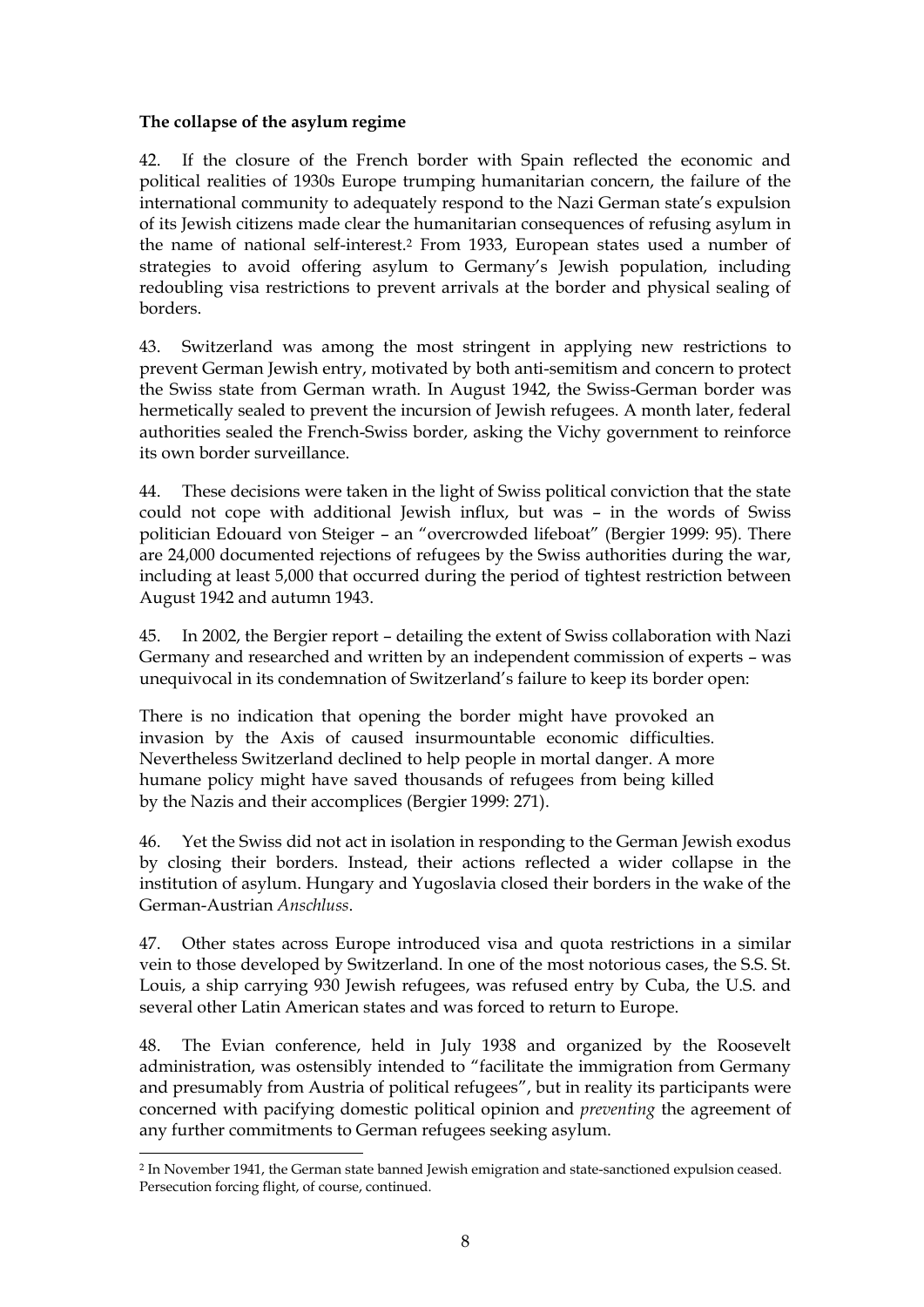49. This is echoed in Marrus" assessment that "Evian simply underscored the unwillingness of the Western countries to receive Jewish refugees ... the 1930s saw a colossal failure of international collaboration that resulted in effective *de facto* border closings by several states"(Marrus 1985: 172).

50. Border closures were just one symptom of a much more fundamental collapse in asylum protection during the 1930s. Even within European liberal states – theoretically committed to the protection of liberal humanitarian ideals – national interests triumphed. These national interests were three-fold. Firstly, the refugee load was politically and nationally suspect because it was a *Jewish* refugee load, a minority group in a political system now organized around territorial nation-states.

51. Secondly, the threat of German power to the rest of Europe – and the perceived need to pursue a policy of appeasement, even up to 1939 undoubtedly fed into state"s calculation regarding refugee policy in not only the Jewish but also the Spanish case.

52. Thirdly, the economic growth of the 1920s which had allowed asylum needs to converge with immigration requirements had disappeared with the global economic depression of the 1930s. National interests - political and economic – persuaded states that asylum could not be offered to refugees: their suffering was not universal, but *Jewish*.

## **Impact on the 1951 Convention**

53. The strategies used by states during the 1930s to deter asylum seekers bear striking parallels to those employed in contemporary border closures – narrowing the definition of a "political refugee", expanding bureaucratic procedures to provide more opportunities for rejection or deportation of irregular entrants, intercepting refugees at sea, and in the final case resorting to formally closing borders.

54. This suggests that formal border closures are best understood as an extreme symptom of longer-term serious political breakdown of the asylum regime. In the 1930s, these were strategies in which the majority of states were at least tacitly complicit, and represented the near-total breakdown of an asylum system that had been designed to redress the worst excesses of the "unmixing of peoples", but which found itself unable to challenge state sovereignty.

55. The post-World War II refugee protection regime was drafted in the shadows of the 1930s and in response to the failure of liberal states to protect refugees fleeing from Nazi Germany. The recognition that the failure of European states to offer asylum in the 1930s to Germany"s Jewish population had led to humanitarian catastrophe provided new impetus for states to agree to a normative obligation not to return refugees to territories where their lives of freedoms would be threatened, *nonrefoulement*.

56. It is not an exaggeration to conclude that it was in part because of the consequences of the border closures of the 1930s that *non-refoulement* was placed at the heart of the post-war refugee protection regime, central to the "very purpose of the Convention" (UNHCR 1994: travaux). This has important implications for understanding the contemporary legal relationship between *non-refoulement* and state border control.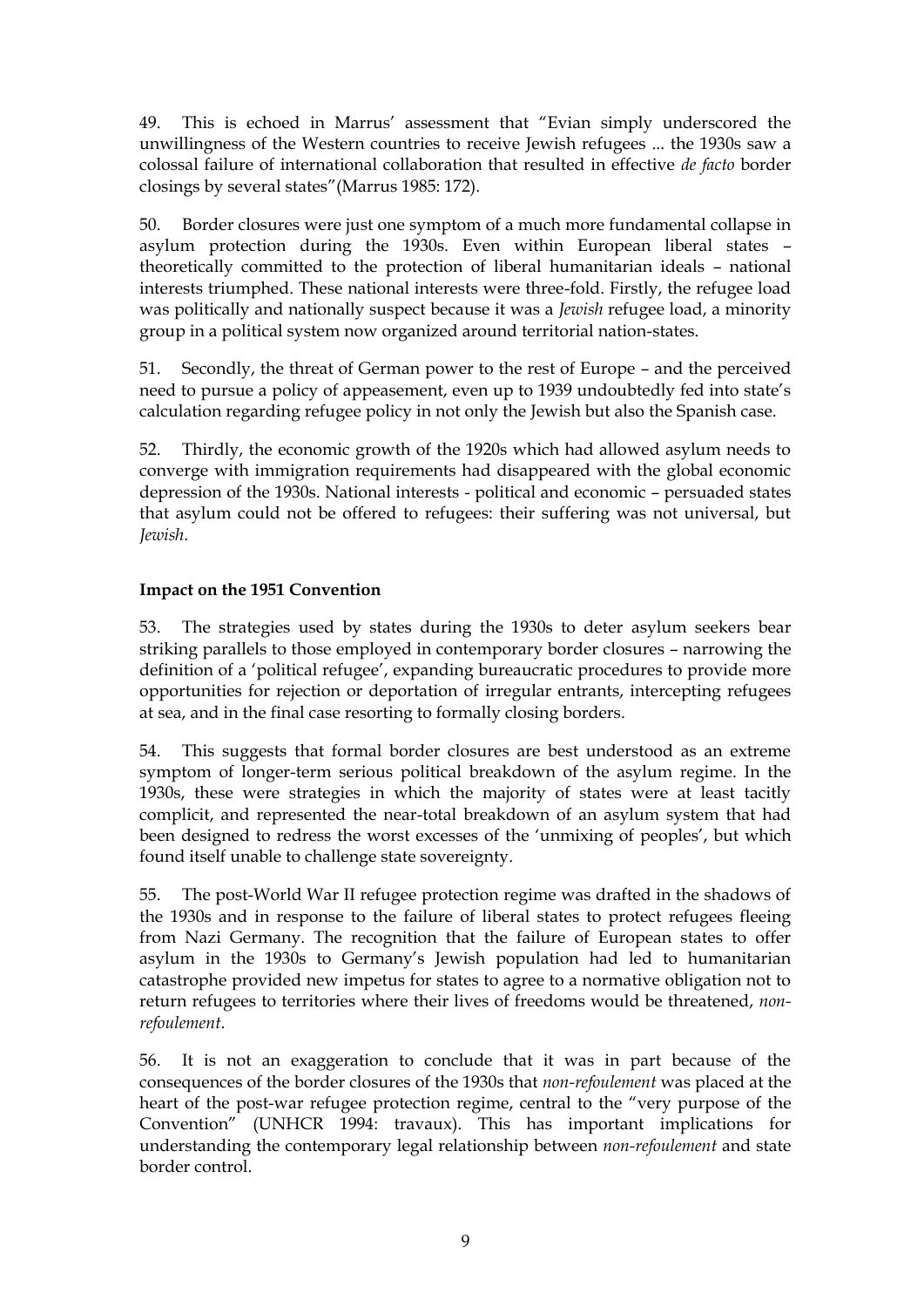## **The legal framework<sup>3</sup>**

57. The legal principle most obviously limiting states' ability to close their borders so as to prevent a refugee entering territory is the norm of *non-refoulement*. The concept of *non-refoulement* is expressed in Article 33 of the 1951 Convention: "No Contracting State shall expel or return ("*refouler*") a refugee in any manner whatsoever to the frontiers of territories where his life or freedom would be threatened on account of his race, religion, nationality, membership of a particular social group or political opinion."

58. This article is one of only two articles in the Convention to which contracting states are permitted to make no reservations, which underlines the extent to which this norm was considered by the Convention's drafting states in 1951 to be a fundamental component of the international refugee protection regime. This article makes very clear that a refugee cannot be removed from one territory and moved or returned to another in which they would be at continued risk of persecution.

59. UNHCR considers the principle of *non-refoulement* has acquired a normative character and constitutes a rule of international customary law (UNHCR 1994: 38). Certainly, in the years since 1951, additional international legal instruments have repeatedly confirmed the normative importance of *non-refoulement*, including the 1969 OAU Convention Governing the Specific Aspects of Refugee Problems in Africa and the Latin American Cartagena Declaration on Refugees.

60. The protection offered by *non-refoulement* have also been extended through the Convention Against Torture and Other Cruel, Inhuman or Degrading Treatment or Punishment (CAT)*,* which prohibits absolutely the return of *any* person (including non-refugees) to a state where they may be at risk of torture.

61. The principle of *non-refoulement* can therefore be seen as a cornerstone of international refugee and human rights law. However, in connecting this norm to the legal framework regulating – or prohibiting – border closure, two particular issues need to be addressed. The first is whether *non-refoulement* applies to rejection of the asylum seeker at the frontier. The second is whether *non-refoulement* is a nonderogable obligation even in cases of mass influx.

### **Rejection at the frontier**

62. This question of the applicability of *non-refoulement* to rejection at the frontier has been the subject of considerable legal discussion since 1951 <sup>4</sup>. Yet it is difficult not to agree with Goodwin-Gill's assessment that:

Little is to be gained today by further analysis of the meaning of words in 1951 ... states in their practice and in their recorded views, have recognized that *non-refoulement* applies to the moment at which

<sup>3</sup> This section is not intended to offer a strict legal analysis of *non-refoulement* or border closures. It instead sketches out some of the key legal and political dilemmas surrounding this framework.

<sup>4</sup> For a useful summary of this debate, see Goodwin-Gill and McAdam, 2007.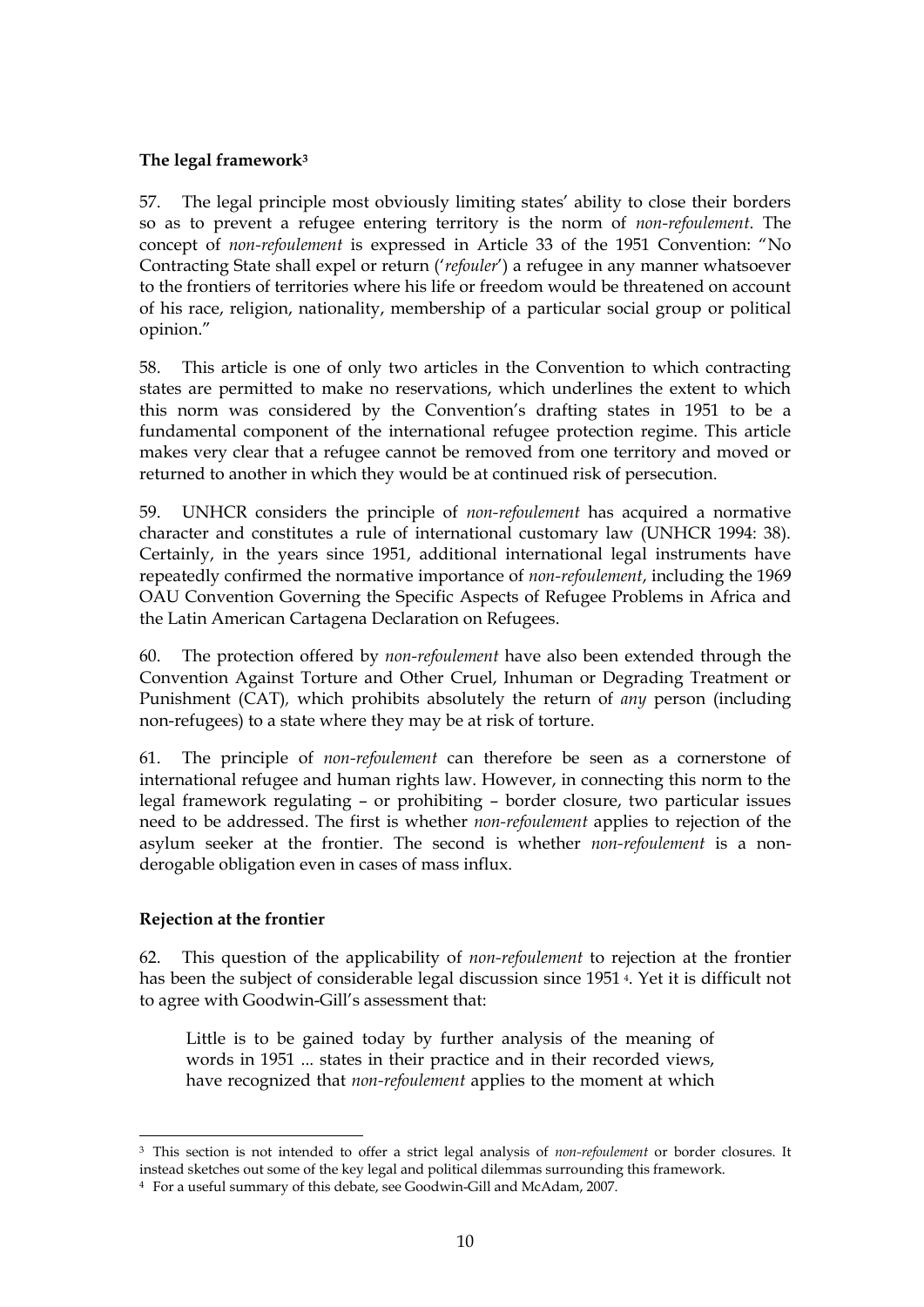asylum seekers present themselves for entry, either within a State or at its border (Goodwin-Gill and McAdam 2007: 207).

63. In contemporary legal terms, it is very clear that *non-refoulement* has been extended to include rejection at the frontier: in other words, borders should not be closed to prevent the entry of refugee flows. The OAU Convention and Cartagena Declaration both explicitly link *non-refoulement* to non-rejection at the frontier. UNHCR has repeatedly expressed its view that "in all cases the fundamental principle of *non-refoulement* involving non-rejection at the frontier must be scrupulously observed" (UNHCR Excom 1981: II.2).

64. However, powerful states in the post-Cold War period have argued that *nonrefoulement* does not apply in the case of refugees and asylum seekers who have not already entered a state's territory. Most notoriously, the US Supreme Court's majority decision in the 1993 Sale vs. Haitian Councils Centre confirmed the legality of the US practice of intercepting and forcibly returning Haitians at sea.

65. The majority opinion claimed that Article 33 was "completely silent" on the question of its extra-territorial applicability: "In spite of the moral weight of that argument, both the text and the negotiating history of Article 33 affirmatively indicate that it was not intended to have extra-territorial effect" (Supreme Court 1993: 178).

66. The conclusion thus reached was that while "the human crisis is compelling, there is no solution to be found in a judicial remedy" (Supreme Court 1993: 188). This decision provides an insight into the political calculations governing asylum protection in protection. States have a clear interest in curtailing the applicability of *non-refoulement*, because an obligation to admit a refugee, even temporarily, is perceived as being very close to a far more onerous obligation to grant asylum.

67. The Sale vs. Haitian Councils Centre judgment has since been dismissed as "wrongly decided" by the UK House of Lords (Hathaway 2005: 339). The broad weight of the evidence makes clear that *non-refoulement* norms oblige states not to reject those asylum seekers arriving at their borders. By extension, international law prohibits arbitrary border closures that prevent would-be refugees from seeking asylum.

## **Mass influxes and international burden-sharing**

68. A second contentious area in relation to *non-refoulement* is the question of whether the principle applies in all cases of mass influx, and if so what if any caveats are attached to it. Clearly, the 1951 Convention makes no explicit provision for states to derogate from the principle of *non-refoulement* due to the pressures of a mass refugee influx.

69. However, the drafting records demonstrate that some states were concerned about the prospect of "extraordinary influx", and voiced their belief that the provisions of Article 33 should be restricted to exclude any large groups of refugees.

70. In particular, at the reading of the Draft Convention, the Netherlands put on record their interpretation that "the possibility of mass migrations across frontiers or attempted mass migrations was not covered by Article 33." This echoed earlier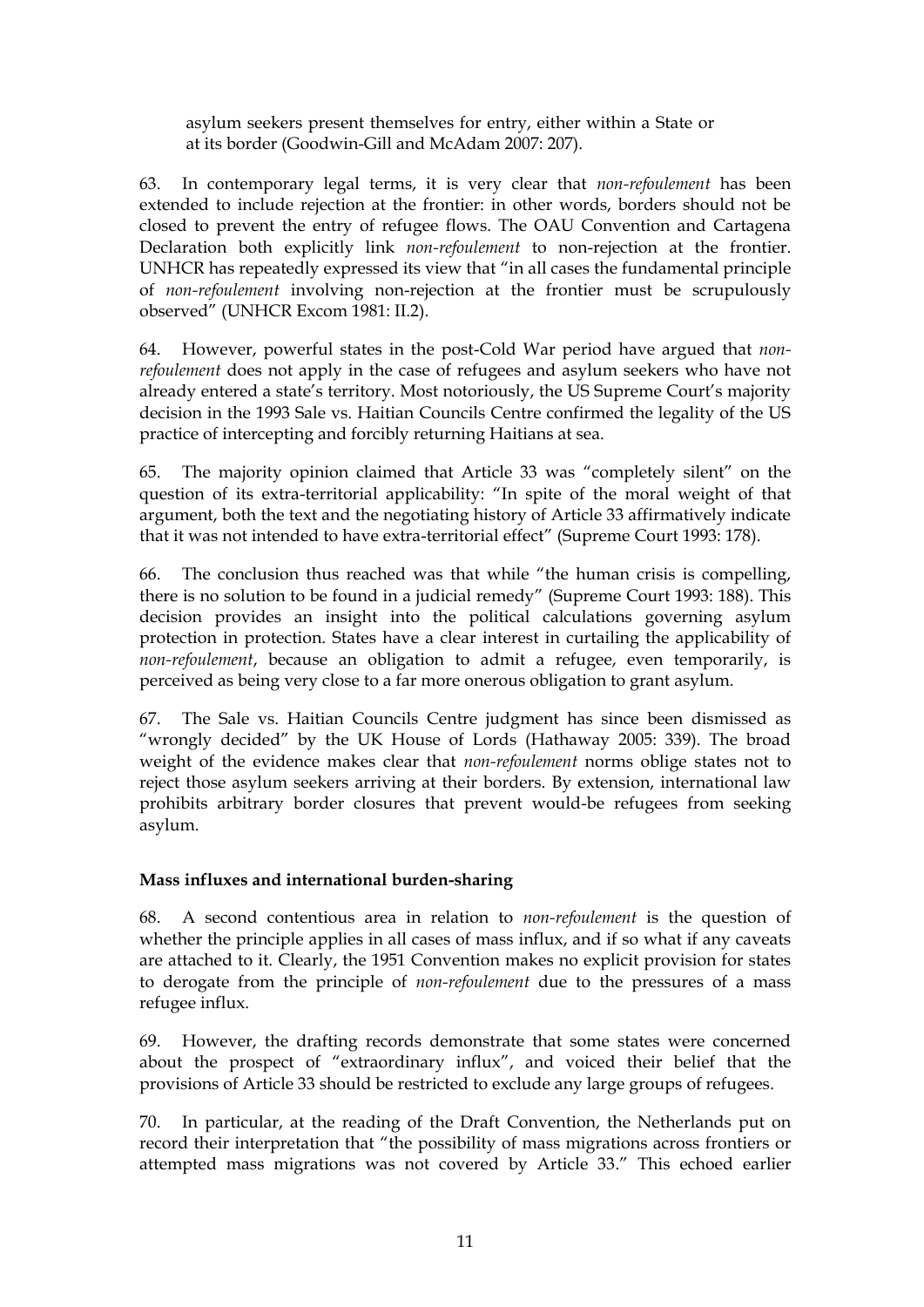comments by the Swiss government that "states were not compelled to allow large groups of persons claiming refugee status to cross their frontiers" (E/AC.23/SR.40 in UNHCR 1994).

71. While the placing of these views on record should not be taken to represent an "official" interpretation of the application of Article 33 to mass influxes, this exchange is certainly proof of states" anxiety about this prospect that observing *non-refoulement* could require a state to admit large numbers of refugees (at least temporarily).

72. Clearly, large influxes post a particular threat to a state"s capacity to absorb refugees. A mass influx into a poor state is likely to present a significant challenge. This is particularly so in the case of multi-ethnic national states, where an influx is likely to challenge the balance between the constituent parts of society.

73. As Part II demonstrates, states that have closed their borders in the post-Cold War period have often done so because of these particular ethno-national fears which cannot be addressed through simple material burden-sharing. In the Turkish and Macedonian cases, for example, the refusal to admit Kurdish and Kosovar refugees respectively was heavily influenced by concerns about the impact of these influxes upon majority-minority relations.

74. In addressing *non-refoulement* in cases of mass influx, principles collide with politics. Mass influxes may result in significant strains being placed upon a host state, and the abrogation of a duty to protect by a state of origin places a burden on the international community as a collective whole.

75. However, international burden-sharing mechanisms can in theory be invoked to square the principles of refugee protection with the politics of state interest, redressing the accidents of geography that distribute refugee populations unevenly. The importance of international burden-sharing to the refugee protection regime has been repeatedly recognized.

76. The preamble to the 1951 Convention, for example, states that: "The grant of asylum may place unduly heavy burdens on certain countries, and that a satisfactory solution of a problem of which the United Nations has recognized the international scope and nature cannot therefore be achieved without international co-operation."

77. The Excom Conclusion on International Cooperation and Burden and Responsibility Sharing in Mass Influx Situations, agreed in 2004, also focuses specifically on the question of how to balance refugees' rights against the security and capacity questions surrounding mass influx.

78. It aimed to encourage "more effective and predictable responses to mass influx situations" and "to improv[e] responsibility-sharing arrangements to share the burdens of first asylum countries." It reiterated the normative principle that "persons who arrive as part of a mass influx seeing international refugee protection should always receive it at least on a temporary basis."

79. However, in addressing practical responses to burden-sharing the Conclusion underlines the continued reluctance of states to share the physical realities – rather than simply the financial costs – of refugee crises. Of the nine initiatives listed in the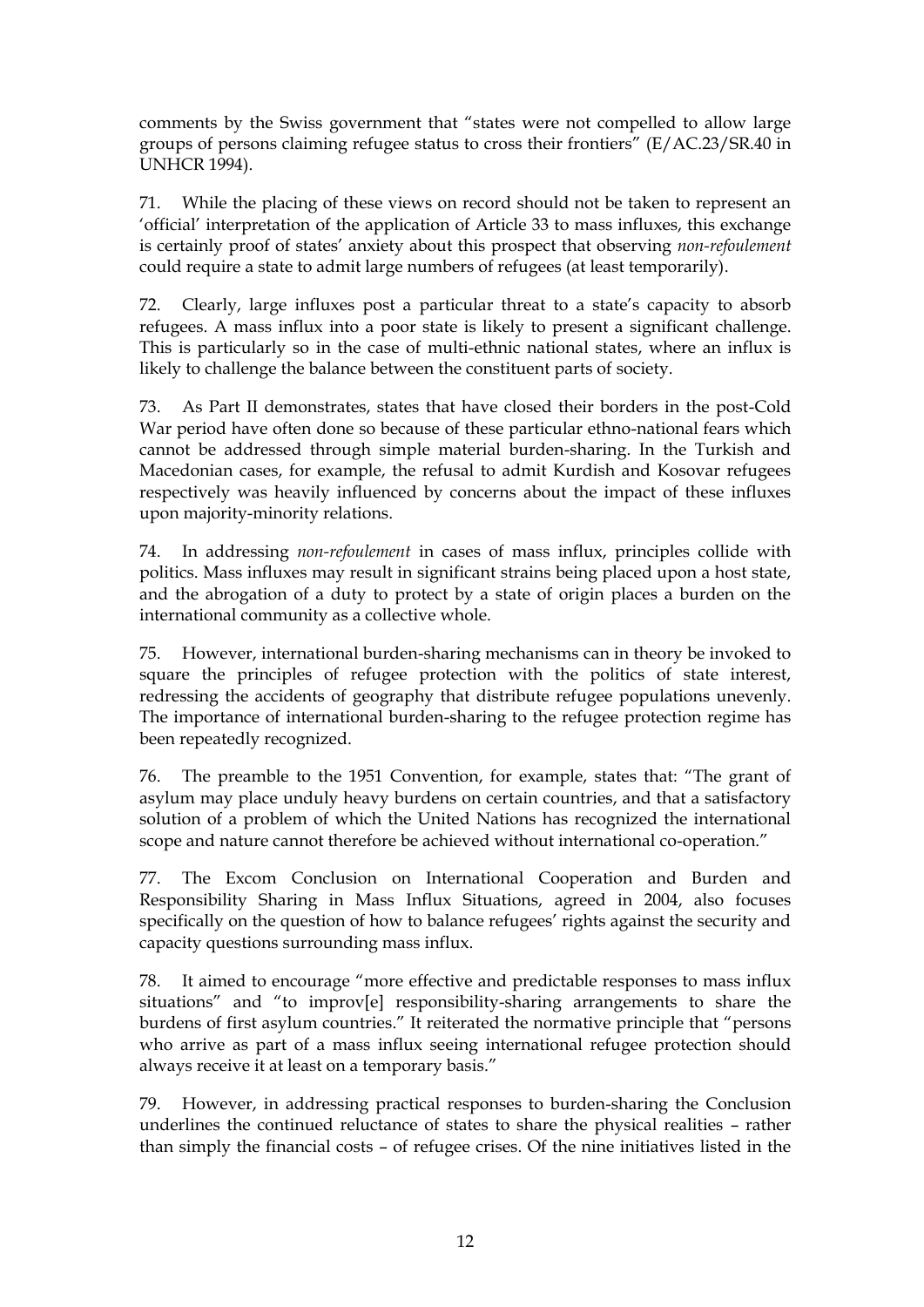Conclusion, only the last relates to the resettlement or emergency evacuation from a first country of asylum overwhelmed by a mass influx.

80. Yet (as the cases discussed in Part II demonstrate) material capacity is not the barrier to open borders. In 1988, for example, Thailand refused a US offer to construct and maintain new refugee camps to house new Indo-Chinese refugees, insisting on their resettlement to a third country. It is political interest that has often motivated states to close their borders to mass refugee flows – namely, to assert state sovereignty over national membership and entry into national territory.

81. It is difficult to agree with the claims of legal scholars such as Hathaway that there is a legal basis for restricting *non-refoulement* if a state"s basic national survival is threatened by a mass influx (Hathaway 2005: 367). Instead, there is a presumption that in this case – in order to balance the rights of the refugees against the state"s security – the burden will be shared between states.

82. The problem is that this is a presumption rather than a legal obligation, leaving us with another lopsided commitment shoring up the contemporary refugee protection regime. Just as a refugee has a right to seek asylum, but no state has the obligation to grant it, a host state has the legal obligation to protect all members of a mass influx from *refoulement* while the international community has no legal obligation to burden-share.

83. Ultimately, this means political mediation must weld together the gaps in the legal framework. The norm of *non-refoulement* cannot be calculated against the number of refugees arriving. Yet under certain exceptional circumstances states – particularly fragile and poor states motivated by political fear with limited capacity – will act to prevent the entry of refugee flows. As Hathaway argues, "it is absolutely untenable to suggest that there is anything approaching near-universal respect among states for the principle of *non-refoulement*" (Hathaway 2005: 364).

84. International burden-sharing can reconcile the normative impetus of *nonrefoulement* with the political reality of state border closure: but at present this is a calculation of politics rather than an obligation in law. This analysis helps to underline both the importance of the contemporary legal refugee protection framework – built around the fundamental norm of *non-refoulement –* while also underlining the limits of law, and the need for UNHCR to understand and engage with the politics –as well as the principles – of border closure.

### **The right to seek asylum**

85. The obligation not to *refoule* refugees provides one very clear injunction against arbitrary border closure. However, refugees also have rights to leave their country of origin and to seek asylum, as detailed in the Universal Declaration of Human Rights:

13(2) Everyone has the right to leave any country, including his own, and to return to his country...

14(1) Everyone has the right to seek and to enjoy in other countries asylum from persecution.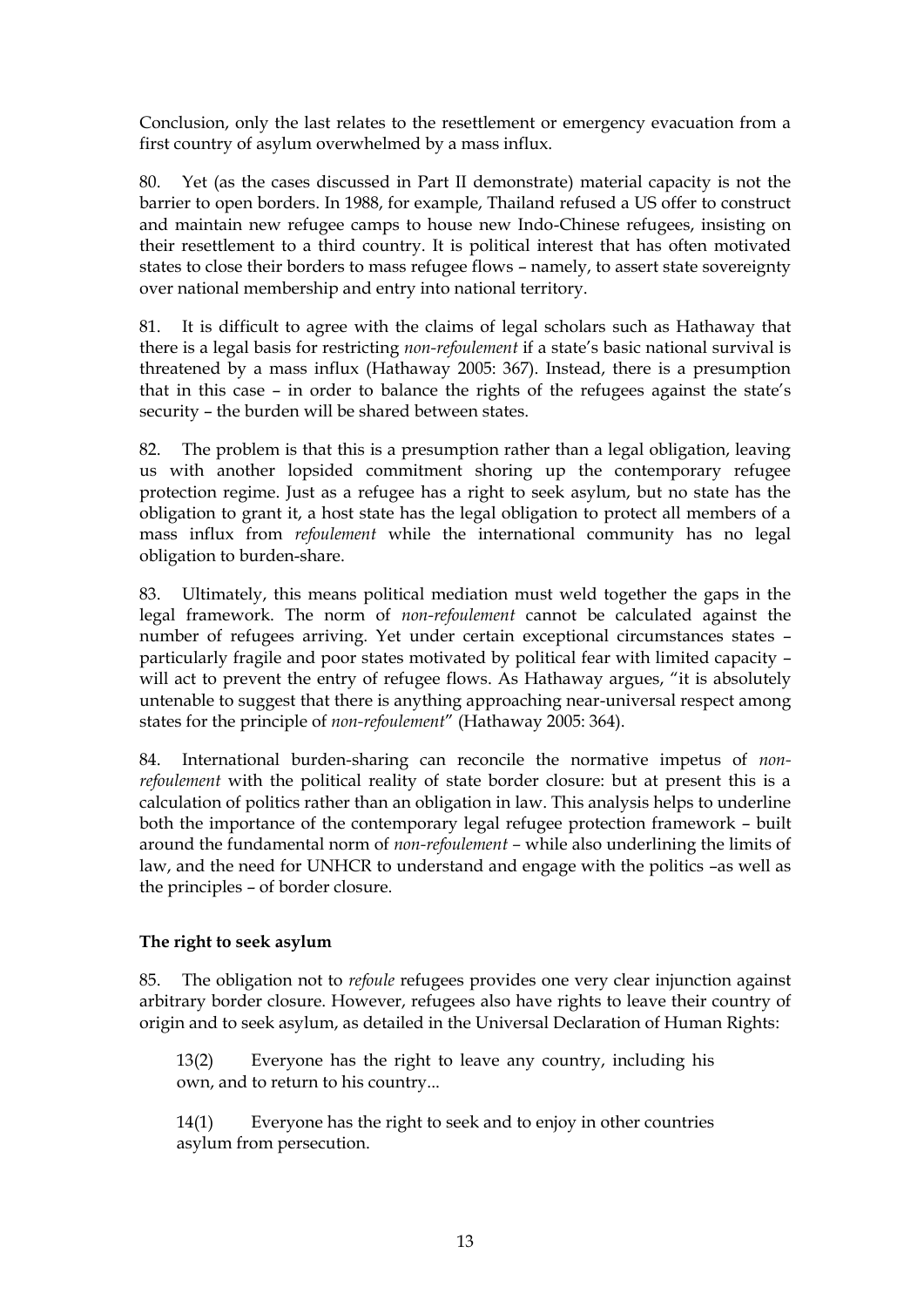86. The right to leave one"s country is also enshrined in the International Covenant on Civil and Political Rights, which records that: "Everyone shall be free to leave any country, including his own."

87. Border closures clearly infringe on a refugees" ability to exercise their right to leave their country, and their ability to seek and enjoy international asylum. This is an important point, because the right to seek asylum is not simply analogous to the norm of *non-refoulement. Non-refoulement* prohibits unsafe return: it does not guarantee a right to seek asylum outside the borders of a country of origin.

88. In contrast, the right to seek asylum abroad would appear to demand that borders remain open. As Part II will show, this distinction is extremely relevant in assessing international responses to border closures which have used safe zones or IDP protection frameworks to claim that conditions of *non-refoulement* can be met by actions other than opening a border.

89. However, an often remarked-upon discrepancy in the international refugee and human rights law framework is that while the right to seek asylum is recognized, there is no obligation for a state to grant asylum: similarly, the right to leave is not matched by a similar right of entry.

90. This creates an obvious ambiguity, particularly relevant when considering the international legal framework governing states' rights to close their borders to refugee flows. If refugees have a right to exit their state of origin, and a right to seek asylum, do they have a right to at least be admitted temporarily across a frontier in order that their claim to international protection may be assessed?

91. While UNHCR Excom conclusions show UNHCR"s support for such a position (UNHCR Excom 1981, 2004), it is clear that states are far more reticent to fully embrace this position, The right to seek asylum is deliberately lopsided because states have always been reluctant to accept any explicit obligation to admit refugees, seeing this as perilously close to an obligation to grant asylum.

92. As a result, while a very strong legal and moral consensus has been constructed around *non-refoulement*, as the case studies in Part II show, the extent to which any positive right to seek asylum is acknowledged by states is considerably less certain, and open to creative political practice.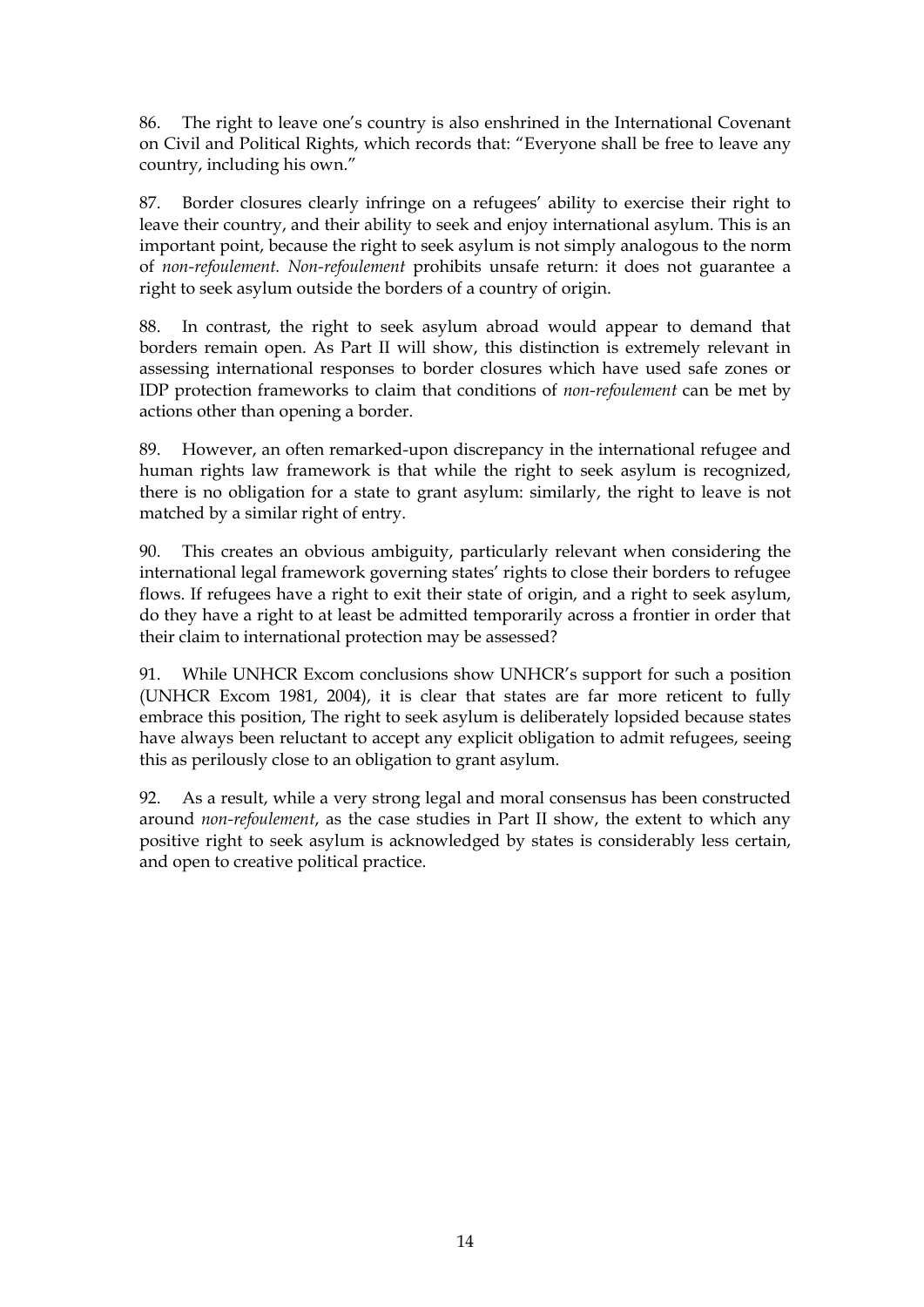# Part II: Border-closure in practice

93. Political interests and the legal framework surrounding formal, physical border closures are delicately balanced. Clearly, the international community has a vested interest in preventing states from engaging in "arbitrary burden sharing" (Einarsen 2001) with its attendant risks of regional instability and its potential humanitarian consequences for refugees unable to seek asylum. UNHCR – with its legallymandated responsibility to uphold the provisions of the 1951 Convention – has a special responsibility to persuade states to open their borders to refugee flows, and to work with states to devise appropriate burden-sharing mechanisms.

94. Recent guidelines issued by UNHCR"s division of International Protection in April 2010 provide some indication of the different strategies that may be pursued by the organization in the case of *refoulement* (this includes, but is of course not limited to, border closure). Preventative actions should be taken where possible.

95. Formal protests may be made to the state by UNHCR staff. Public media appeals may be made. These operating procedures are clear that "UNHCR never, under any circumstances, supports, assists or facilitates actions by others that would lead to refoulement or would compromise the Office"s ability to uphold the principle of *non-refoulement*" (UNHCR: DIP 2010).

96. In the case of a border closure actually occurring, a programme for burdensharing may be organized by the international community. This may involve resettlement or temporary evacuation of a refugee population: or it may involve the establishing of safe zones or protected IDP camps. These actions have significant implications for state sovereignty and for the long-term future of the concept of asylum. As a result, they also have significant implications for UNHCR.

97. However, to date there has been virtually no systematic analysis of the politics of border closure in practice. Given that there have been at least five major refugeerelated border closures since 1991, this is a surprising omission.

98. Part II of this paper now turns to consider these five border closures in practice, considering the factors shaping UNHCR"s and the international community"s responses and the attendant policy implications.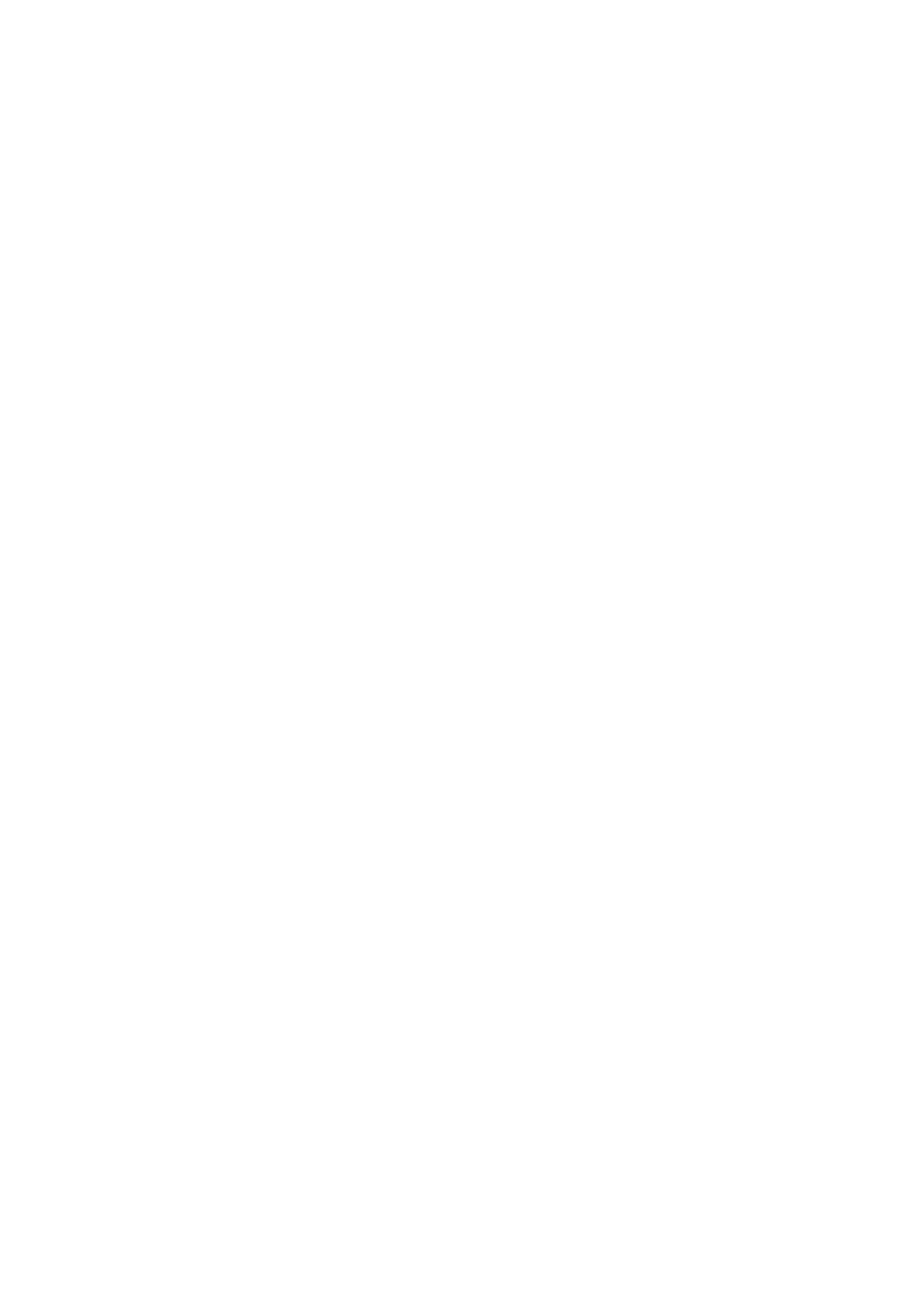## Case study one: Turkey/Iraq border, 1991

## **Background to crisis**

99. In April 1991, 400,000 mostly Kurdish Iraqis fled Northern Iraq for Turkey. Another 1.3 million fled to Iran during the same three week period. This mass flight was triggered by fear of Iraqi state reprisals against the Kurdish population following a failed uprising against Saddam Hussein in the aftermath of Hussein"s Gulf War defeat in February 1991 at the hands of a US-led "Coalition of the Willing". The Turkish state responded to this influx by closing the border, leaving the refugees stranded.

100. The April 1991 outflow was not an isolated incident, but was rather the latest episode in a long history of regional Kurdish conflict. In the nation-state making of the early-twentieth century, the region and people Kurdistan were split across the states of Turkey, Iraq, Syria and Iran. The Kurdish population in Turkey struggled against Ataturk"s imposition of a Turkish national state (with the consequent suppression of Kurdish language and culture) and by 1978 the Kurdish Workers" Party (PKK) had declared an armed struggle against the Turkish state.

101. In Iraq, civil war broke out in 1961, which led to the signing of an armistice in 1970 that offered Kurdish autonomy within an Iraqi state. However, the agreement was never implemented and in 1975 the Kurdish revolt was defeated. Thus, for both Turkey and Iraq (as well as Iran and Syria), the "Kurdish Problem" was one which struck at the heart of state-sovereignty and national-state identity. Kurdish refugee flows were thus a political and not just a humanitarian problem for the Turkish state.

102. Turkey had already employed border closures to prevent the entry of Kurdish refugees to its territory. In July 1974, Turkey closed its border to the Kurdish rebels and it remained closed through 1975 despite the escalation of Iraqi reprisals against the Kurds, which included the use of napalm and phosphorous. In 1988, following Saddam Hussein"s chemical weapons attack at Halabja and the escalation of the brutal Al-Anfal campaign against the Kurdish population, around 50,000 Kurds fled to Turkey.<sup>5</sup>

103. Writing in March 1991 (before the mass influx), UNHCR"s Ankara Branch Office (BO) described the Iraqi Kurdish refugee problem as the "most contentious issue in our relations with Turkey" because of "the political and international sensitivities surrounding the Kurdish question" (UNHCR Archives Geneva). The reluctance to accommodate the Kurds was political rather than capacity-based, as evidenced by the willingness of the Turkish state to receive 350,000 Bulgarian Turks for permanent settlement in 1989.

104. In March 1991, BO Ankara issued a warning that underlined these tensions and spoke directly to the prospects of Kurds being able to claim asylum in Turkey:

<sup>5</sup> Turkey continues to maintain the European geographical reservation attached to the 1951 Convention, offering only temporary asylum to non-European refugees.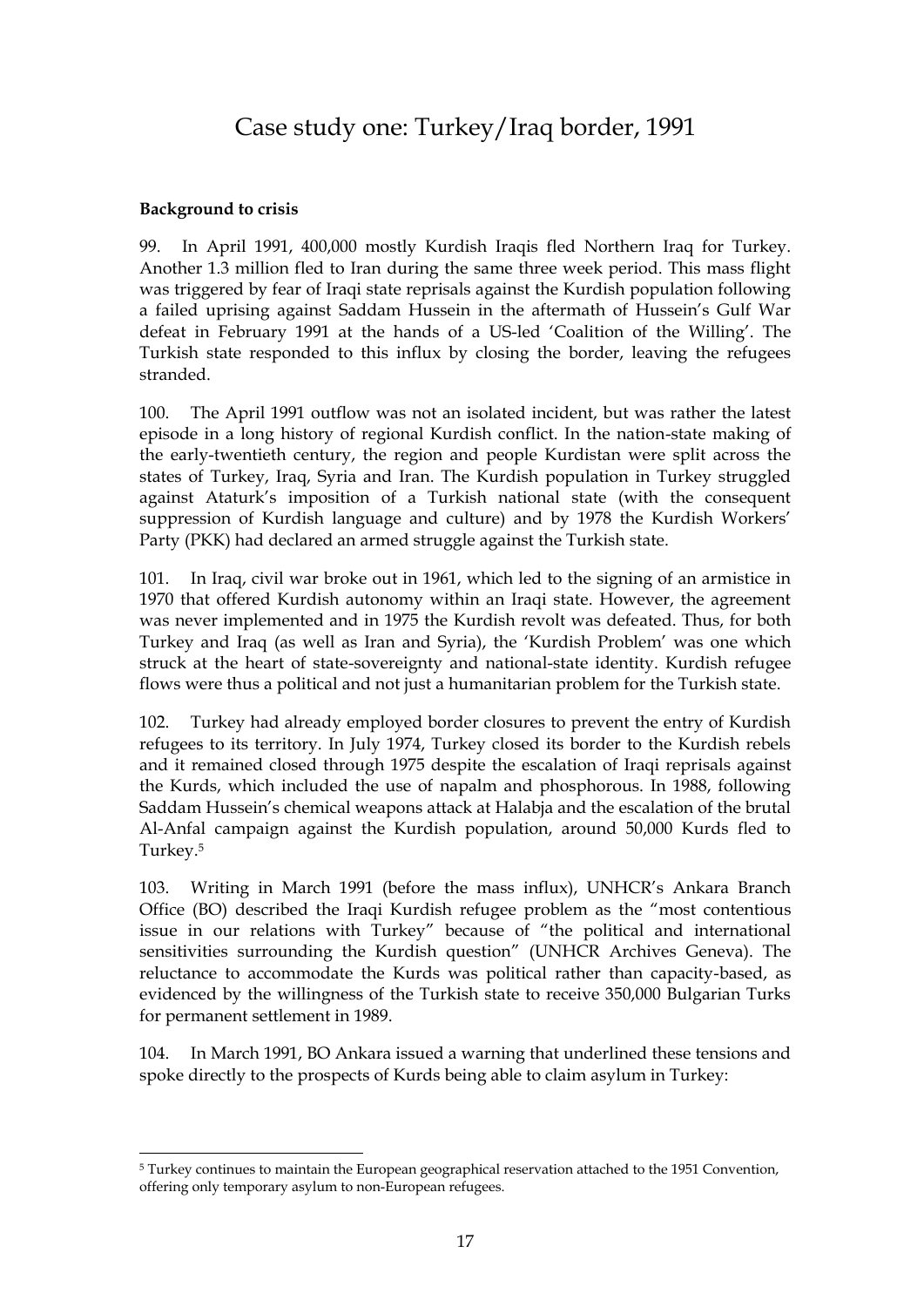A post-war struggle for power in Iraq may adversely affect the minority population in northern Iraq –four million Kurds, 400,000 Turkmen and 640,000 Christians. Turkish authorities appear to be worried at the prospect of a mass influx and their willingness to open their borders to such an influx cannot be taken for granted (UNHCR Archives Geneva).

105. This is particularly important as it contradicts the post-border closure assertions by donor states that "none foresaw the magnitude of the civil conflict" (Lyman 1991). International planning certainly focused on an anticipated mass movement which would be triggered the Coalition offensive in Iraq from January 1991, and which did not materialize (Crisp *et al*. 2001: para. 66).

106. However, given evidence that in 1990 Turkey was already using border control and possible *refoulement* as a means of restricting the numbers of asylum seekers arriving from Iraq and Iran, and the long history of Turkish-Kurdish political conflict, the April 1991 border closure in the face of a massive Kurdish influx should not have been unexpected.

## **International response**

107. By 3 April 1991, more than 200,000 Kurdish refugees were strung across the mountainous Turkish-Iraqi border area, trapped in appalling conditions. On 7 April, the Turkish foreign ministry announced that 1,500 refugees had died from exposure in the past three days. This was an undoubted humanitarian crisis.

108. The initial UNHCR response was to attempt to persuade the Turkish government to open is borders. Sadako Ogata, the new High Commissioner (who had taken up her post only a month before the Gulf Crisis began), wrote to the Turkish government: "I am sure you share my concern for the well-being of these victims of internal strife and that your government will continue to allow these asylum seekers to cross the border into Turkey, so that they can be afforded safety and shelter" (UNHCR Archives Geneva; Ogata 2005:30).

109. However, the strategic importance of the Turkish border to the US-led Coalition meant that within days, UNHCR"s efforts to encourage Turkey to open its borders were sidelined by inter-state negotiations that reflected the US and its allies" reluctance to condemn the Turkish border closure. The UNHCR Ankara Representative was reduced to interpreting "oblique references" from NATO ambassadors regarding their governments' intentions:

In the conference call on Friday 5 April…I indicated that there was in my view evidence of a tendency on the part of several governments and the Government of Turkey towards a cross border relief operation, designed to keep the Iraqi refugees on Iraqi territory to the maximum extent possible ... Ambassadors did not speak out in favour of opening Turkey"s border to refugees. The absence of such statements was notable ... It would appear, but I cannot confirm this, that the US plans a relief border operation which ... is based primarily on a cross border operation to provide assistance inside of Iraq (UNHCR Archives Geneva: 7 April 1991).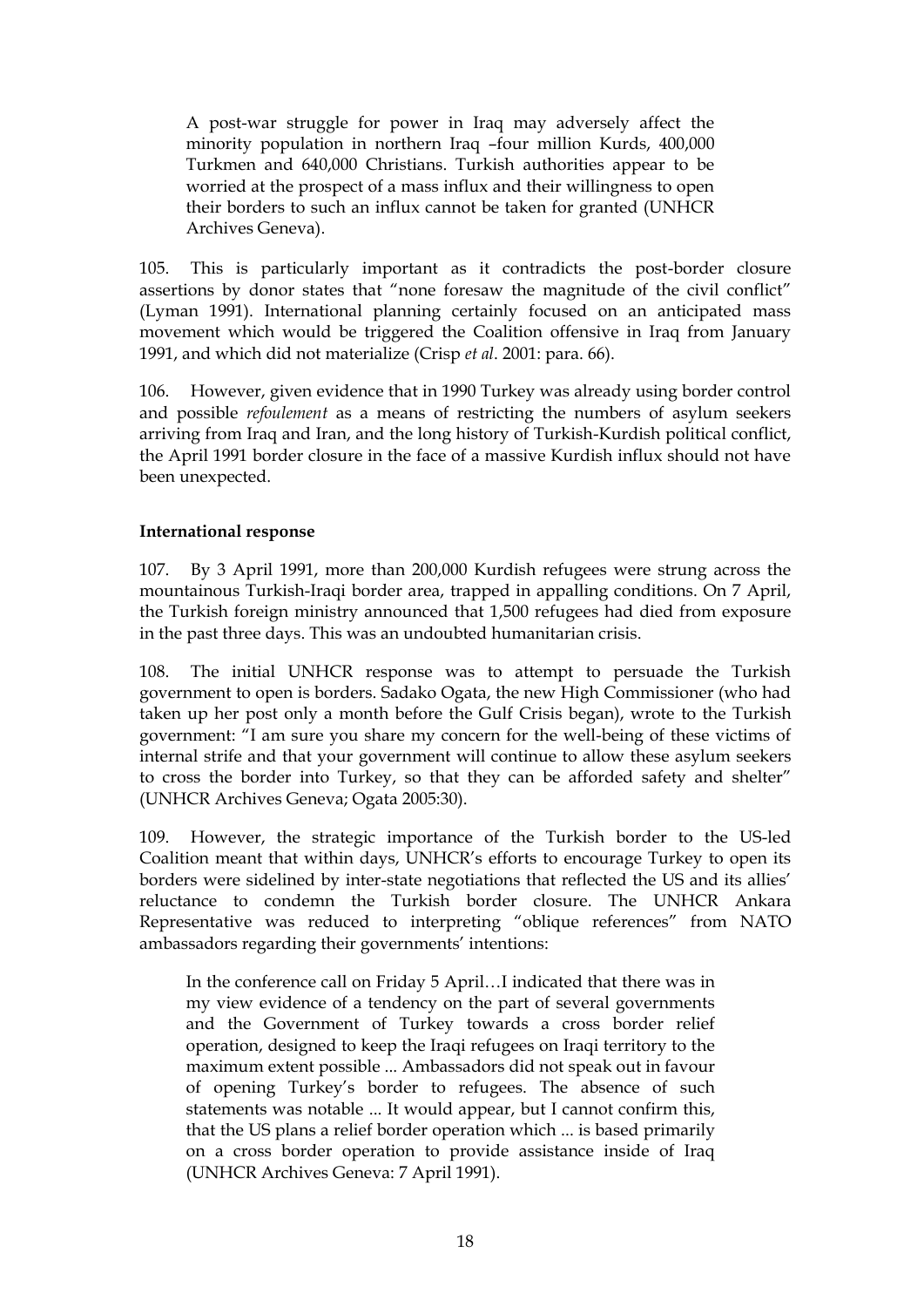110. The prospect of a "cross-border" operation posed a considerable dilemma for UNHCR, a dilemma complicated by the fact that the humanitarian rescue agenda was being driven directly by powerful Western states. On the one hand, a recognition of UNHCR"s powerlessness and of the humanitarian imperative to assist the Kurdish refugees demanded pragmatic UNHCR involvement in a cross-border operation:

We will not be able to change Turkish policy on this matter in the next 24 hours, especially if the US and other major donor governments favour a cross border approach ... should UNHCR prevent, or seek to prevent, assistance from reaching desperate people?(UNHCR Archives Geneva)

111. Yet on the other hand, UNHCR could not ignore the risk that a *de facto* recognition of Turkish exceptionalism could seriously damage the principles governing asylum protection. This was clearly reflected in the Representative"s assessment on 5 April:

UNHCR cannot support directly or indirectly cross border operations which keep asylum seekers in their country of origin, in danger of persecution or attack by the government of that country. Cross-Border operations must be seen as the antithesis of the first principle of admission. Programmes designed to keep people in their country of origin are also programmes designed to keep them out of a country of asylum. (UNHCR Archives Geneva).

112. The political power of interested Western states can be seen in the almost total absence of public or private discussion of the border closure by states controlling the relief operations. UN Security Resolution 688, which authorized a multilateral relief effort ('Operation Provide Comfort') characterised the refugee flows themselves as a threat to international peace and security, but there was no mention of the closed border. US officials and the media described a "humanitarian catastrophe", but did not expand on the reasons why a cross-border relief effort was necessary.

113. On 16 April, US President Bush announced a plan for Coalition forces that had been based at the Turkish border to extend their presence into Northern Iraq, constructing camps within a safe zone that would allow the Kurdish population to return to Iraq and the international community to provide relief *in situ*.

114. The concept of a safe area within a country of origin was particularly difficult to reconcile with the fundamental right to seek asylum outside a country of persecution, blurring the distinctions between the "right to remain" and the "obligation not to leave". Yet it was equally clear by 9 April that the USA would proceed with this operation, regardless of UNHCR"s concerns, characterising the movement of such large number of refugees as a threat to international peace and security and presenting the creation of militarised buffer zones as a first step towards repatriation.

115. In order to circumvent the very clear mandate concerns felt by UNHCR over the development of Operation Provide Comfort, the UN Secretary-General appointed Prince Sadruddin Aga Khan as his Executive Delegate (OED) for humanitarian assistance in the region. On 18 April Aga Khan signed a memorandum of understanding with the Iraqi government in Baghdad, allowing for the establishment of UN humanitarian centres within the country.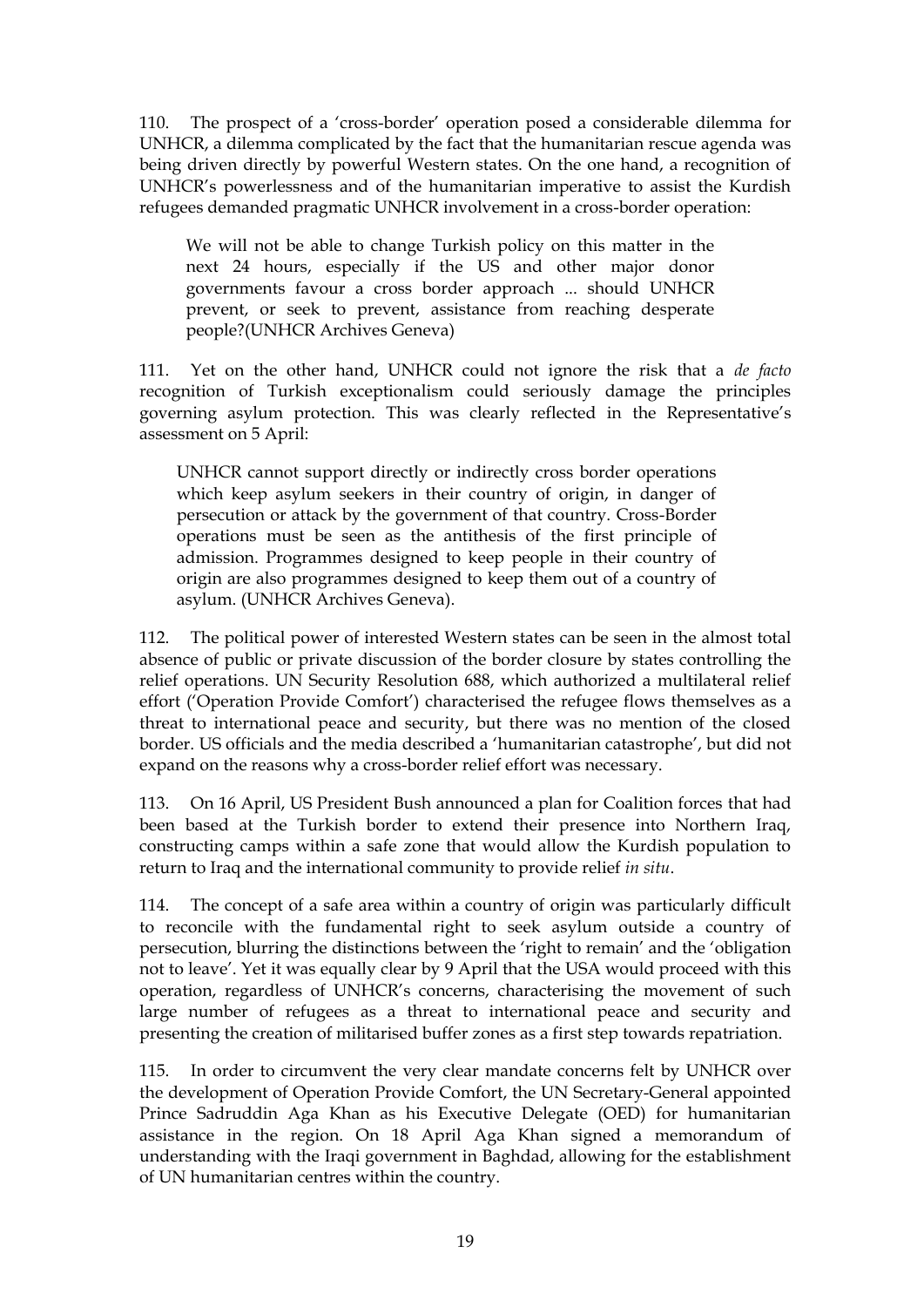116. Given the complex and overlapping responsibilities which had already been granted to other UN agencies, this added to a confused decision-making structure and created additional tensions between UN agencies. Within Turkey, UNDP was reluctant to take issue with the government over refugee protection issues in case this jeopardized its traditionally close working relationship with the Turkish authorities, resulting in the Turkish government bypassing UNHCR.

117. The OED"s priorities also differed from UNHCR"s, "placing primary emphasis on the need to facilitate and accelerate such a [repatriation] movement", while UNHCR was initially reluctant to support the organized repatriation. As UNHCR"s own evaluation in March 1992 concluded, "at a crucial point in the operation, the pragmatism of one UN body clashed directly with the principles of another".

118. Towards the end of April, attention turned to the prospects for a mass "voluntary" repatriation of Kurds from the border areas. Informal notes in the archives from a meeting held between US military and NGOs underline the extent to which this operation was being driven by American military and political power:

- Q: Will movements not happen until there is an agreement with Iraq?
- A: Do not under estimate Bush. He will act .
- Q: What if they do not want to go back Iraq?

A: Good question. A Gamble. There is no right answer. Persuade them that they will be safe. A protection issue. USA to coordinate. We must feed the people. Bring the people off the mountain ... we will have to resort to violence to solve the human issue. Feeding is not possible on the mountains. They must come down the mountain. (UNHCR Archives Geneva: 25 April 1991).

119. UNHCR"s own response continued to be shaped by the on-going dilemma of whether the organization could justify participating in a humanitarian operation that clearly violated the principles of asylum, and it remained at arms-length from initial preparations for the safe haven operations. On 24 April 1991, a high-level confidential briefing paper was circulated which considered whether UNHCR should participate in the planned organized repatriation and the potential policy implications.

120. The decision – shaped by the recognition that the Turkish border would not be opened, and that for the refugees to remain on the border left them struggling for physical survival – was to join the multilateral operation as a reluctant but pragmatic partner. Ogata would later describe and justify this as the "realistic humanitarian course," given the easier terrain and access available to UNHCR on the Iraqi side of the border (Ogata 2005: 38).

121. In making this decision, UNHCR moved its focus away from questioning the Turkish border closure's impact on asylum in order to present Operation Provide Comfort as a form of voluntary repatriation. This also reflected a broader contemporary shift within UNHCR operations and the international community towards the use of repatriation to provide solutions in the post-Cold War period. <sup>6</sup> Yet

 $\overline{a}$ 

<sup>6</sup> This shift has been well-documented. See Loescher 2001; Long 2009.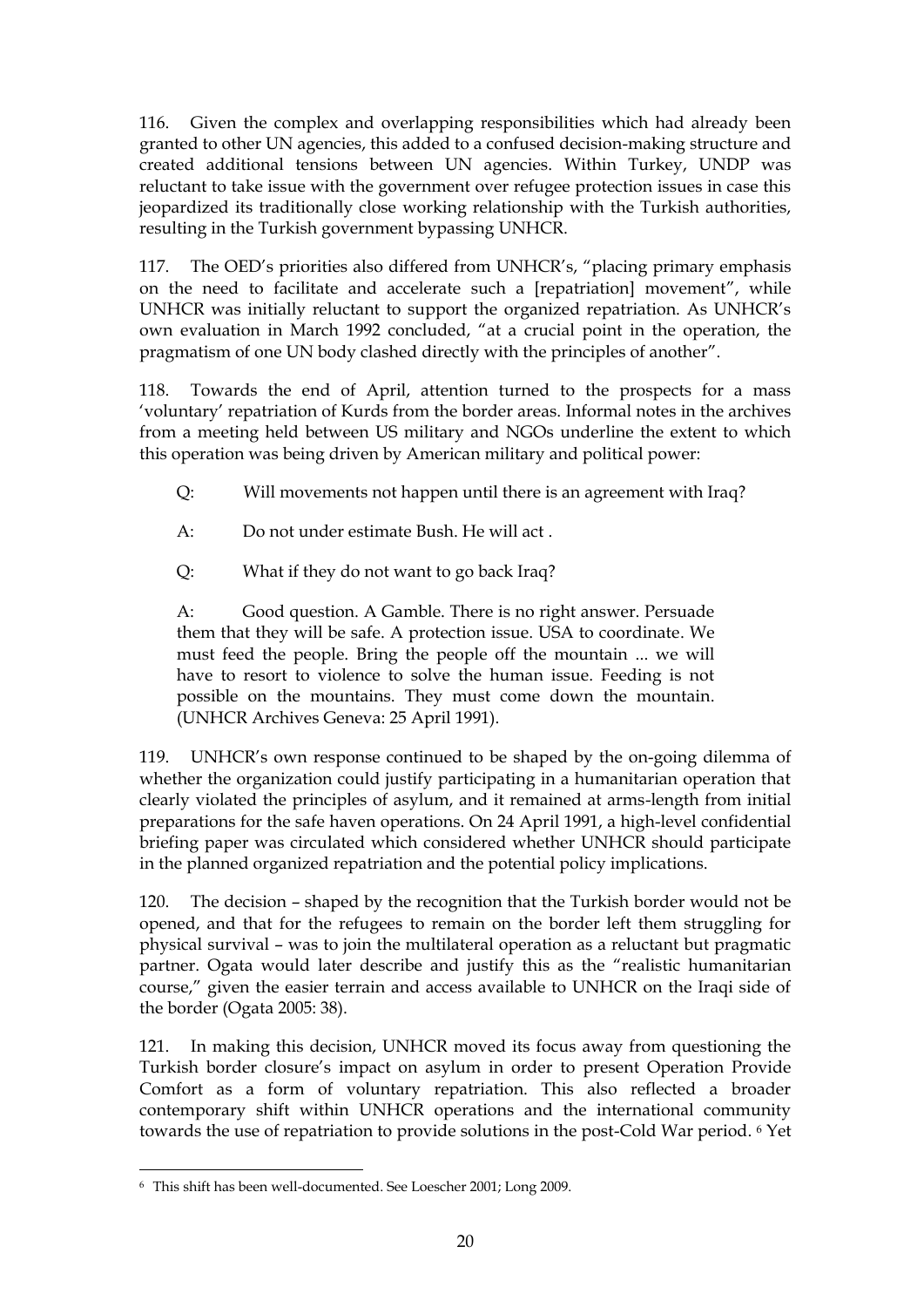there was clear disquiet within the organization about the extent to which a "voluntary" repatriation could be offered through securing militarized safe zones or without the alternative prospect of asylum outside the state of persecution.

122. Even if a return to securitized safe havens could be characterized as respecting the basic tenets of *non-refoulement* because refugees' lives and freedoms would be protected by an international force within Iraq, this did not address the question of refugees' rights to leave their own country and to seek asylum. Furthermore, it meant that this repatriation could not be characterised as a secure and sustainable solution, as it remained contingent on continued Coalition military presence. This was neatly summarized by BO Ankara in June 1991:

The repatriation from Turkey to Northern Iraq is a false repatriation in a sense. People did not return because it is safe in their country of origin: they returned because they were protected from the government of their country of origin (UNHCR Archives Geneva).

123. The implication was clear: this "solution" to the Kurdish refugee problem depended upon continued US-led military presence (though the Coalition itself intended to withdraw within a matter of months). Otherwise there was a risk of a second massive displacement, which Ankara was clear would be met by another Turkish border closure, justified by precedent.

124. This assessment proved accurate. Operation Provide Comfort was followed by Operation Provide Comfort II, a primarily military operation that placed Coalition forces between the Iraqi state and the Kurdish region between 1991 and 1997. Enforcement of the no-fly zone over Northern Iraq continued until the US-led invasion of Iraq in 2003.

## **Policy implications**

125. The events along the Iraqi-Turkish border in April 1991 had significant implications for UNHCR and the wider international community, particularly in terms of advancing a doctrine of humanitarian intervention. Assessing the wider ramifications of Operation Provide Comfort is beyond the scope of this paper: so too is any consideration of the logistical or operational challenges faced, covered in detail in the March 1992 evaluation (Crisp *et al.* 2001). However, there are specific consequences of the politics surrounding the international response to the border closure itself which remain relevant in considering UNHCR"s reactions to border closures today.

126. Firstly, Turkey closed its border because it viewed the Kurdish refugee population as an ethno-national threat and feared its "Palestinianization" (UNHCR Archives Geneva: 24 April 1991). It was a political response to a political problem, complicated by the Turkish state"s uncertain hold over its own Kurdish population. The USA – and other Western states – made clear in early April that they would not pressure Turkey into opening its borders to the Kurdish refugees.

127. This was once again for political and military reasons: Turkey was an important strategic ally, its airbases playing a crucial role in furthering coalition aims of containing the Iraqi state. In Bill Frelick's words "Turkey, the good ally, was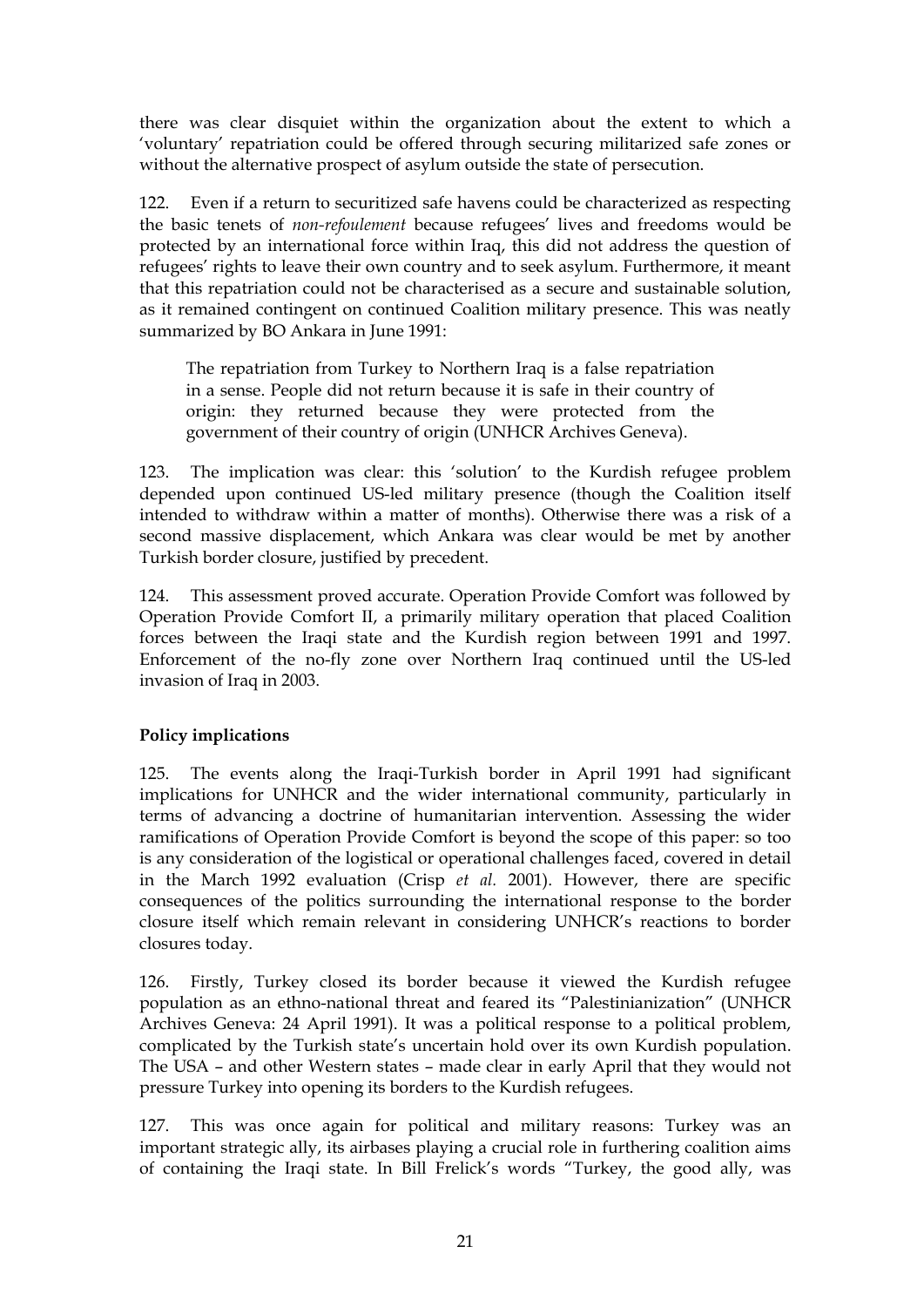essentially let off the hook with the creation of a "safe haven zone" inside Iraq" (Frelick 1992: 26).

128. The cross-border operations, which developed into the establishment of safe zones within Iraq from 18 April onwards, fundamentally compromised UNHCR"s ability to insist upon the need for the Turkish state to grant the Kurds first asylum. Attention was successfully diverted by the Coalition states (led by the USA, UK and France) and the Government of Turkey away from the failure of Turkey to open its borders, with the Iraqi operations presented as a form of accelerated "voluntary" repatriation.

129. The international media projected the operations as a "highly successful humanitarian mission" that had averted the risk that the Kurdish refugees "would become a disaster like the Palestinian problem" (The New York Times, Kinzer, S. 1991). UNHCR"s mandate was lost in the shadow of a state-driven operation motivated primarily by political interests and financed by huge military budgets.

130. In humanitarian terms, the operation can be judged to have been largely successful: within six weeks of the initial announcements about the construction of the safe zone, the vast majority of the refugees had been able to leave the mountains and return to Iraq where it was easier to provide international relief. As the High Commissioner"s Special Envoy argues in a personal communication, "the outcome for the refugees was better than the alternatives, and arguably better than asylum in Turkey, had it been an option."

131. Given the limited ability of UNHCR to influence the wider political setting, the decision to focus efforts on securing a "least-worst" humanitarian outcome for the Kurdish refugees – in this case through ensuring that the choice to repatriation was an informed one – appears a justifiable if imperfect operational response.

132. The decision to encourage the refugees to leave the border area and return to securitised camps within Northern Iraq also highlights the connections between border closures by reluctant host states, sanctioned by donor states, and an increased interest in both the notion of early "voluntary repatriation" and IDP protection. By projecting the operation as a repatriation, the international community could present their response to the Kurdish *refoulement* at Turkey"s border as the "best" solution, a return "home" (Aga Khan in Lyman 1991).

133. Similarly, a letter from leading US senators to President Bush in May 1991 (among the signatories are Bob Dole, Al Gore, John Kerry, Joe Biden and George Mitchell) underlined a growing interest in the notion of "internal protection". Recognizing that Operation Provide Comfort was only a short-term response, the Senators urged the President to take a leadership role in moving to incorporate "displaced people who are dislocated within their own borders" into the 1951 Convention (UNHCR Archives Geneva).

134. The growth in the interest in IDP protection (in 1992 Francis Deng was appointed the Secretary-General"s Special-Representative) can thus be directly connected the reality of border closure, and states" interests in circumventing rather than openly challenging the effect of such closures on refugees' rights to asylum and international protection.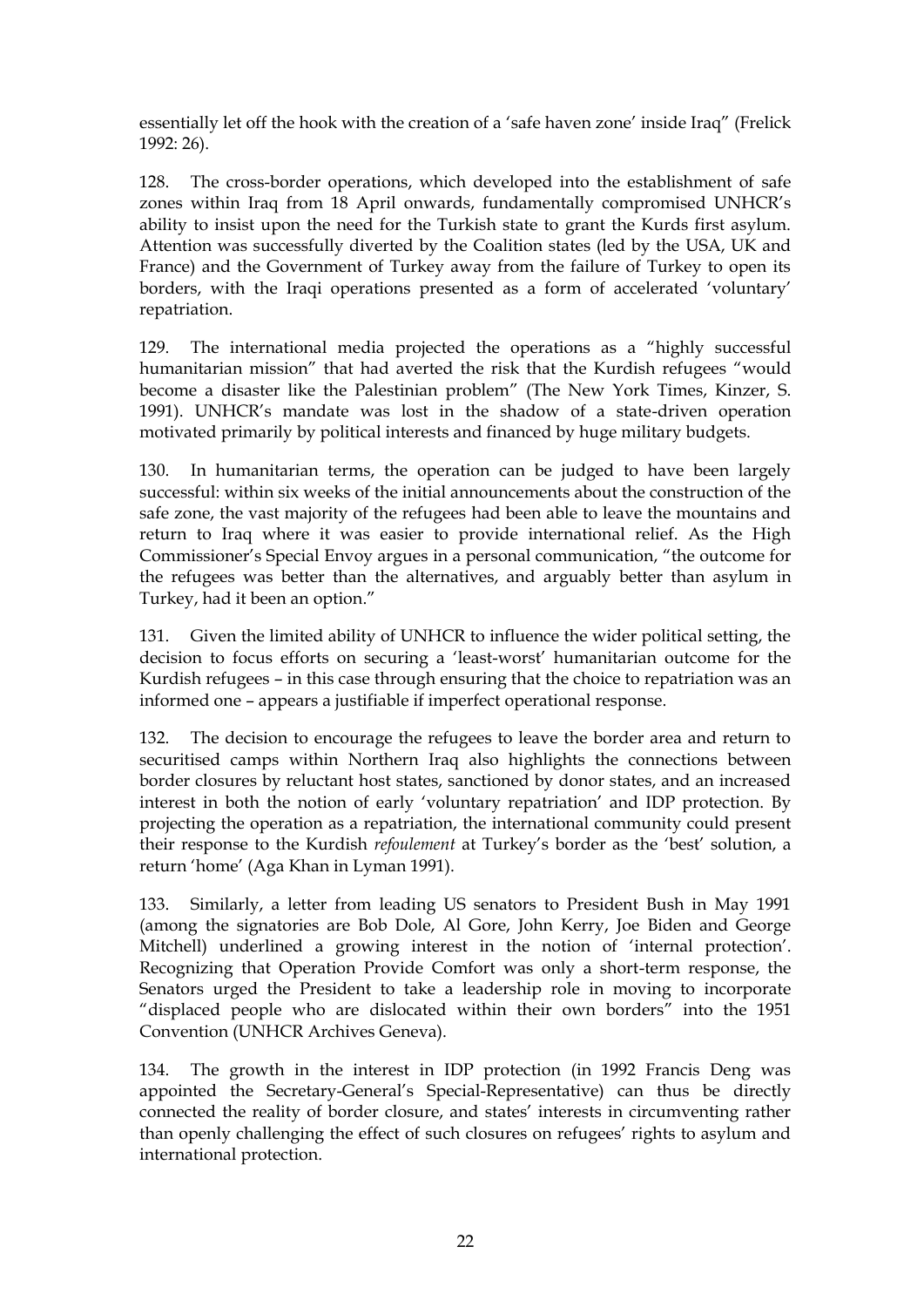135. As Bill Frelick argued at the time of the crisis, even as Iraqi sovereignty was compromised by Operation Provide Comfort, the move to locate protection activities outside of Turkey was in fact designed to *reinforce* the concept of state sovereignty at the expense of humanitarian protection.

136. Resolution 688 condemns Saddam Hussein's regime not in terms of its persecution and repression of its own citizens, but in terms of states" fears of the flight this persecution has caused and its destabilizing political effects. The "refugee problem" was explicitly framed in state-based terms as flight itself, rather than the suffering caused by the Iraqi state's persecution of it Kurdish minority.

137. Ultimately, perhaps the key policy implication for UNHCR was that it had little ability in April 1991 to effect events once the border had closed. Instead, the organization was faced with a choice between continuing to resist the plans already determined upon by its key donor states – who were also the key military actors – in the interests of sticking to its mandate principles, and participating reluctantly in a major humanitarian operation than nonetheless had significant and concerning implications for fundamental protection principles.

138. Operation Provide Comfort also represented a significant militarization of humanitarian aid provision, seriously eroding the humanitarian principles of impartiality, independence and neutrality.

139. Although UNHCR assumed overall responsibility for relief protection and assistance on 6 May, two weeks into Operation Provide Comfort, at the height of the operation (which saw the return of 200,000 refugees in 2 weeks) the operation involved 20,000 military personnel. UNHCR"s eventual participation in Operation Provide Comfort – despite the organizational and logistical shortcomings later documented – was a response to a *fait accompli* that reflected powerful states" deliberate decision to allow Turkey to close her border to Kurdish refugees.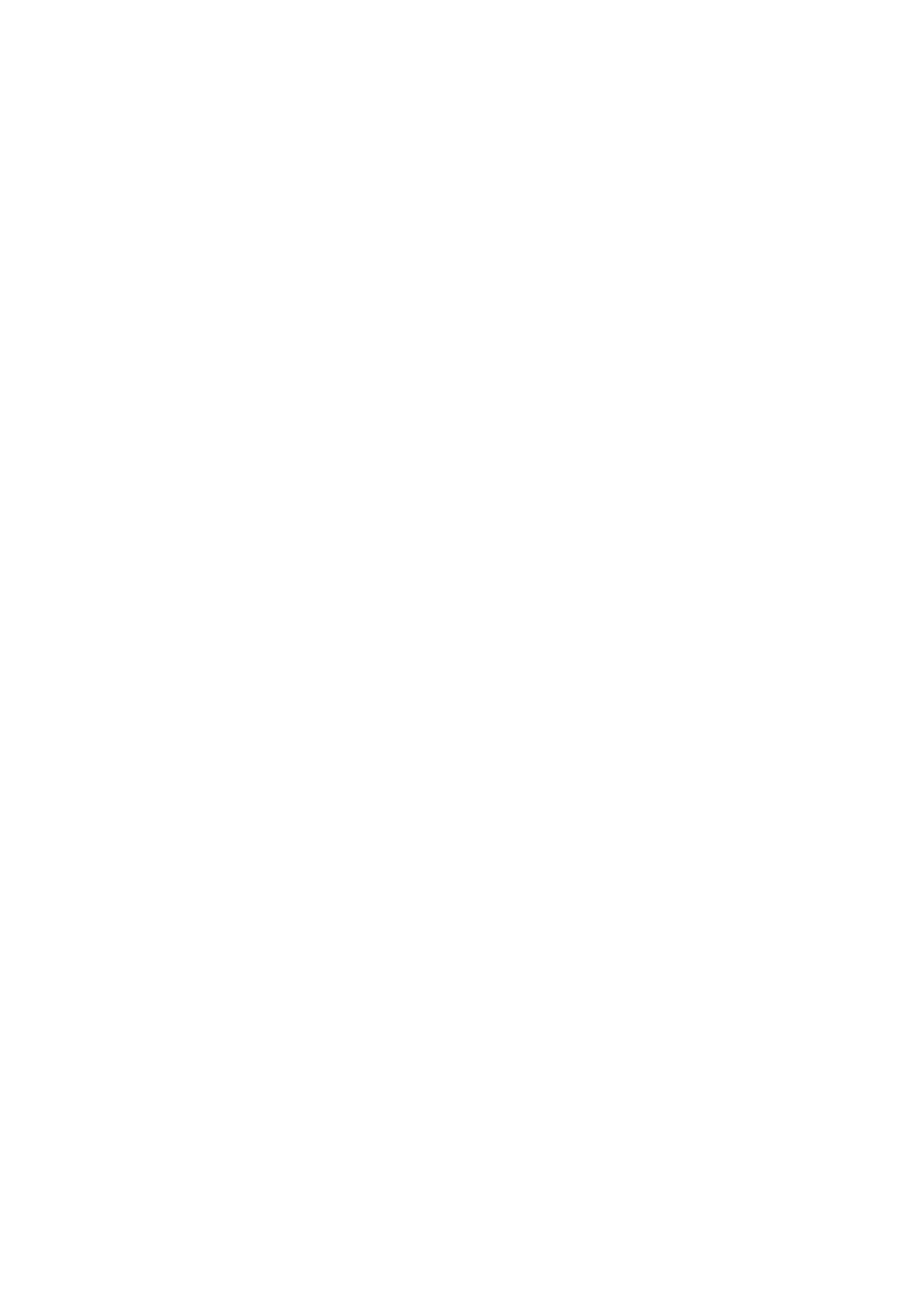## Case study two: Tanzania/Burundi border, 1995

## **Background to crisis**

140. The Tanzanian/Burundian border closure that began in March 1995, and culminated in a UNHCR-sanctioned involuntary return of Rwandese from Tanzania in December 1996, was one part of the much wider Great Lakes emergency.

141. The Rwanda genocide in April 1994, the advance of the Tutsi-exile dominated Rwandan Patriotic Forces to Kigali in July 1994 and the subsequent exodus of up to two million Hutus to neighbouring states, created a massive regional emergency. In Tanzania, 250,000 Rwandese arrived in 24 hours between 28 and 29 April 1994. By early May, there were around 700,000 refugees at Benaco camp in Ngara District: the camp had grown into the second largest city in Tanzania.

142. Tanzania – traditionally understood to be a generous and welcoming host state – granted these refugees immediate entry and successfully appealed to donors for help and aid provision. In the early stages of this emergency, "Tanzania's response was exemplary" (Rutinwa 1996); UNHCR Archives Geneva).

143. Tanzania had anticipated that the Rwandese exile would be temporary. However, by the beginning of 1995 it was clear that the Rwandese refugees did not plan an imminent return to their country of origin. Their reluctance to return was motivated by concerns over security, and in particular fear over the possibility of reprisals being taken by the new RPF-led state against the refugees, who had in some cases participated in the genocide.

144. This led to a double security issue. On the one hand, the Rwandese refugees were involved in a "silent mobilization" of Hutu forces, intent on launching a guerrilla war against the RPF (Rutinwa 1996: 297). On the other hand, the refugees" presence in Tanzania represented a domestic security threat – it was estimated that refugees had killed 67 Tanzanians and stolen more than 150 million shillings worth of livestock and other property.

145. Tanzania also faced a capacity burden in hosting the Rwandan refugee population. The transformation of a few hills sparsely populated by subsistence farmers into the second largest city in Tanzania resulted in severe pressure being placed upon local resources.

146. A UNHCR report in April 1995 detailed the environmental and social problems caused by the mass influx, which included a fall in the surface water table level, deforestation and consequent soil erosion and the inflation of prices charged for local produce, particularly affecting the livelihoods of the local middle class (UNHCR Archives Geneva).

147. Despite the fact that there was little imminent prospect of the refugees" repatriation, international relief assistance declined as the refugee-crisis was seen to enter a post-emergency phase and media attention drifted away from the Great Lakes. A regional summit in Nairobi January 1995 had led to an agreement between regional governments intended to reinforce domestic security by screening refugee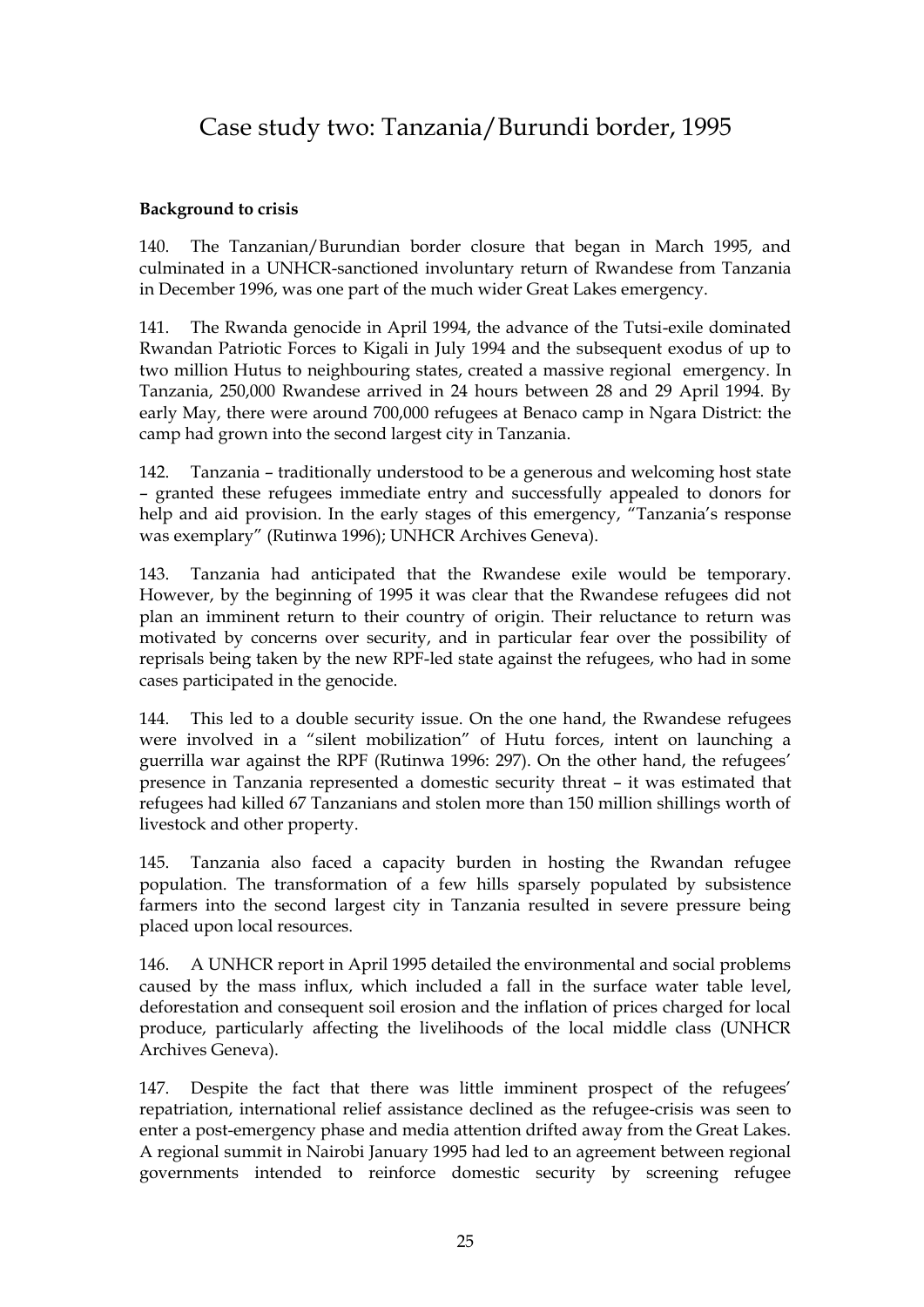populations and separating *genocidaires*, and by arranging for "safe corridors" through which to accelerate repatriation. But its effect on the ground was limited and Tanzania"s growing frustrations with the failure of the international community to resolve the refugee crisis became increasingly apparent.

148. A particular problem was the lack of asylum-hosting capacity in other regional states. Burundi's own on-going civil conflict - also involving Hutu-Tutsi division meant that Rwandese refugees were particularly insecure in Burundian camps7. In March 1995, a shooting at Mayuri camp, carried out by the Burundian (predominantly Tutsi) army, killed 15 refugees and injured 20.

149. More significantly, however, it acted as trigger for a mass organized exodus of around 40,000 Rwandese refugees from Ngara camp towards the Tanzanian border. In response, on 31 March 1995 the Tanzanian government closed its border, justifying this action on the grounds that the movement was "contrary to established international customary practice where refugees are not readily allowed to seek remigration to a country other than the first country of asylum" (UNHCR Archives Geneva).

150. Tanzania"s motives for closing the border were thus complex, involving local, regional and international political calculations. Domestically, the policy played well to Tanzanian nationals, hostile to the Rwandese refugee population already in Tanzania because of the strain placed on local resources.

151. This dynamic was given added significance due to the impending Tanzanian general elections scheduled for October 1995, and the increasing pressure from the Tanzanian parliament for a mass *refoulement* in response to popular agitation. Kigoma – the region next to the Burundian border – was a key strategic battleground between the ruling elite and the opposition.

152. By early May, UNHCR had already made the assessment that "the prospects for the reopening of the Tanzania border in the near future are not encouraging, the team does not see any such likelihood until after the general elections in October this year" (UNHCR Archives Geneva). The politics of democratization – as in so many more developed states – had created a political imperative for the government (as a political part standing for re-election) to be *seen* to respond to concerns over asylum. The border closure provided an obvious means of achieving this aim.

153. The Tanzanian decision to close the border also spoke to more serious concerns about the failure of international burden-sharing mechanisms. Tanzania understood the incoming Rwandese refugee influx to be a question of "onward migration" rather than "asylum", and in closing the Burundian border claimed to be trying to reinforce the principles of burden-sharing through adherence to the "country of first asylum" principle.

154. This ignored clear evidence that there were Burundian refugees within the asylum flow, and eyewitness accounts of Rwandese refugees being mistreated by Burundian soldiers following their rejection at the border (UNHCR Archives Geneva). However, it did provide a powerful means through which to express Tanzanian

<sup>7</sup> In October 1993, the first elected Burundian Hutu President, Melchior Ndadaye, was assassinated, triggering a twelve year ethno-national civil war that killed an estimated 300,000.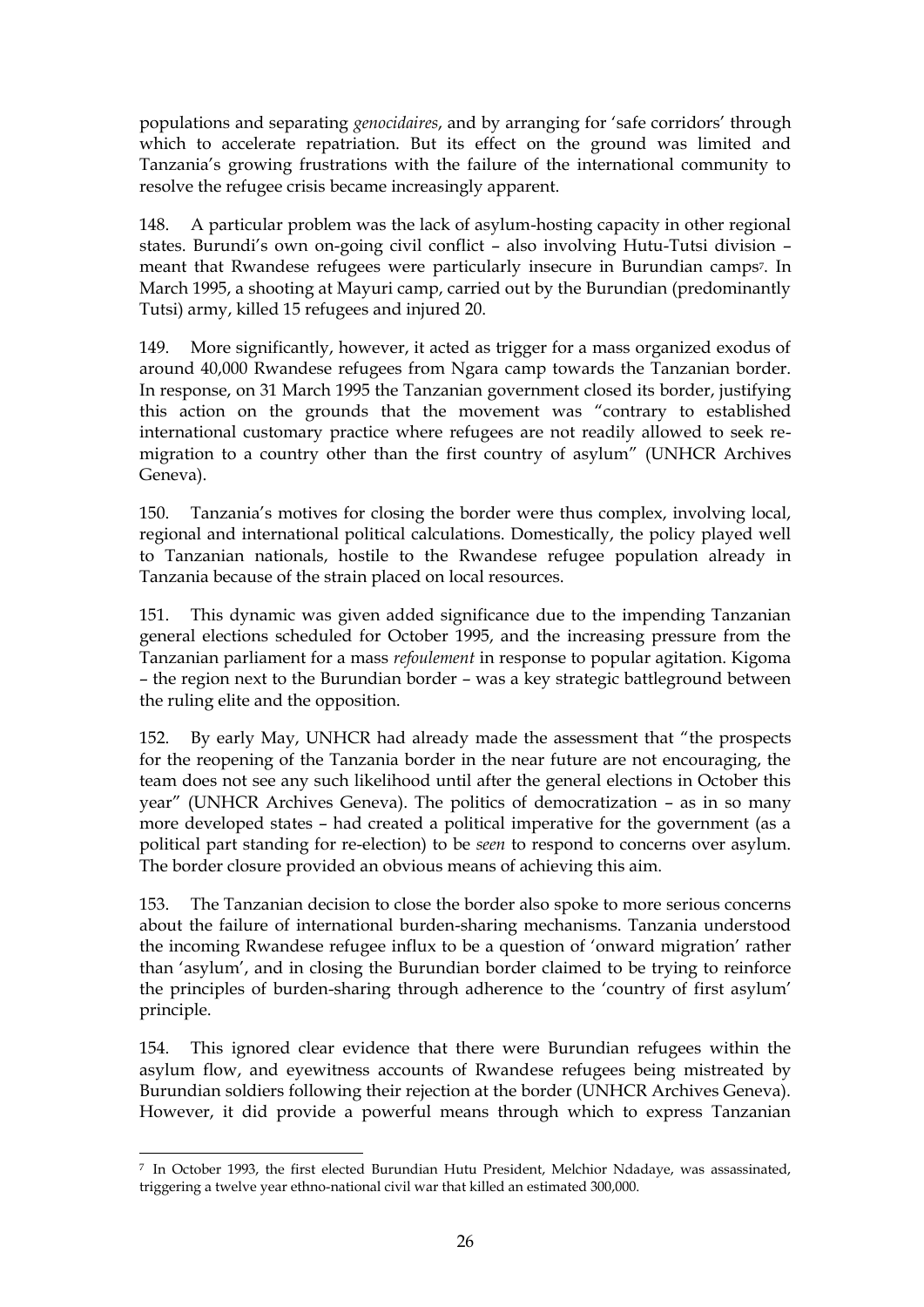frustration at the break-down of international cooperation in dealing with the Great Lakes refugee crisis while continuing to meet its obligations by hosting Tanzania's own "first asylum" cases. Developed states" own asylum policies were also used to justify the closure.

155. The Minister for Foreign Affairs directly compared Tanzania's actions to those of the USA in relation to Haitian refugees, and argued that "it was a double standard to expect weaker countries to live up to their humanitarian obligations when major powers did not do so whenever their own national rights and interests were at stake" (Rutinwa 1996: 298).

156. Assessing the reasons behind Tanzania's border closure in early April, UNHCR"s Tanzania BO stressed "the lack of recognition by the international community of Tanzania"s sacrifices as reflected in the dearth of financial and other support from the donor countries ... lack of political will on the part of the international community and the opposition political forces in Burundi and Rwanda to embark on serious negotiations towards durable solutions" (UNHCR Archives Geneva).

157. In this sense, the border closure can be seen as an attempt at leveraging the international community into action, particularly in terms of securing the conditions for a mass repatriation. In a meeting with the High Commissioner's Special Envoy, the President of Tanzania had argued the need for an internationally-mandated safe zone to be created, modelled on the French Zone Turquoise Operation that had taken place in August 1994, and indicated Tanzania"s willingness to participate in such an effort (UNHCR Archives Geneva).

158. Border closure in March 1995 therefore had for the Tanzanian state a much wider meaning than simply – or even primarily – being intended to prevent the entry of Rwandese refugees from Burundi. Instead, it was a warning that Tanzania would not support Rwandese refugees on its territory indefinitely, and that the international community needed to share its burden if it was interested the preservation of asylum as a practice rather than just a principle.

### **International response**

159. UNHCR"s initial response to the Tanzanian border closure was to appeal to Tanzania's historic reputation as a generous host state and to ensure the continued protection of the million refugees already inside Tanzania"s borders (UNHCR Archives Geneva). The need to ensure that Tanzania's frustration with the lack of a foreseeable resolution to the Rwanda crisis did not escalate into a full-scale *refoulement* clearly influenced UNHCR"s response to the border closure.

160. Protests were diplomatic, and focused on reasserting the principles of asylum (and therefore the need for open borders) whilst also aiming to reassure – rather than condemn – Tanzania. This is reflected in the discussions between the Tanzania BO and Geneva regarding the content of a proposed letter from High Commissioner Ogata to the Tanzanian Head of State, which was delivered on 7 April:

Our main objective at this stage should be to lend in a *discrete manner* repeat *discrete manner* an additional voice to the call for Tanzania to go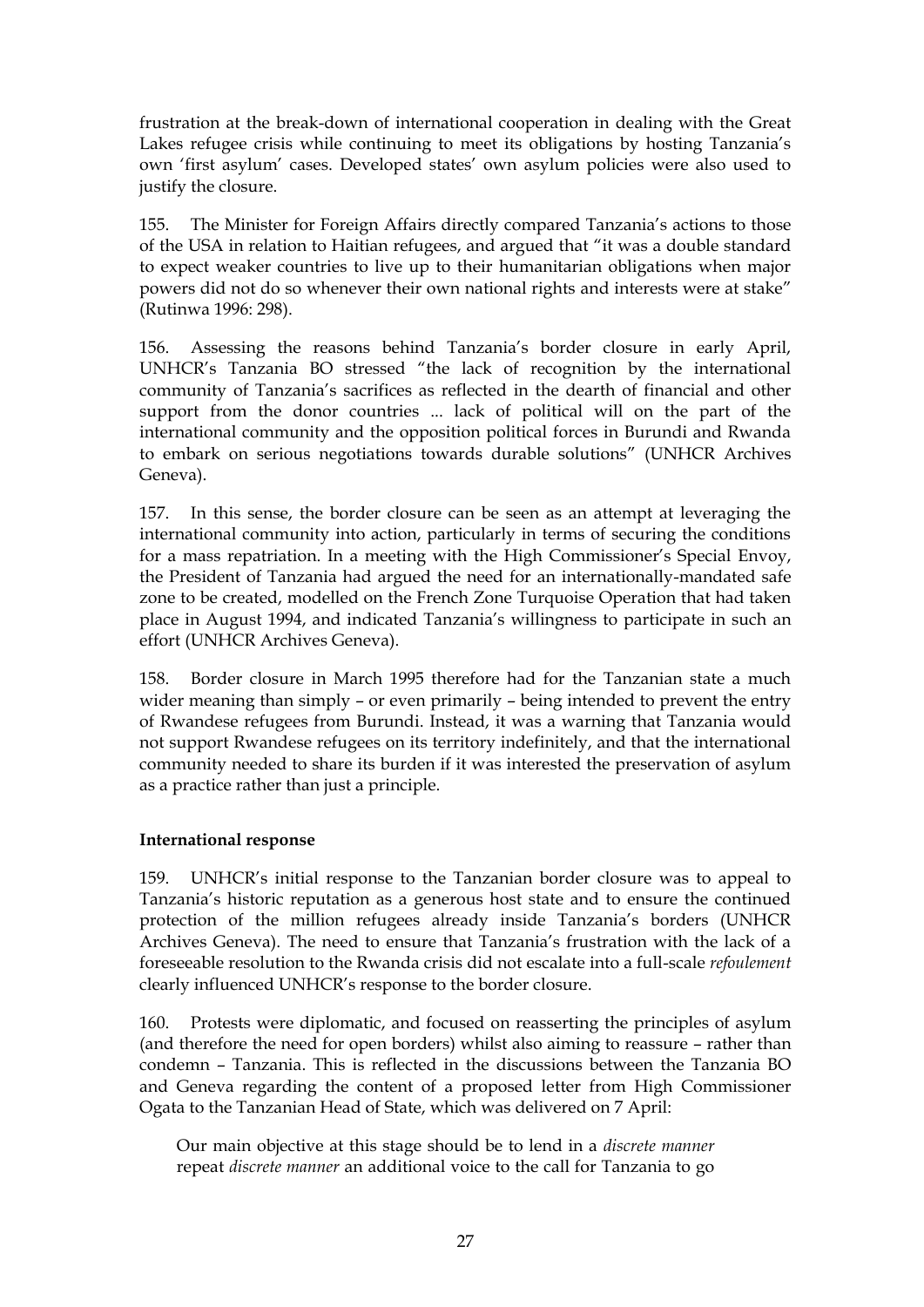the extra kilometre and in so doing enhance her reputation as a country with a long and proud humanitarian tradition. What we do not want to portray is a lack of understanding and concern over the wider problems faced by the country, its gravity, nor in particular, the vulnerability of Tanzania, as a last (sic) developed country, to forever receiving influx of uprooted victims of the sub-regional political instability and violence (UNHCR Archives Geneva: my emphasis).

161. The international community was also relatively quiet in its response. Diplomatic representations were made, but as UNHCR"s Representative in Tanzania reported, "Ambassadors of main locally represented donor countries fully briefed about the situation as of 31 March 1995 ... There is general sympathy for the Tanzanian government position." Concerns were couched in terms of the welfare of refugees arriving at the border, and focused upon the rights of Burundian asylum seekers within the influx.

162. This reflected the added complication that the Rwandese refugees *had* been granted asylum in Burundi – despite later fleeing due to fear of local violence – which made it easier for the Tanzanian government to claim that in rejecting this influx and the frontier, there was no *refoulement.* As a result, while there was certainly diplomatic consternation at the border closure, there was relatively little concrete action – the EU Ambassadors, for example, wished to "send a message expressing concern", but had "no intention" of making a high-level intervention (UNHCR Archives Geneva).

163. Despite these difficulties, UNHCR"s initial reaction was to assume that the Burundian border closure was a short-term incident rather than a significant policy shift. A private briefing paper at the end of April remarked that:

We are confident, a propos, that UNHCR's (BO/Geneva) diplomatic representation to GOT, the persuasive dialogue and the continuing diplomatic effort will yield relaxation of the opening of the border. We expect the border reopening with or without official announcements, to enable fleeing refugees to obtain asylum.

164. Others, including the High Commissioner"s Special Envoy in the Great Lakes were less optimistic, and recognized that the re-opening of the border would require considerable international collaboration:

Our very first priority should be to obtain that the Tanzanian border be re-opened for Burundian asylum seekers. This implies assurances from the international community that i. financial support will be forthcoming; and ii. that acceptable solutions will be found in Burundi or through repatriation to Rwanda for the estimated 200.000 Rwandese refugees from whom Burundi is a first country of asylum (UNHCR Archives Geneva).

165. The international community did not provide such concrete assurances: the border did not reopen. In fact, there is some evidence to suggest that donors actually used Tanzania"s closure of the border to justify *withdrawing* aid from the Great Lakes region. The Tanzania BO, in assessing the likely donor shortfall in 1996, noted that "the closure of the Tanzanian border and abrogation of Refugee Convention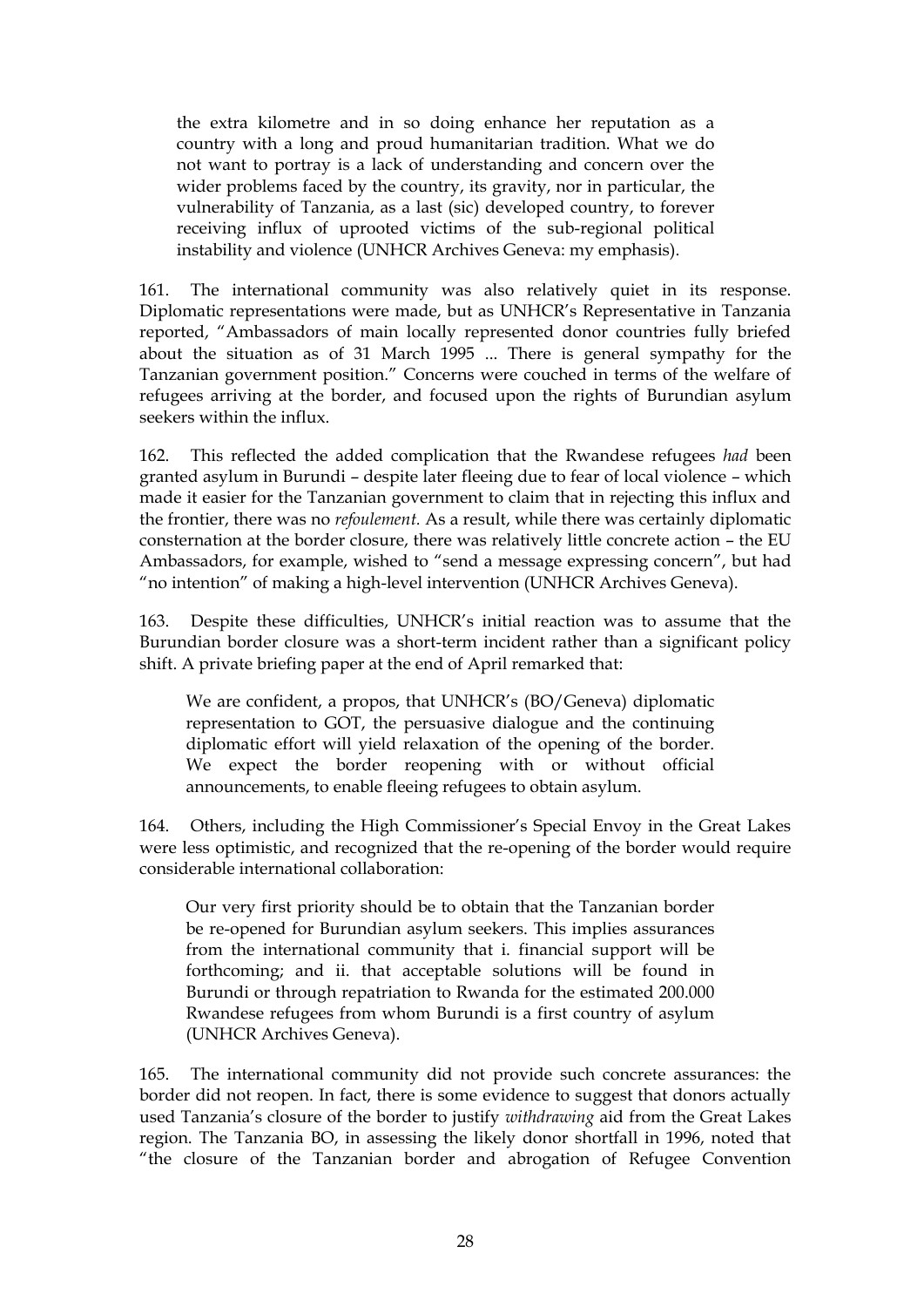responsibilities are unfortunate additional reasons for donors" disengagement from the Great Lakes refugee crisis" (UNHCR Archives Geneva).

166. While Tanzania continued to press for international commitment to establishing safe zones in Rwanda (akin to those established in Northern Iraq in 1991), the international community - and in particular powerful donor states - simply had no strategic interest in committing financial, military and political support to such an effort.

167. By the end of April, there is evidence that at least some UNHCR staff – particularly those in the field responding the humanitarian consequences of the closed border – were increasingly frustrated by the soft approach taken at higher diplomatic levels. The Tanzania BO wrote to Geneva on 27 April that:

I do not feel our strategy of quiet diplomacy has worked or will work without more pressure on the government. Every day they become bolder in their actions. Can wholesale push backs from Kitali hills camp be considered impossible? I don"t think so (UNHCR Archives Geneva).

168. Other assessments were equally bleak:

The approach to the highest levels of Government has been discrete, intensive and consistent ... the results of our efforts have however been insignificant and will remain so as long as the perception exist (sic.) that the internal political advantages in keeping the border shut outweighs the disadvantages (UNHCR Archives Geneva).

169. Faced with diplomatic *impasse* and a lack of international response, UNHCR field staff were forced to develop an *ad hoc* response to the border closure. Although UNHCR did not intervene at the border posts controlled by Tanzanian military, it was generally agreed that any refugee reaching a transit centre within Tanzania would be considered under the protection of UNHCR and allowed to continue to a refugee camp.

170. The long, porous Tanzanian/Burundian border allowed many refugees to cross undetected, while others were able to obtain entry by recourse to smugglers or bribery. However, UNHCR field staff were consistently called to respond to military violations of even this limited understanding of *non-refoulement* arrangements. By June, field officers in Ngara openly questioned the ability of UNHCR to meet its protection mandate under these conditions:

We have serious concerns that our Protection Mandate is being slowly and surely eroded ... we are no longer even able to carry out monitoring functions. The Army refuses to meet with us to discuss their role, or even their view of our role ... UNHCR must ask itself are we able to assure ourselves that we are able to fulfill our basic mandate under the present circumstances. If not, then our own quiet acceptance of the present situation giving credibility to an unacceptable policy by Tanzania – and if we continue as now, will it ultimately contribute to increasingly insecurity in the area (UNHCR Archives Geneva).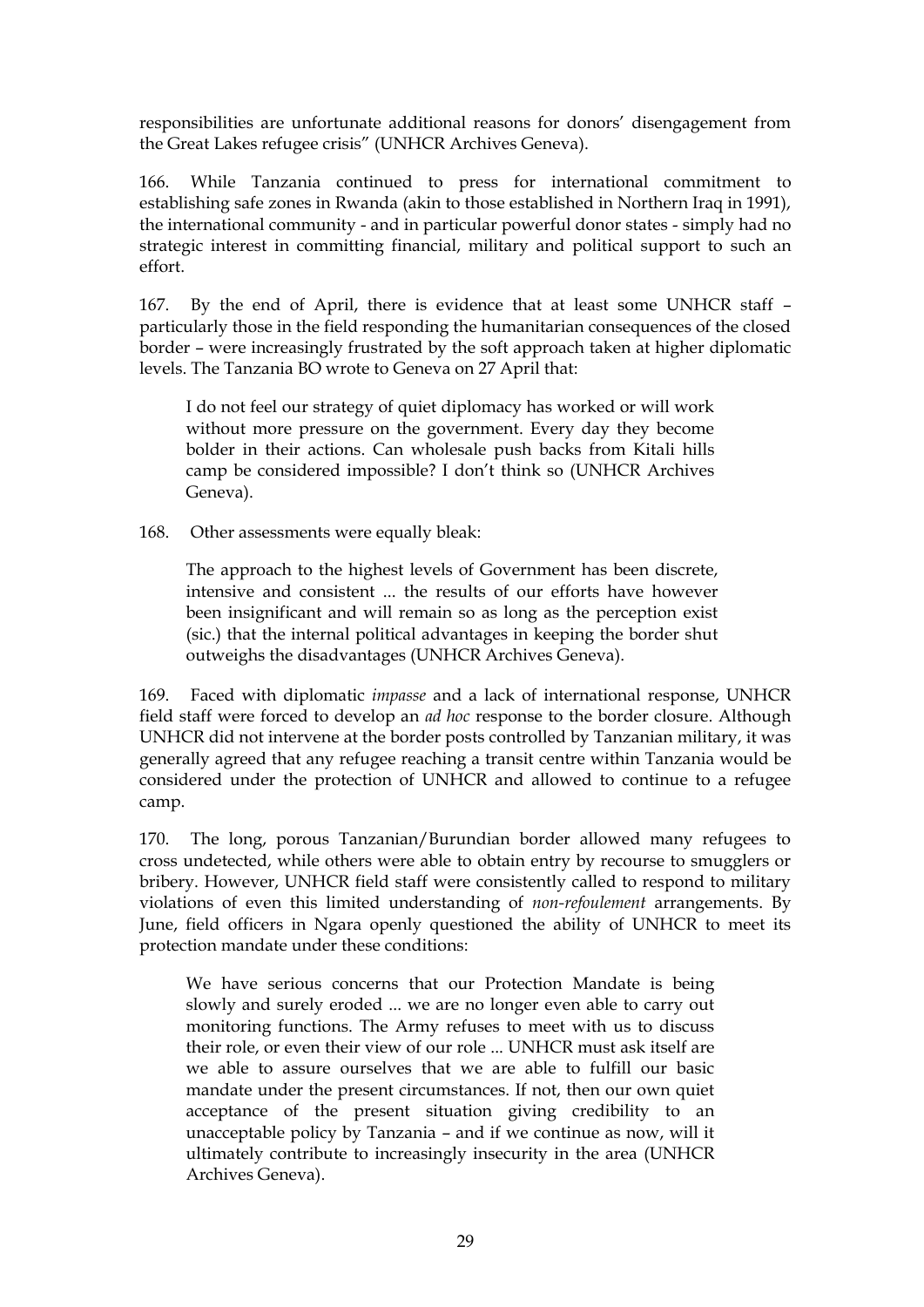171. In January 1996, following the October general election campaign, the Tanzanian government relaxed its border closure policy. Although the border remained officially closed, Burundian asylum seekers were to be allowed in on humanitarian grounds.

172. A special Presidential dispensation allowed the entry of a mass influx in February. By March 1996, a year after the border's formal closure, UNHCR was able to establish an informal agreement with the Tanzanian military, under which it was able to access the border area and retrieve asylum seekers in the area.

173. This was an *ad hoc* arrangement: the reluctance of UNHCR to approach Tanzania in order to formalize the agreement suggests significant timidity, with the Ngara sub-office explaining "as long as this informal system for allowing refugees in to Tanzania works well, I would prefer to let it operated quietly and not call special attention to it" (UNHCR Archives Geneva). The assessment was effectively being made that *de facto* protection space could only be secured by tolerating *de jure* disregard for the principles of *non-refoulement*.

174. Even this *ad-hoc* opening proved temporary. In May, access to the border was again denied, although asylum seekers found within Tanzania would not be *refouled*. Asylum had become a prize for those strong enough – or wealthy enough – to physically cross the border, rather than a universal protection provided on the basis of need. Frustration within UNHCR Tanzania was increasingly evident, with staff arguing that "UNHCR"s passivity [at Tanzanian policy] is untenable and is exposing the office to criticism and cheap accusations" (Power 2008: 199).

175. The international community and UNHCR failed to respond to the Burundian border closure in a manner that effectively secured either adequate regard for the principles of asylum-based protection or Burundian refugees' access to effective protection.

176. The wider politics fuelling Tanzania"s Burundian border closure culminated in one of the most notorious of UNHCR protection failures: the "voluntary" repatriation of all Rwandese by Tanzania in December 1996. This return of 500,000 Rwandese from Tanzania – some 35,000 forcibly rounded-up by the Tanzanian military as they fled to avoid return – in effect amounted to a UNHCR-endorsed *refoulement*: senior UNHCR staff recall this episode as the "nadir" of UNHCR protection policy (Interview, UNHCR staff: March 2008).

177. While there is no guarantee that a more robust and public condemnation of the Burundian border closure would have prevented the *refoulement* of December 1996, it is clear that the border closure was an early warning sign. The international community"s decision to tacitly acquiesce rather than to confront the root causes of Tanzanian frustration by developing more effective burden-sharing mechanisms contributed to the 1996 protection crisis that remains a serious stain on UNHCR"s protection record.

178. Within UNHCR the lack of a co-ordinated high level response meant that field staff were left to develop *ad-hoc* operational procedures that could not on their own adequately respond to either humanitarian or protection needs of those attempting to seek asylum and being refouled by the Tanzanian military.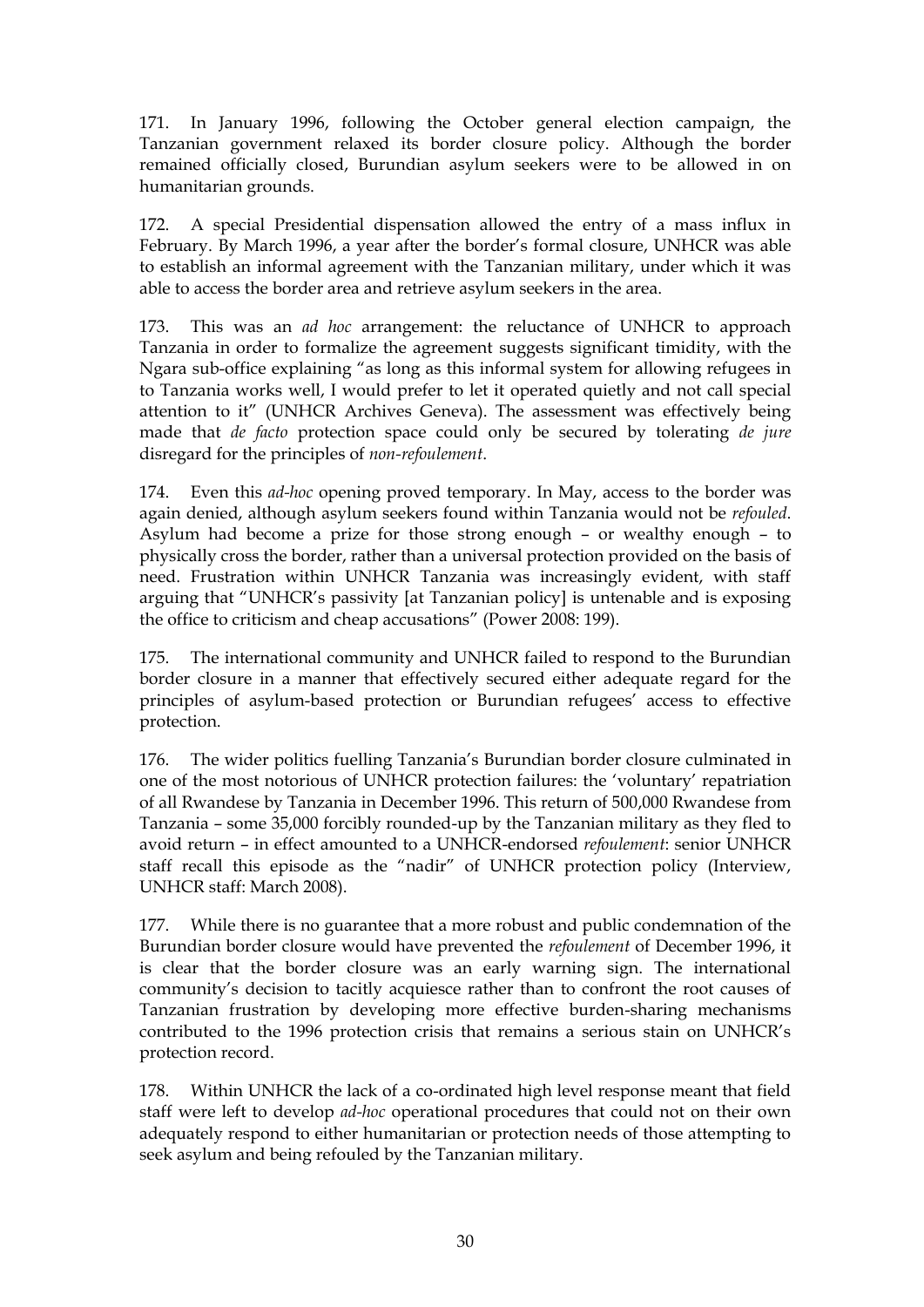## **Policy implications**

179. The Burundi-Tanzania border closure – as well as the wider Great Lakes emergency – offer few positive policy lessons for UNHCR in relation to balancing protection principles against humanitarian needs. However, while there can be little doubt that UNHCR"s response to the Burundian closure was inadequate, considering the factors constraining UNHCR"s ability to act – as well as the political dilemmas surrounding the border closure – does have important implications for developing a general policy framework through which to respond to border closure.

180. The Burundi border closure was just one aspect of an extremely complex series of emergencies in the Great Lakes region which occurred after 1994. It cannot be excised from this wider context. It is also important to note that Tanzania continued to act as a first country of asylum for Great Lakes refugees during and after the border closure, including to some 90,000 Zairean refugees who fled between November 1996 and April 1997, even as the Rwandese refugee population was *refouled*. However, the closure nonetheless has several important policy implications

181. Firstly, the Burundi border closure highlights the difficulties inherent in dealing with the onward movement of refugees and asylum seekers. The influx which triggered the Tanzanian border closure was a secondary movement of Rwandan refugees. They were fleeing their first country of asylum in fear of violent attack: but they were nonetheless under international protection in Burundi. Since 1995, UNHCR has developed a clear and expansive understanding that refugees may need to move from a first country of asylum in order to secure "effective protection" (UNHCR 2007a).

182. However, the continuing interests of states in eradicating onward secondary movements of asylum seekers suggest that UNHCR"s understanding is considerably more generous than the prevalent view among states, and that political persuasion and international support mechanisms are necessary in order to ensure that borders remain open to onward-moving asylum seekers fleeing an unstable host state, as well as first-country asylum seekers from the original host state, in this case Burundi.

183. The Tanzanian case also highlights the importance of understanding the wider political context of a border closure. There is a real danger in seeing border closures as just requiring an emergency response to the mass influx which is likely to have triggered the decision to seal the borders. Clearly, the Burundian influx in March 1995 did represent a significant emergency protection challenge, but this was not the root cause of Tanzania"s action.

184. Tanzania was responding to the very real risk that the Rwandese refugee situation could become a complex and protracted one, its needs (and Tanzania's burden) ignored by the international community. This was recognized by UNHCR staff in Tanzania: but the international community failed to turn this recognition into resolution.

185. The lack of international political interest in burden-sharing played a major role in prompting the border closure. On a humanitarian level, the failure of donor states to offer Tanzania adequate relief aid with which to meet the needs of its existing refugee population, and a further decline in aid post-closure meant that there was little incentive for Tanzania to open its borders to a new influx.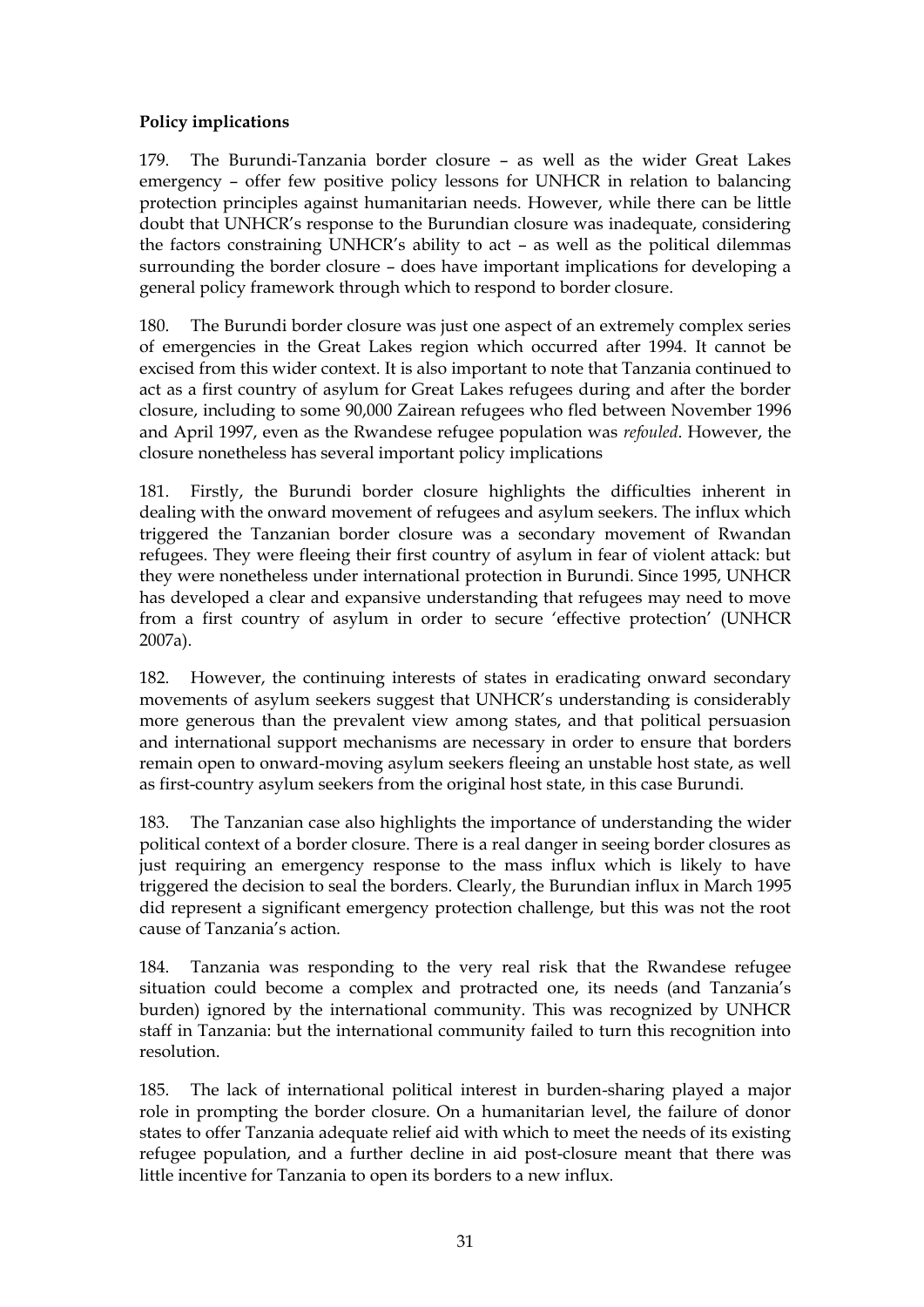186. Similarly, the reluctance of the international community to engage seriously in finding a solution to the Rwandese refugee population was a serious failure and underlines the extent to which continued respect for asylum may be politically contingent on finding 'durable solutions'. The almost total absence of any serious international engagement with the border closure seriously limited UNHCR"s ability to persuade Tanzania to reverse its policy.

187. The problem of finding a durable solution for the existing Tanzanian refugee population was further compounded by a global focus on "voluntary" repatriation as *the* solution to *all* refugee crises, reflected in Tanzania"s repeated and constant insistence that the *only* solution for the refugees was a return to Rwanda.

188. UNHCR"s own global commitment to voluntary repatriation in the mid 1990s meant that the logic of voluntary repatriation was in the ascendant. Rwanda could not be judged to be a safe country of return in 1995 (particularly given the Kibeho massacre in April, a month after the border closed).

189. However, the failure of the international community to intervene to stop the genocide a year earlier, coupled with the RPF-state's deep suspicion of any international plan that could be viewed as protecting *genocidaires* within Rwandan territory a la Zone Turquoise in 1994 meant that there would have been no political space for any Rwandese "safe zone", even if there had been international political interest in meeting the costs involved.

190. The involvement of Sergio Vieira de Mello in the Tanzanian return – he signed off on the joint Tanzanian-UNHCR communiqué issued in December 1996 and even offered UNHCR funds to transport and pay the Tanzanian forces to be used to dislodge refugees from the camps as "he doubted the refugees would move budge without some form of coercion" (Power 2008: 212-215) – also underlines the role that individuals with UNHCR played in pushing such policies forward. There is little doubt that Vieira de Mello"s stance was strongly opposed by other senior UNHCR figures (Power 2008: 212-215).

191. Ultimately, although UNHCR"s relative lack of action in Tanzania must be placed in this wider international context, there was also a clear failure within the organization to use what space it had available to more vigorously protest against Tanzanian border closure, particularly as it became clear that the closure would last several months. Field staff were left to improvise *ad hoc* protection responses that were unable to either fully respect protection principles or meet humanitarian needs.

192. A more direct use of the media to combat anti-refugee popular opinion and stronger and more public advocacy of an open border would not have been likely to result in a reversal of Tanzania's border policy without significant international involvement. However, such actions – refuting any suggestion of a tacit acquiescence with anti-asylum Tanzanian policy – could have helped to prevent UNHCR becoming involved in the still more serious protection failures that arose from the December 1996 return.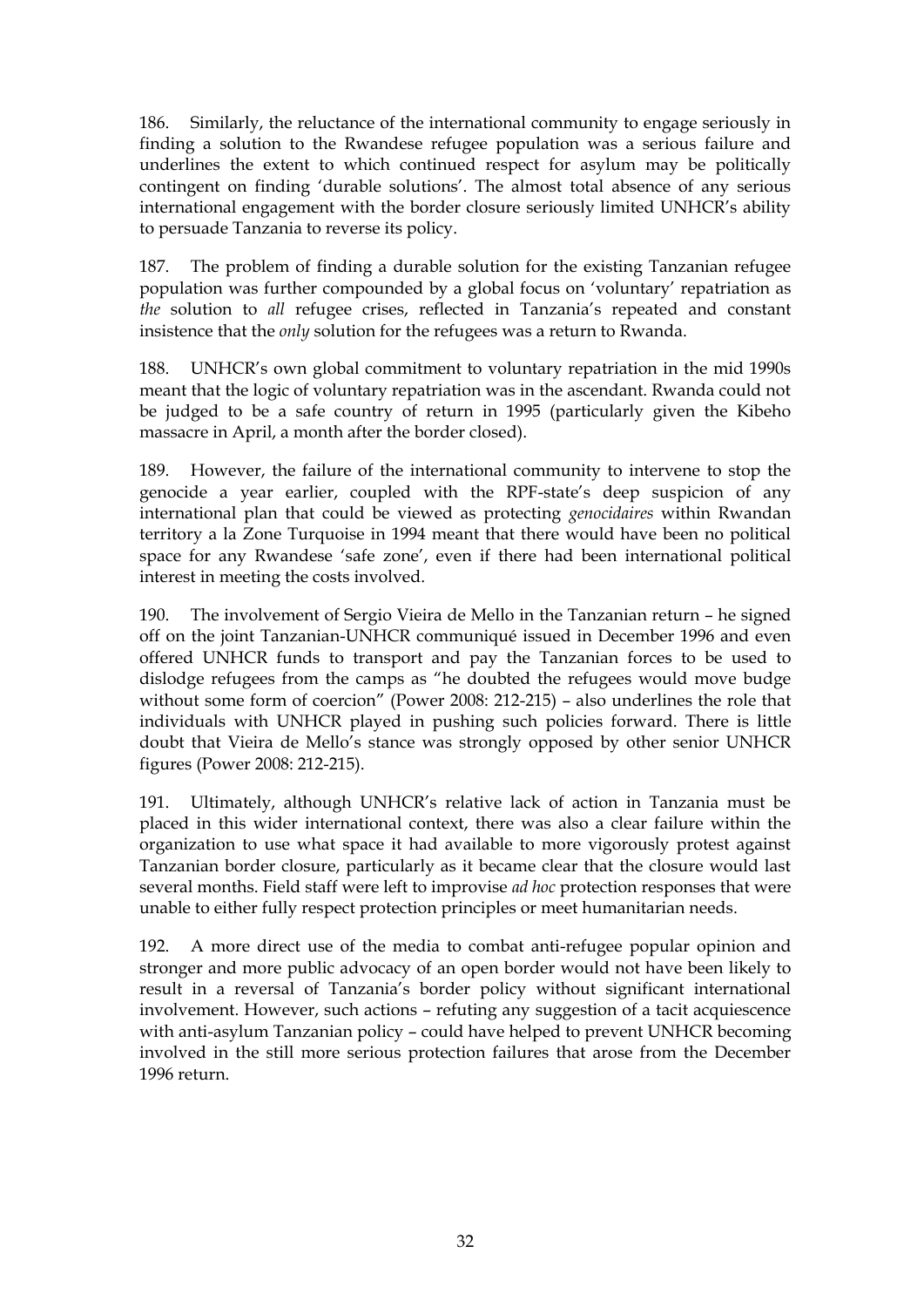# Case study three: Macedonia/Kosovo border, 1999

### **Background to Crisi***s*

193. In April 1999, the Macedonian state closed its border with Kosovo in order to prevent the entry of several thousand Kosovar Albanian refugees massed at Blace border-crossing. The refugee exodus was a consequence of a "classic secessionist struggle" between the Serbian state led by Milosevic and Kosovar separatists (Suhrke et al. 2000: 5). The Rambouillet peace negotiations had seen a proposed agreement laying out terms for Kosovar autonomy within Serbia rejected by the Serbian delegation on 18 March (who objected to the proposed presence of a NATO force within the autonomous region).

194. This rejection – coupled with evidence that the Serbian state had authorized an ethnic cleansing campaign designed to remove or eliminate the majority Albanian population within Kosovo – caused NATO to take military action against the Serbian state. The air campaign, beginning on 24 March 1999, prompted an acceleration of Serbian action against Kosovar Albanians, causing an escalation of violence on the ground and large refugee flows that included organized expulsions.

195. Although the majority of refugees fled to Albania, a substantial minority arrived at the Macedonian border. Macedonia admitted refugees until 30-31 March, but from this point onwards deliberately obstructed the refugees' entry.

196. Border guards first slowed down admission by meticulously checking arrivals, and when 25,000 Kosovar refugees arrived in six trains on 1 April, only the first 3,000 were permitted to enter Macedonia. The remainder were left in a field at the Blace border post without access to adequate shelter or food, until a NATO-negotiated settlement saw the borders opened on 4 April. By 6 April, Blace field was empty.

197. The circumstances surrounding Macedonia"s closure of its Kosovar border bore a striking similarity to those surrounding the border closure in Northern Iraq in 1991. Ethnic-national concerns were at the heart of Macedonian reluctance to permit the Kosovars to cross the border. Macedonia is a fragmented nation state, with significant ethno-political divisions: ethnic Albanians constitute the largest ethnic minority in Macedonia, some 20-25 percent of the total population).

198. Macedonian Albanian political grievances – also centring on demands for a large degree of community autonomy – were already a source of considerable political tension in 1999, and erupted into violent separatist insurgency two years later. The Macedonian state therefore feared that an ethnic Albanian influx from Kosovo would fragment the fragile Macedonian political community and radicalize an already restless Albanian minority.

199. The decision to close the border was thus motivated by political, national concerns, and understood the Kosovar influx not as individuated refugees in search of asylum from persecution and in need of humanitarian aid, but as a collective threat to the integrity of the Macedonian state based upon their ethnic group identity.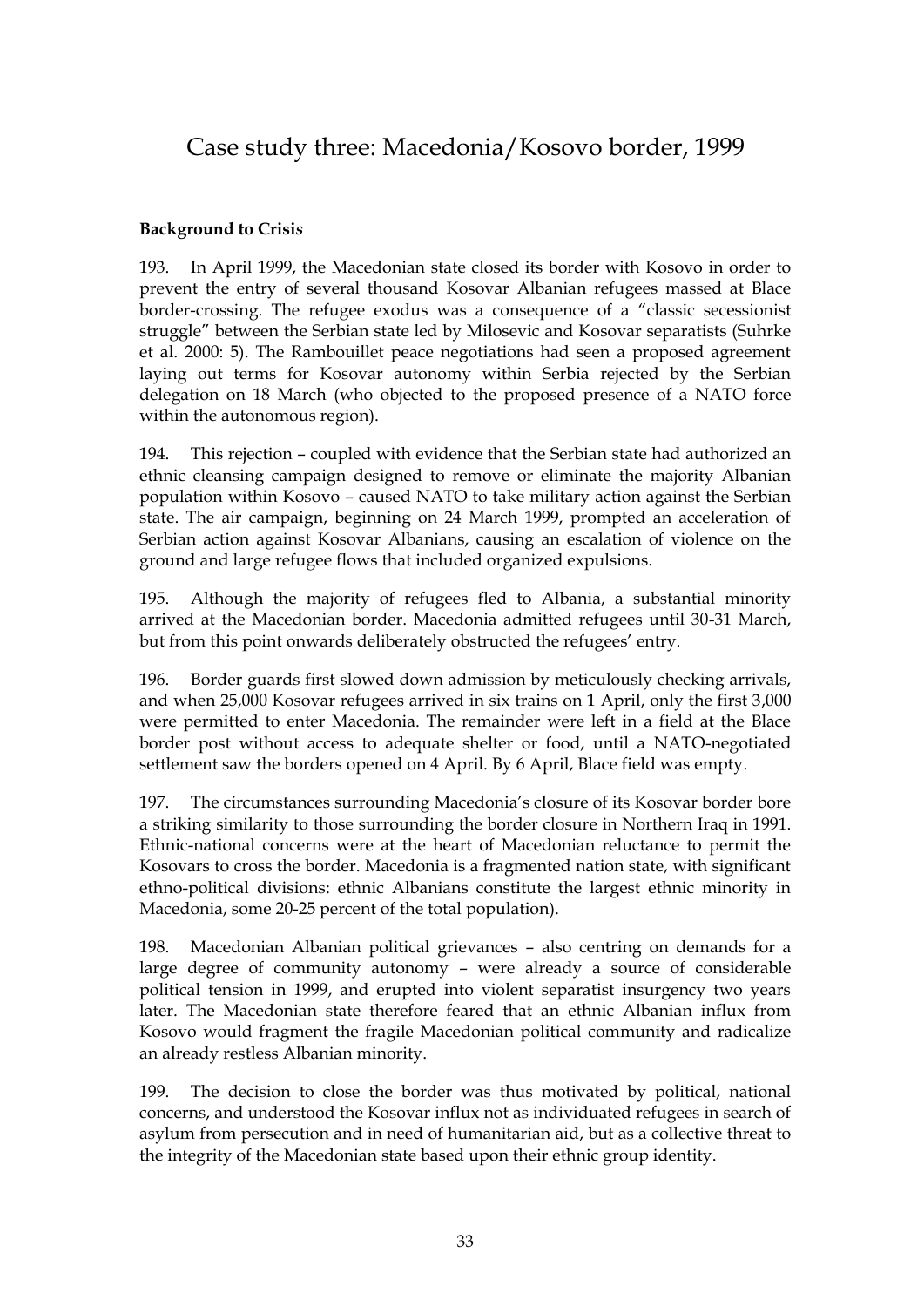200. The Macedonian refusal to open the border to Kosovo refugees was not motivated by lack of capacity. NATO"s interest in containing the refugee crisis (evident in the speed with which NATO was able to build Brazda camp near Blace once authorization had been provided) meant that international material aid was not a concern.

201. NATO"s budgets for providing "humanitarian" assistance dwarfed those available to UNHCR and other agencies: the UNHCR"s special envoy during the crisis, for example, recalls a NATO commander asking whether there were any urgent needs "as he had a \$100 million or so spare in his budget" (Interview, ex-UNHCR staff, April 2010)

202. Furthermore, the majority of Kosovar Albanians were not housed in camps, but accommodated with Macedonian host families, effectively self-settling. Amnesty International"s estimated in June 1999 were that there were 108,400 refugees in camps and 148,600 living with host families. Closing the border was a question of political security, not one of material capacity.

203. The Macedonian border closure was not unexpected. The Macedonian government had publicly announced that in the event of an influx, it would receive only 20,000 refugees from Kosovo.

204. As the post-emergency evaluation also made clear, reports from the Special Envoy predicted a border closure from 1998 onwards and anticipating a border "delay" was an integral part of UNHCR contingency planning, although the scale of the influx – some 300,000 over the course of the crisis – was not anticipated with UNHCR instead predicting a rise in the number of IDPs, about which "there was little to be done" (Suhrke et al. 2000: 17). As the evaluation reported, "for years local media and politicians in FYR Macedonia were saying that the border would be closed in the event of a mass refugee flow from Kosovo" (Suhrke et al. 2000: 102).

205. In placing these limits on its ability to offer asylum Macedonia clearly signposted that it would not adhere to traditional first country of asylum principles, but expected international burden-sharing. In May 1998, Zvonimir Jankuloski – a Macedonian human rights activist – outlined at a workshop in Oxford the dilemma Macedonia would face if required to respond to a Kosovar refugee crisis, and argued that this should be met by co-ordinated international action:

How to open the border and host the refugees from Kosovo without disrupting the fragile peace in Macedonia? A reasonable solution might be through offering temporary protection for a limited number of refugees from Kosovo, or the use of a predetermined Macedonian territory as a transit area ... I am afraid that states which are unwilling to host refugees within their territories (mostly European and much richer than Macedonia) will support the Macedonian government"s efforts to accept and host a respectable number of refugees from Kosovo. I believe they will support Macedonia both politically and financially even though it could increase internal ethnic tensions and undermine its peace and stability (Jankuloski 1998).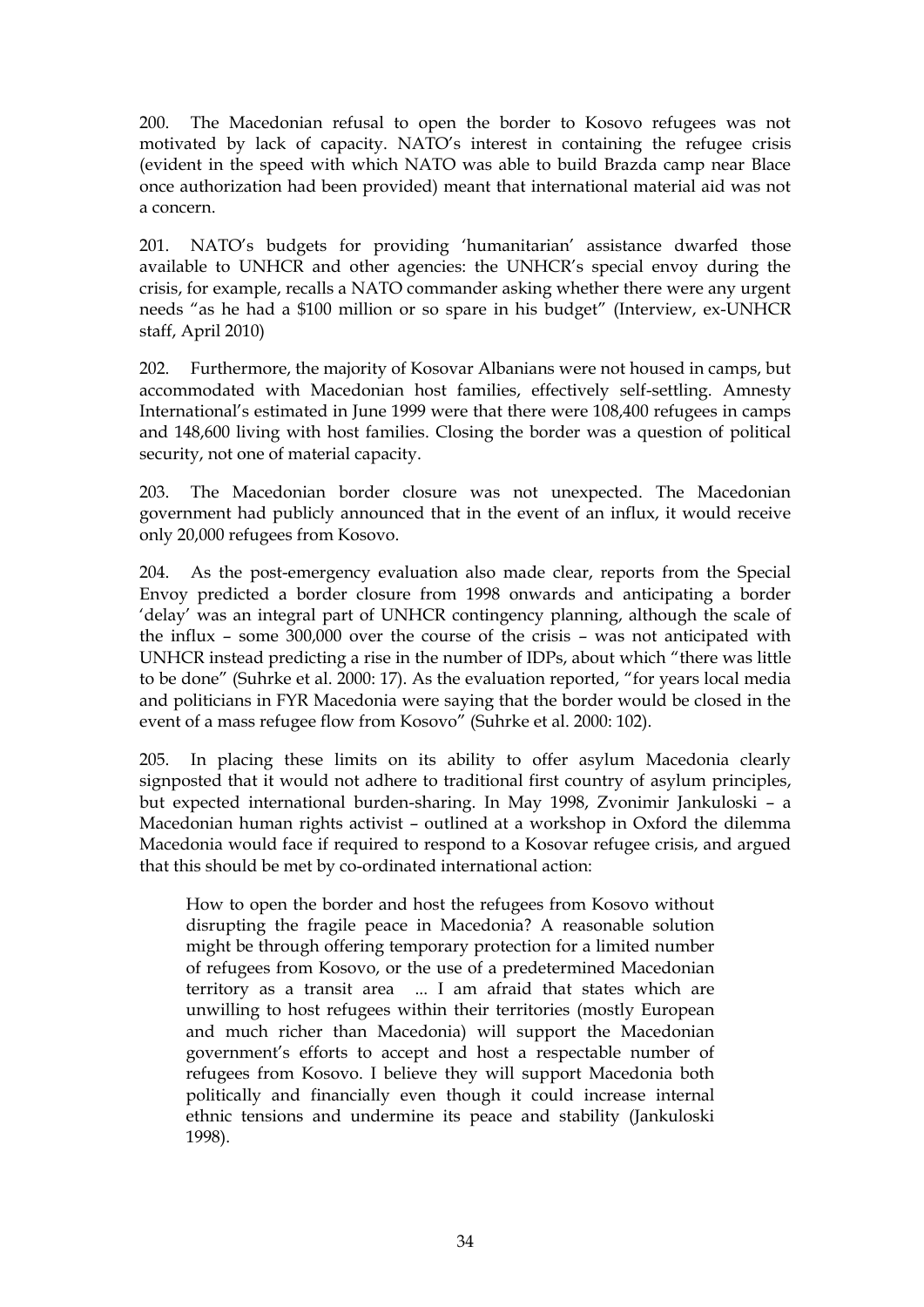206. Nearly a year before the Kosovar refugee crisis materialized, Macedonia was therefore already publicly advocating for an international response to the influx that would allow refugees to leave Kosovo but only to transit through Macedonia, and suggesting that this could be carried out "with the help of UN or NATO troops" (Jankuloski 1998).

## **International response**

207. The international response to the Macedonian border closure crisis was extraordinarily swift. Indeed, it is important to stress the very short nature of the Kosovar refugee crisis – the entire refugee crisis lasted only over eleven weeks, ending in a massive and rapid spontaneous repatriation once a framework for peace was established in mid-June.

208. The main border closure phase of the emergency was even shorter, lasting a little over one week, although Macedonia did briefly close its border again in early May in attempt to establish a balance between the number of refugees leaving Macedonia and the number entering.

209. Why did the international community react so quickly to the Macedonian border closure? The answer lies in the convergence of NATO states' military interests in securing access to Macedonian airspace, and their political interests in being seen to publicly address a humanitarian crisis that had at the very least been accelerated – albeit it not caused - by NATO's military engagement with Serbia. Western European leaders were also keen to prevent the Kosovar crisis from resulting in mass flows to Western Europe.

210. The media also played a crucial role. UNHCR staff involved in the crisis remember a 'media circus' with no less than six CNN crews filming at Blace (Interview, ex-UNHCR staff, April 2010: Ogata would later write about "NATO"s aggressive media campaign overshadowing UNHCR" (Ogata 2005: 151).

211. NATO leaders, led by Tony Blair, visited Blace, understanding the refugee crisis as an opportunity to demonstrate a political commitment to humanitarian action. Given these strategic and political considerations, questions of principle – in particular, the commitment of Macedonia and the wider international community to the principle of unconditional entry of refugees to the country of first asylum – were not prioritized.

212. The solution to the Blace impasse was therefore negotiated by NATO, led by the USA, and not by UNHCR. It reflected US acceptance of the government"s premise that the refugees represented a national security threat and could therefore only be granted conditional first asylum, a response largely aimed at securing Macedonian cooperation during the NATO military campaign. On 3 April, an agreement was secured by which the border would be re-opened and the refugees transferred to NATO-constructed camps, with the promise of the evacuation of some of the refugees and economic assistance.

213. The USA had begun to develop this plan as early as 27 March, having been approached by the Macedonian government and asked to resettle some of the incoming refugee population. Fearful that a failure to address Blace and the political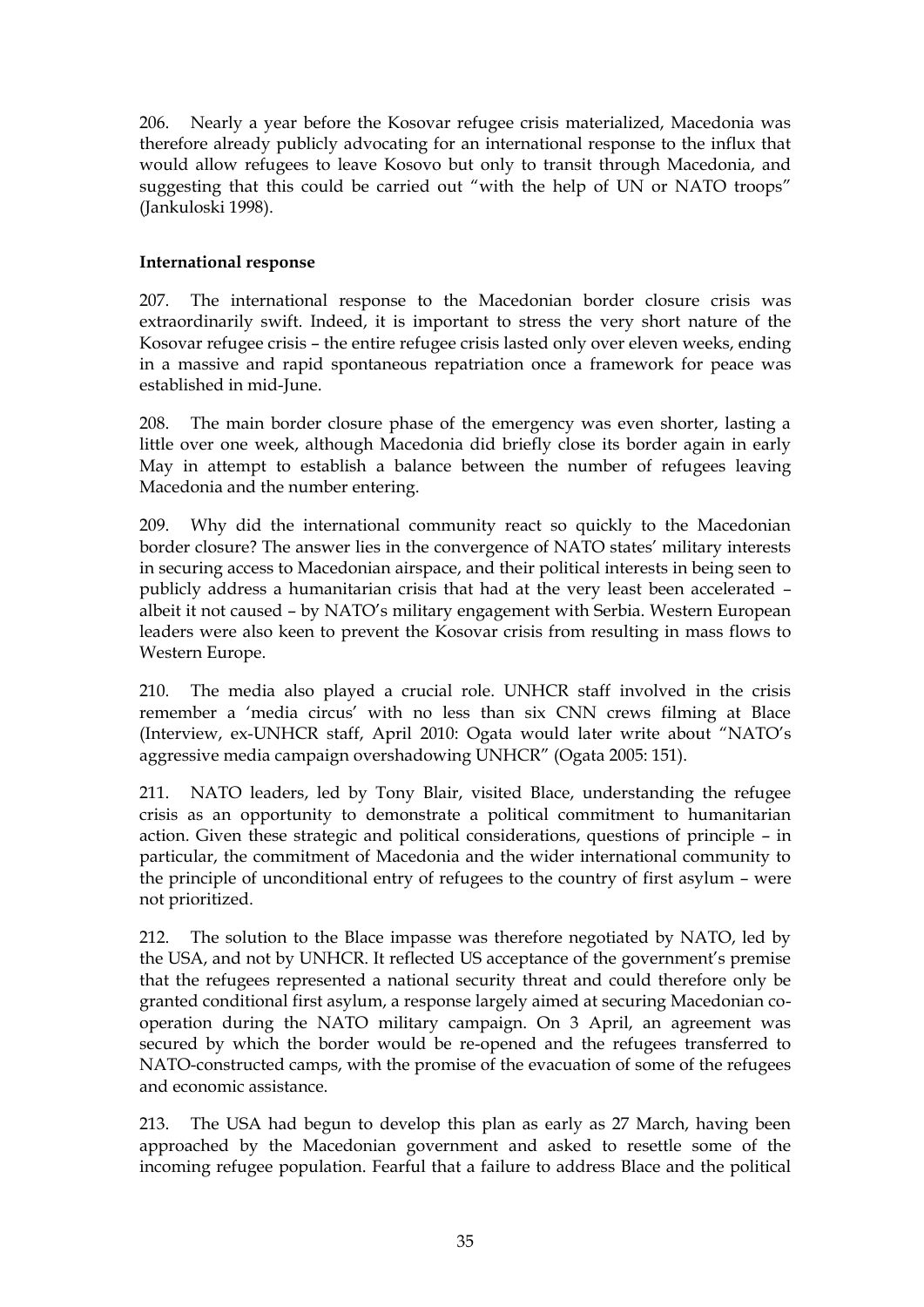threat of the Kosovar influx as perceived by the Macedonian state, US allies were persuaded to offer temporary protection. On 3 April, with Turkey offering 25,000 places for temporary protection and Norway 6,000, Macedonia was persuaded to open the border (UNHCR Archives Geneva).

214. UNHCR played little role in these high-level diplomatic negotiations. This was at least in part due to the organization being trapped – as in Northern Iraq – between principle and pragmatism. NATO"s involvement in humanitarian operations also had obvious implications for the politicization and militarization of humanitarian space.

215. Ogata was initially reluctant to endorse NATO"s construction of Brazda, persuaded only after two days of high-level discussion with NATO"s then Secretary-General Javier Solana. Similarly, although the planned Humanitarian Evacuation Programme (HEP) did not directly compromise refugees' right to leave their country and seek asylum, it did compromise UNHCR"s commitment to the principle of unconditional first-country asylum.

216. Although the Indochinese refugee crisis had also been resolved on the premise of conditional first country asylum, this was understood to represent an exceptional case involving a number of non-signatory states. In contrast, the Macedonian HEP was initiated and developed by powerful Western states, and as a result represented a far more significant challenge to this norm. HEP would also remove refugees from the region of origin, which went against UNHCR operational guidelines (UNHCR, Protection Guidelines: Kosovo Situation, 9 April 1999, in Suhrke et al 2000: 91-92).

217. In the three months till June, over 90,000 refugees were evacuated as part of the NATO-initiated HEP upon which continued Macedonian willingness to receive incoming refugees was contingent. The programme was effective in relieving political pressure on Macedonia, and to this extent ended the immediate protection emergency at Blace.

218. As UNHCR"s former Special Envoy for Former Yugoslavia and Albania has remarked "the immediate crisis at Blace was resolved and lives saved. That a deal was necessary for this, and that asylum became conditioned on other actions, was a price that had to be paid even if it created problems later" (Email correspondence, April 2010).

219. However, the HEP operation itself was extremely chaotic. UNHCR was left attempting to "keep control" in order to prevent "abuses or misuses" by either states or refugees and establish protection criteria for the evacuation. This was extremely difficult: "staff spend most of their day fending off questions from irate refugees waving guarantee letters and various other papers in numerous languages in our faces." (UNHCR Archives Geneva).

220. Field reports by the middle of May reported that a growing number of delegations "choose to go their own way with little regard for UNHCR established priorities which attempt to focus on vulnerability" (UNHCR Archives Geneva).

221. Detailed evaluations of the logistical and operational challenges faced by UNHCR in co-ordinating HEP in Macedonia was produced shortly after the crisis: this paper does not intend to repeat these findings (e.g. Suhrke et al. 2000; Amnesty International 1999 etc.) However, given that HEP was a direct response to the politics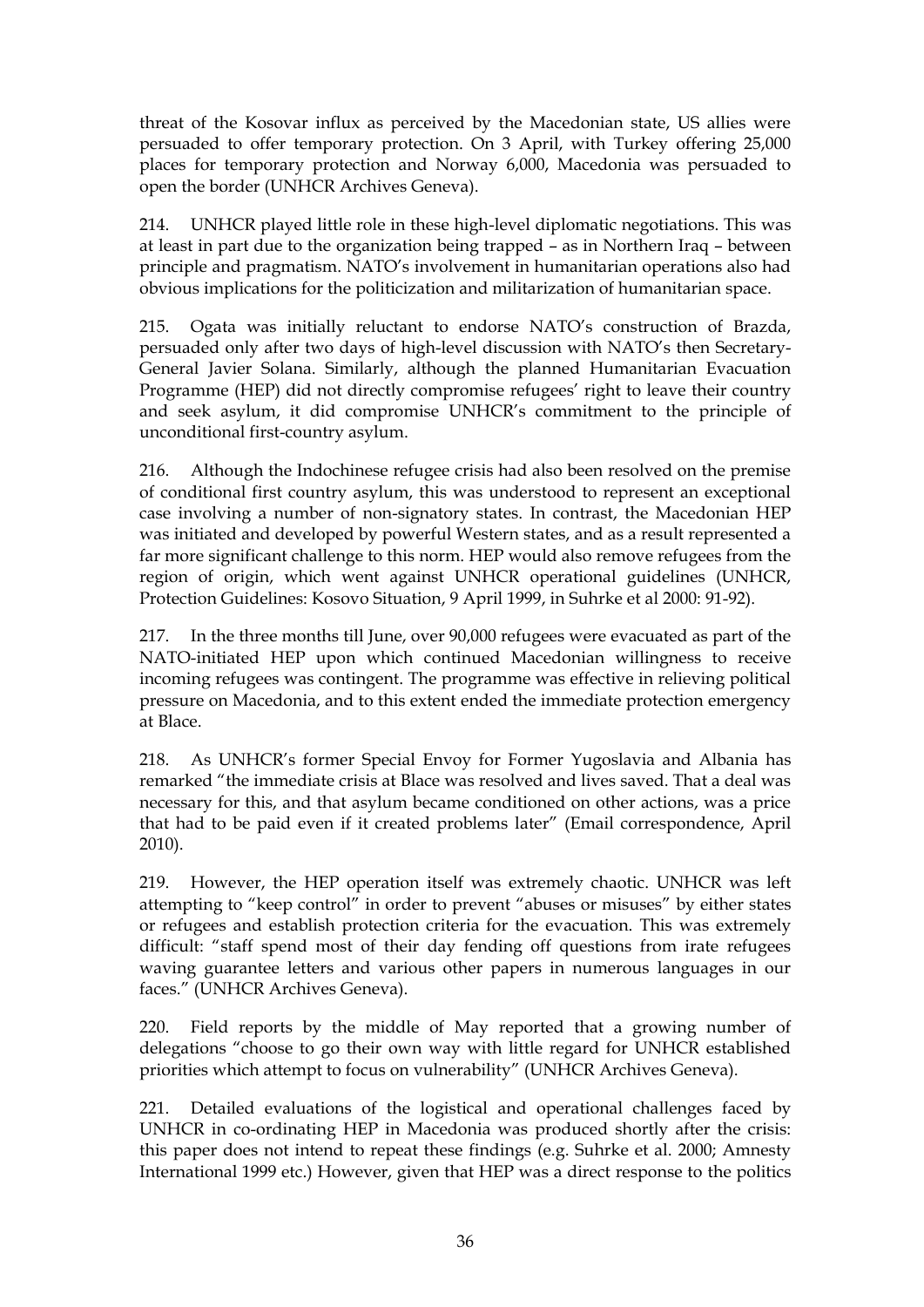of Macedonian border closure, it is important to note the border closure"s key implications for refugee protection.

222. Firstly, HEP was never intended to provide a solution for all Macedonian refugees – only around a third of those who entered Macedonia eventually entered the HEP. Although many states did use UNHCR criteria for selecting refugees for evacuation, some delegations did not .

223. The lack of unified criteria for evacuation was amplified by the varied standards of protection offered post-evacuation: the USA and Canada put a programme in place which accorded with the requirements of the Refugee Convention, while Germany granted only three months temporary protection and prohibited employment.

224. HEP had helped to negate the politics of border closure: it also underlined the significant inequalities between the different forms of "temporary protection" that states – offering selective assistance out of generosity rather than universal protection out of Convention obligation – provided.

225. Finally, as the crisis continued into May (longer than had been initially anticipated by either NATO or UNHCR, HEP became perceived by refugees as a desirable alternative because of overcrowding and other protection failures within the Macedonian camps, with field staff reporting that: "refugees are now desperate to "get out" via the HE programme regardless as to what their destination may be" (UNHCR Archives Geneva).

226. HEP occurred alongside HTP. HTP began as a bilateral operation, agreed between the Macedonian government and the Albanian and Turkish states and facilitated by the USA. These arrangement attracted significant criticism, not least due to reception conditions in Albania (already dealing within some 200,000 first-asylum Kosovar refugees itself).

227. The Albanian government was in fact "profoundly irritated" by the comments of President Gligorov of Macedonia on 5 April that Albania should take all refugees from Kosovo, triggering a serious diplomatic incident only resolved by late-night shuttle diplomacy (UNHCR Archives Geneva). UNHCR also had serious protection concerns regarding the standards attached to HTP, but had little input into developing the HTP:

The first transfer of reportedly some 15,000 Kosovar refugees from Macedonia to Albania ... was carried out bilaterally by the concerned authorities without prior knowledge of UNHCR. There is no indication as yet whether, when and how frequently further movements would be organized. NATO seems to have this option incorporated into its plan and has been openly and actively promoting it (UNHCR Archives Geneva).

228. NATO was prepared to provide direct support for HTP, building new sites in Albania with a capacity to hold 29,000 refugees. Yet UNHCR remained extremely wary: "UNHCR should be cautious before supporting this option. Otherwise, the same critical situation would simply be repeated in Albania where the inferior logistics infrastructure could be more easily overwhelmed" (UNHCR Archives Geneva).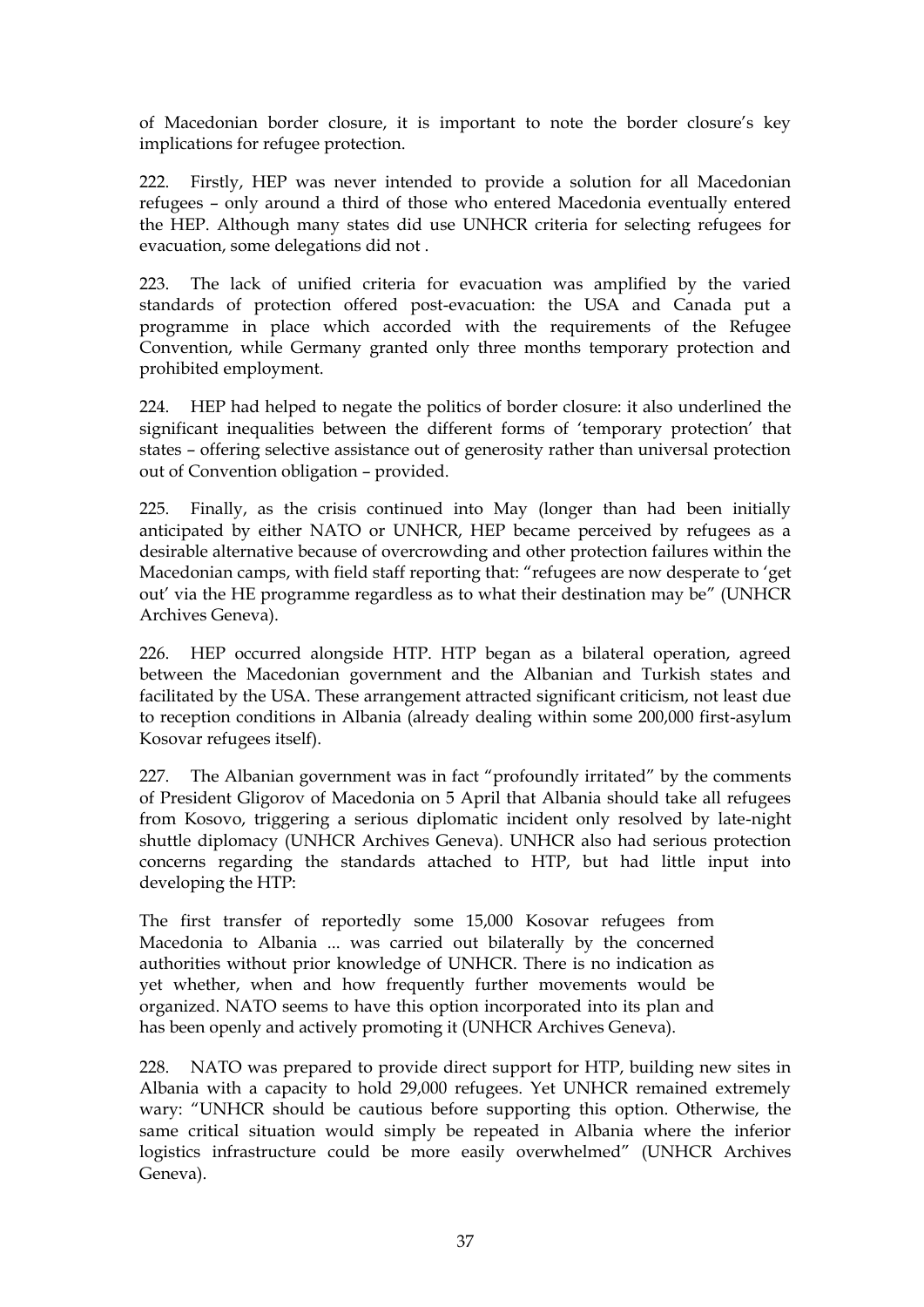229. This created another point of tensions between UNHCR and NATO, with the US ambassador expressing his "strong concern" UNHCR"s failure to adequately support the bilateral HTP arrangements, despite the clear protection concerns these unannounced movements raised (UNHCR Archives Geneva). This criticism was controversially echoed in the independent review commissioned by UNHCR after the crisis (Suhrke et al. 2000: 96-97).

230. However, UNHCR staff present during the crisis felt a clear obligation to attempt to protect the principles of first asylum and Albanian refugees" right to refuse transfer if not voluntary. These principles thrown into stark relief by the reluctance of the Kosovar refugees arriving in Macedonia to participate in HTP and by UNHCR"s conviction that conditions in Albania were extremely challenging.

231. Burden-sharing to break the border closure – facilitated by the political context of the Kosovar refugee flow and the huge investment of Western leaders in the outcome – nevertheless remained precarious. The *ad hoc* solution almost broke down in early May, when slowing rates of evacuation prompted the Macedonian government to again authorize a temporary border closure, preventing further Kosovar influx.

232. UNHCR documents record a "severely acrimonious" meeting between the Macedonian government and international donors, at which Macedonia berated the international community for its alleged failure to cooperate politically and financially with the government.

233. It was at this point that UNHCR"s reluctance to fully endorse HTP became most politically contentious, with NATO anxious to secure Macedonia's open border whilst preventing any escalation of ethnic instability within Macedonia and – perhaps most importantly – ensuring Macedonia's political acquiescence to continued NATO air strikes. However, NGOs were equally angry, arguing that the Macedonian government was "using the lives of Kosovar refugees to effectively blackmail aid agencies and Western governments" (The New York Times).

234. By the end of May, the rapid and chaotic processes of HEP and HTP had effectively slowed to a halt because of NATO"s eventual military victory against the Serbian state. By the end of June, a massive spontaneous repatriation of 300,000 Kosovar refugees had occurred, leaving only a small residual caseload.

235. The repatriation was argued by many UNHCR staff to be premature (due to mines and UXO): it also created significant protection challenges within Kosovo, not least the consequent displacements within Kosovo of the Serbian minority population on the Albanian population"s return. However, the refugees" return did resolve the Macedonian border crisis.

## **Policy implications**

236. The policy implications for UNHCR of the international response to the Macedonian crisis were extremely significant. This fact was recognized at the time, and reflected in the independent evaluation carried out for UNHCR shortly after the crisis ended (Suhrke et al. 2000). While many of the concerns of this detailed evaluation are beyond the scope of this paper, the report's conclusions on protection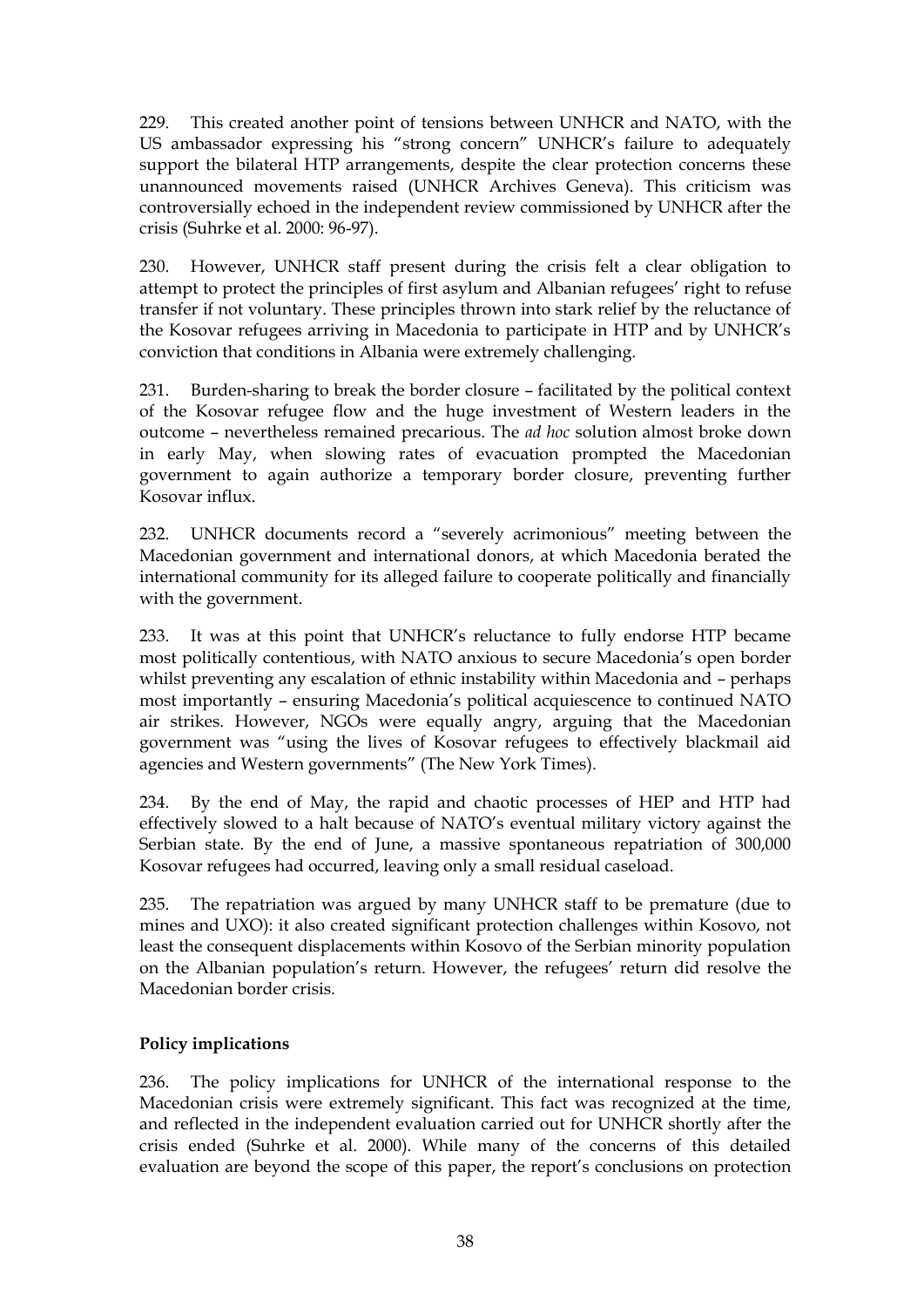policy were extremely controversial, and speak directly to the politics of border closure.

237. The key issue arising from the Macedonian border closure for UNHCR was the extent to which humanitarian evacuation – facilitated as a result of powerful military and political interests – fundamentally compromised the principle of unconditional entry into a country of first asylum.

238. The Macedonian decision to open the border was made conditional upon burden-sharing by the international community. While this was akin to the solution negotiated to the Indochinese refugee crisis in south-east Asia in the 1980s, which had also prompted scrutiny of the principle of first asylum, the potential effect of Macedonia's action on the asylum-protection regime was more severe because Macedonia was a signatory to both the 1951 Convention and the 1967 Protocol.

239. Should UNHCR develop a policy recognizing that in some cases, meeting *nonrefoulement* and ensuring borders remain open to refugee flows is dependent upon international burden-sharing mechanisms being put in place? Suhrke and Barutciski, the authors of the independent evaluation, argued that this was a more realistic policy, and thus would be ultimately a far more effective means of ensuring that protection standards were met.

240. Their conclusion was that HEP and HTP were "extraordinary measures that generally enhanced protection by contributing to unblock the impasse at the Kosovo-FYR Macedonia border" (Suhrke et al. 2000: 97), and that UNHCR"s hesitation in embracing these strategies was unhelpful. The evaluation continued:

FYR Macedonia's fears of destabilization, which were shared by some states, point to the need for further examination of the principle of first asylum in situations of mass influx. The issue of whether first asylum should be considered as an absolute and unconditional legal obligation consistent with the 1951 Refugee Convention should be examined within the context of UNHCR"s efforts on promoting burden sharing (Suhrke et al. 2000: 141).

241. The authors were particularly critical of UNHCR"s reluctance to accept the use of HTP as a means of burden-sharing, pointing out that this contradicted UNHCR's stated preference for keeping refugees within their region of origin in order to facilitate later repatriation, recommending that such strategies be developed as HTP was likely to be "one of the few options available in future similar scenarios" (Suhrke et al. 2000: 103).

242. The independent evaluation argued that the principle of first asylum was not an end in itself, but rather a means to the end of securing international protection. Recognizing political reality, the authors in effect argued that in situations of mass influx, first asylum was not an effective method to employ: nor was it a principle defensible for its own sake.

243. Securing practical protection for refugees required a more innovative and flexible approach to asylum: the implication was that UNHCR should recognize the limits of first asylum, acknowledging that Macedonia"s border-opening was indeed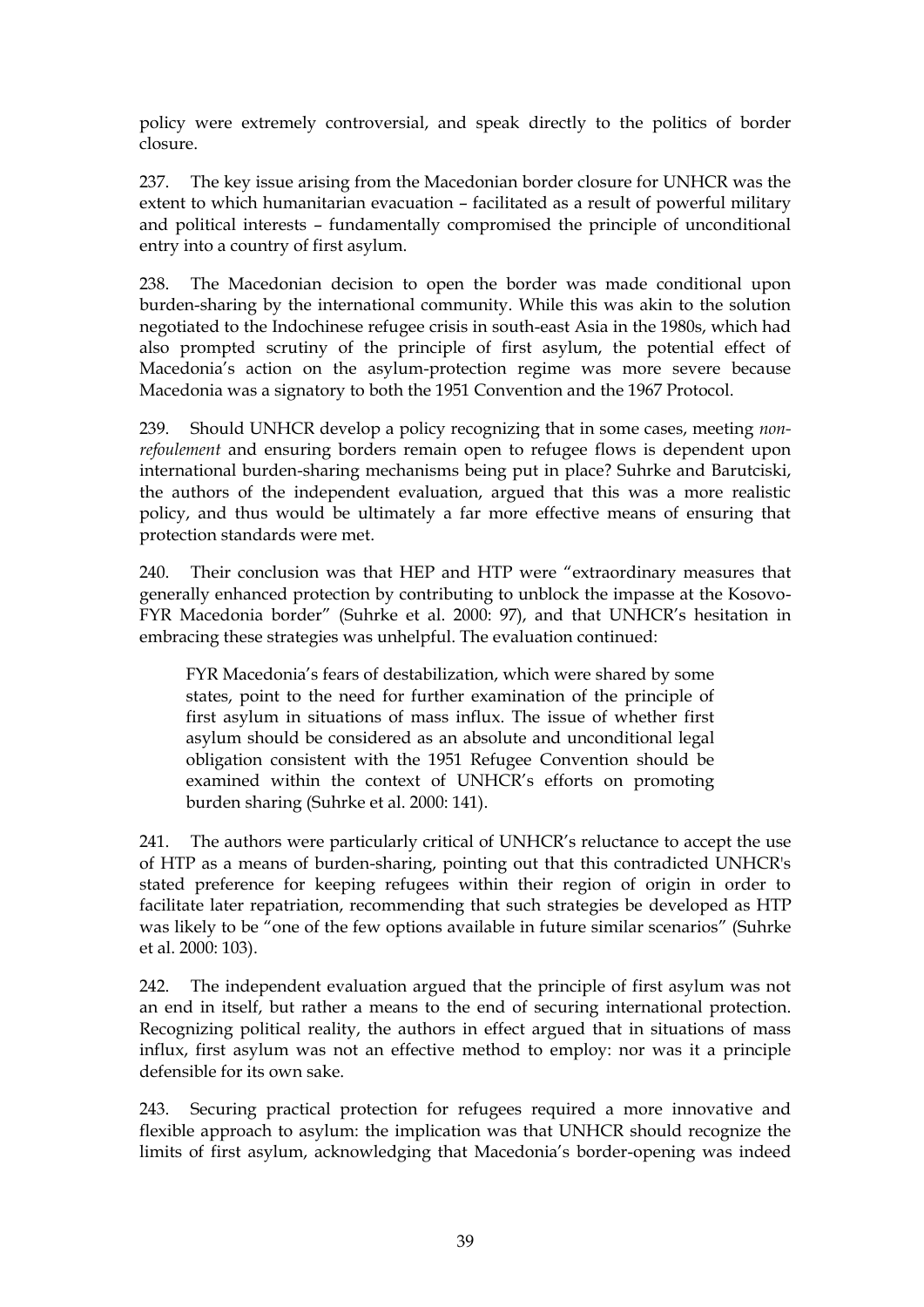conditional on an international burden-sharing scheme being developed, and concentrate its efforts on securing such protection arrangements.

244. Suhrke and Barutciski"s recommendations were not adopted by UNHCR. In particular, senior protection officers in Geneva proved extremely resistant to the suggestion that the relationship between burden-sharing and first-asylum be reconsidered, rejecting this proposal out of hand (Email correspondence, May 2010). The report was also extremely controversial outside of UNHCR, and was heavily criticized by NGOs and advocacy groups.

245. The European Council on Refugees and Exiles' (ECRE) statement reflected these concerns:

The author has failed to provide a cogent justification for his view that the principle of first asylum needs to be re-examined at all ... his view that, by insisting on the admission of refugees to FYR, UNHCR was simply being dogmatic is a misunderstanding of UNHCR"s protection mandate ... the failure to provide cogent historical or legal justification for the recommendation fatally undermines the protection part of the evaluation (ECRE 2000).

246. UNHCR's comments on the report's findings, detailed in an Excom report, highlighted the threat that it was perceived HEP could pose to asylum in the longterm:

UNHCR is concerned that contingency planning which assumes that States will not comply with their responsibilities to receive and host new arrivals, particularly in mass influx situations, runs the risk of becoming a self-fulfilling prophecy. At a time when the commitment of States to the institution of asylum appears to be in decline, that risk is real and dangerous (UNHCR Excom , Standing Committee 2000).

247. The politics of pragmatism and the principles of asylum pulled UNHCR in opposite directions. One of the major difficulties in moving forward from the Macedonian crisis to develop burden-sharing as part of a protection framework was the extent to which particularly HEP but also HTP had depended upon American and NATO involvement in the Kosovar crisis. As the evaluation recognized: "HEP is a political option that will probably rarely present itself, given the limited public support for receiving refugees from more distant continents and the likelihood that Western states will be less implicated in other conflicts."

248. Thus, while burden-sharing had worked to open the Macedonian border, this was not burden-sharing based on any universal framework: it was not a new innovation intended to render the international refugee protection regime more effective, but an exceptional, political act dependent upon donor states interests in facilitating an open border. It offered no clues as to how UNHCR could effectively respond in cases where America and its allies did *not* wish to open the border (as would become very clear in the post-2001 border closures in Afghanistan and Kenya analyzed below).

249. International burden-sharing at the Macedonian border could not seriously be advanced as a new global protection model not because of principle – as discussed,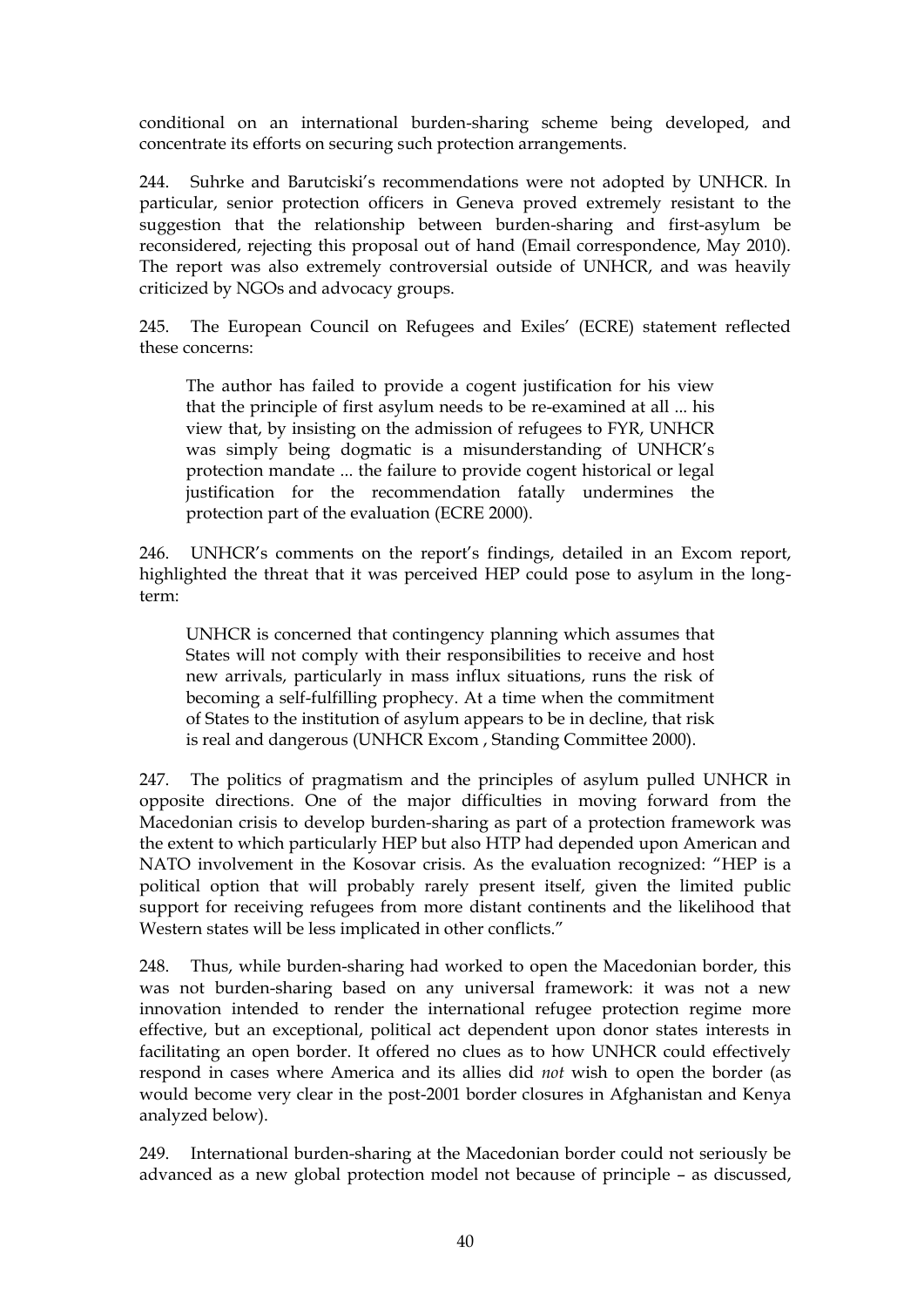the place of burden-sharing in the international protection regime has long been recognized – but because in practice it underlined the extraordinary fragility of the asylum system.

250. The burden-sharing was dependent on political interest and was at least partly motivated by Western European states" concerns to burden-shift and avoid any prospect of a mass influx of asylum seekers seeking entry at their own borders. However, Barutciski is convinced that the failure to act following the Macedonia-Kosovo crisis was a lost opportunity for UNHCR:

New opportunities to rethink protection approaches are relatively rare and I think UNHCR didn"t take advantage of the opening that followed the Kosovo crisis. Instead it promoted initiatives that presented even more problematic interpretations of *non-refoulement* and first asylum (e.g. Global Consultations), as well as ill-conceived attempts at implementing burden-sharing (e.g. Convention Plus) (Email correspondence: May 2010).

251. UNHCR faced other protection dilemmas in Macedonia too. Of particular concern was how "voluntariness" could be defended in light of state pressure to accelerate HTP and transfer refugees to Albania. UNHCR staff were appalled by the conditions in Albania (Interviews, UNHCR and ex-UNHCR staff, April 2010) and determined to ensure that refugees understood their right to refuse transfer, building up a doctrine of voluntariness that was subject to various interpretations, from requiring refugees" active choice to simply demanding their non-dissent.

252. Given that HTP did not break principles of *non-refoulement*, and allowed refugees to seek asylum, the dilemma faced by UNHCR can be best characterised as humanitarian: to what extent should refugees be able to *choose* their country of asylum, given the evident inequalities between the levels of protection and assistance available in different states?

253. This problem was arguably complicated by the contemporary debates over the meaning and importance that should be attached to voluntariness in repatriation, a far longer established protection principle (see Long 2009). Such debate also exposed a fundamental ambiguity at the heart of HTP. On the one hand, HTP offered a means of providing international protection to the Kosovar refugees and meeting Macedonia"s security needs, a form of regional burden-sharing.

254. On the other hand, HTP was arguably in fact a form of burden-*shifting*. It relied upon the particular ethnic sympathies of Albania for the Kosovar Albanian refugees for its facilitation, along with international fiscal aid that reduced the need for the West to accommodate the physical presence of refugees. It reinforced – rather than reduced – the inequalities of the asylum system.

255. The border-specific dilemmas that arose from the Kosovar refugee crisis must also be placed in a wider context: in particular, the role of Kosovo in NATO states" development of the doctrine of humanitarian intervention. Much has been written elsewhere regarding the effect of such militarized efforts on the delivery of humanitarian aid, the safety of humanitarian aid workers and the protection of universal principles from political contamination (e.g. IASC 2008).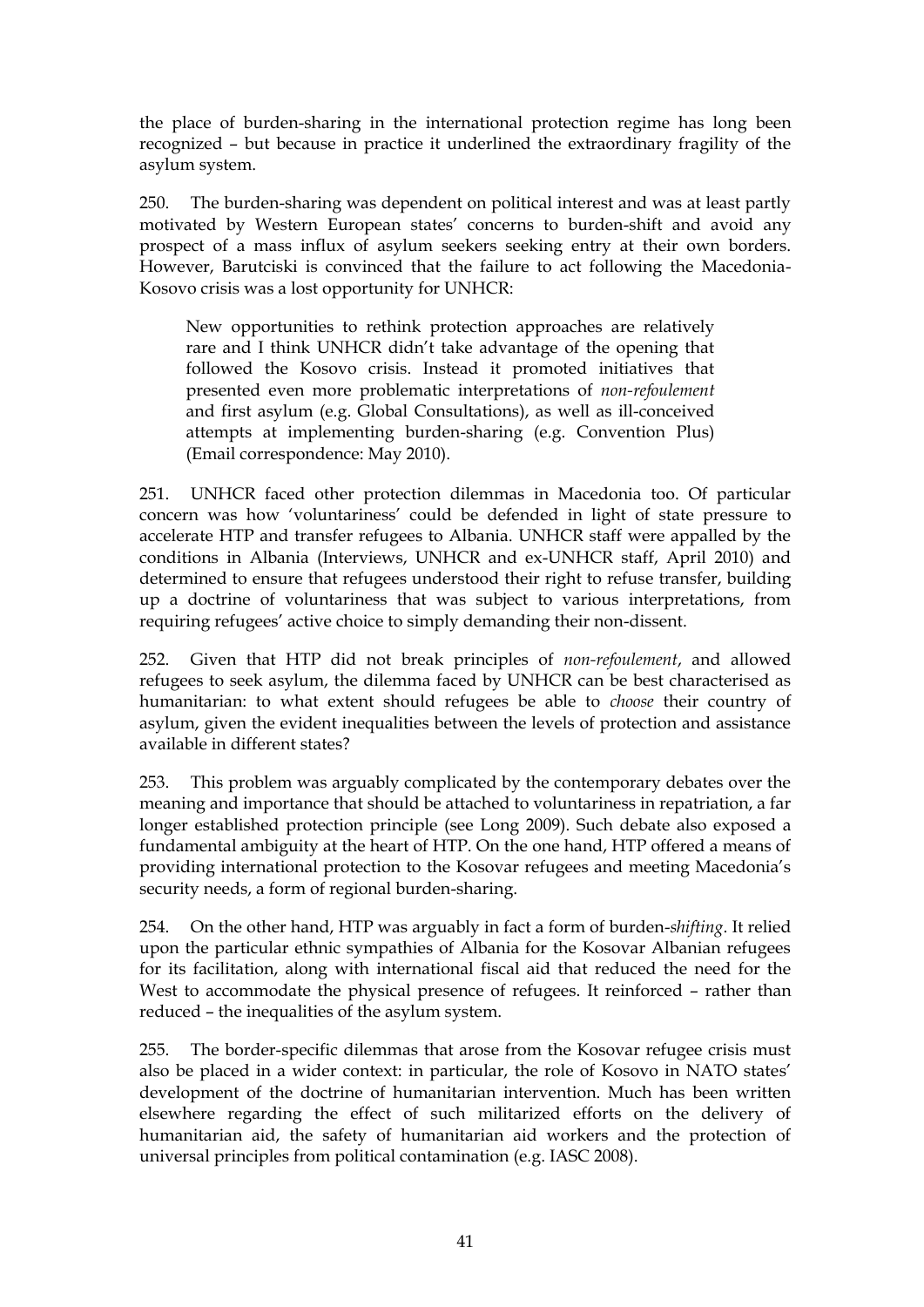256. However, the Kosovo campaign arguably remains the most significant articulation of this doctrine in practice, and state responses to the refugee crisis underline the difficulties this posed for protecting asylum principles and humanitarian space.

257. Notes from a meeting of EU Heads of State in late April 1999 reveal the extent to which the political, the military and the humanitarian were now connected, and the struggle of the UN system in general to contain this creeping trend. As the UN Secretary-General was led to implore: "humanitarian efforts should not be militarized. UNHCR was being pushed aside, and the Secretary-General would ask for the help of those present in ensuring that this did not happen" (UNHCR Archives Geneva).

258. For UNHCR, the policy implications of a shift towards a NATO-negotiated operation designed to clear the border and meet Macedonian security concerns were not merely confined to protection-related issues, but brought into question the standing of UNHCR itself in humanitarian emergencies. UNHCR attracted considerable – largely unwarranted – criticism from NATO and the international media for its hesitation in clearing the Macedonian border and was pushed to the political margins of the Macedonian border crisis.

259. UNHCR"s claim to be protecting vital protection principles that, if eroded in Macedonia, could seriously threaten the future of the asylum regime, was dwarfed by NATO"s inexorable drive towards HEP and HTP. NATO"s facilitation of HEP and HTP broke Macedonian resistance and prevented a long-running Kosovo refugee emergency at the border as occurred in Northern Iraq. However, it did so through political bargaining rather than by shoring up of international burden-sharing on principle.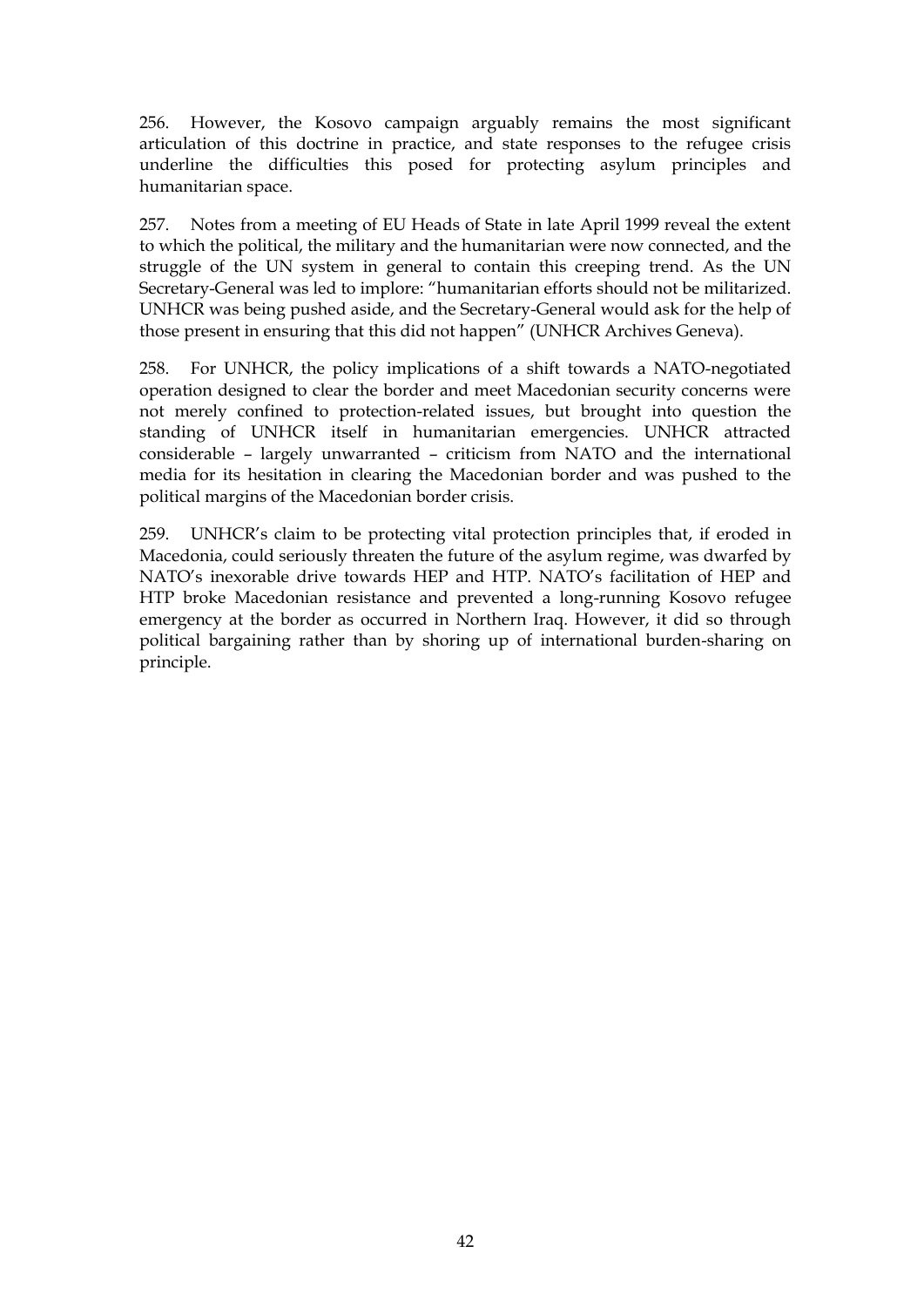# Case study four: Afghanistan's borders, 2000-2001

## **Background to crisis**

260. The successive waves of violence and instability that have wracked the Afghan state since 1978 have resulted in one of the most long-running and complex of all refugee crises. The Afghan refugee population peaked in 1990 at 6.22 million, a number which represented around forty percent of the entire Afghan population. In 2000 UNHCR estimated that Pakistan alone was hosting two million Afghan refugees, 1.2 million sheltered in refugee villages (US Committee for Refugees and Immigrants 2001).

261. In the early years of the crisis, Pakistan (and Iran, hosting the second largest number of Afghan refugees) pursued an "open door" policy which offered refugees "unparalleled generosity" and significant prospects for local integration (Schmeidl 2002: 18). Ethnic affinity between Afghan and Pakistani Pushtun (especially given historical transnational networks) meant that there was local support for the policy, given added strength because of Islam codes of hospitality; this was further enhanced by the Pakistani state"s support for the Afghan *mujahedin* fighting the Soviet occupation of Afghanistan.

262. However, in the 1990s the relationship between the Pakistan state, local hosting communities and the Afghan refugee population changed. The relationship between local hosts and the refugee population cooled. Afghan refugees no longer fled a Soviet occupation but civil conflict, endemic social instability and the rise of the Taliban from 1994 onwards: the result was new and non-Pushtun influxes that found local integration more challenging.

263. Without American political interest in using the *mujahedin* to fight against Soviet troop aid was less politically relevant and by the mid 1990s, UNHCR and WFP, faced with large funding shortfalls for their relief activities, ended food aid to campbased refugees and reduced or curtailed many of their other assistance programmes.

264. The withdrawal of food aid triggered a mass migration of refugees to Pakistani cities, further exacerbating host-refugee tensions as refugees were blamed "for Pakistan's growing social and economic ills ... crime, drug addiction and drug trafficking, and illegal trade" (Ruiz 2002).

265. The result was a hardening of Pakistan's attitude to Afghan asylum seekers, detected in the increased harassment of Afghans in Pakistan. In 1999, local authorities in Baluchistan pushed 300 Afghan asylum seekers back across the border and forced Afghan asylum seekers living in Quetta to move into securitized camps.

266. Declining tolerance for the continuation of the Afghan refugee situation – with little prospect of a durable solution and with a marked decline in international aid – had hardened Pakistan's willingness to host any new Afghan refugee influx. However, in 2000, there was a marked increase in the number of Afghans arriving in Pakistan, a trend exacerbated by serious drought and heavy fighting in northern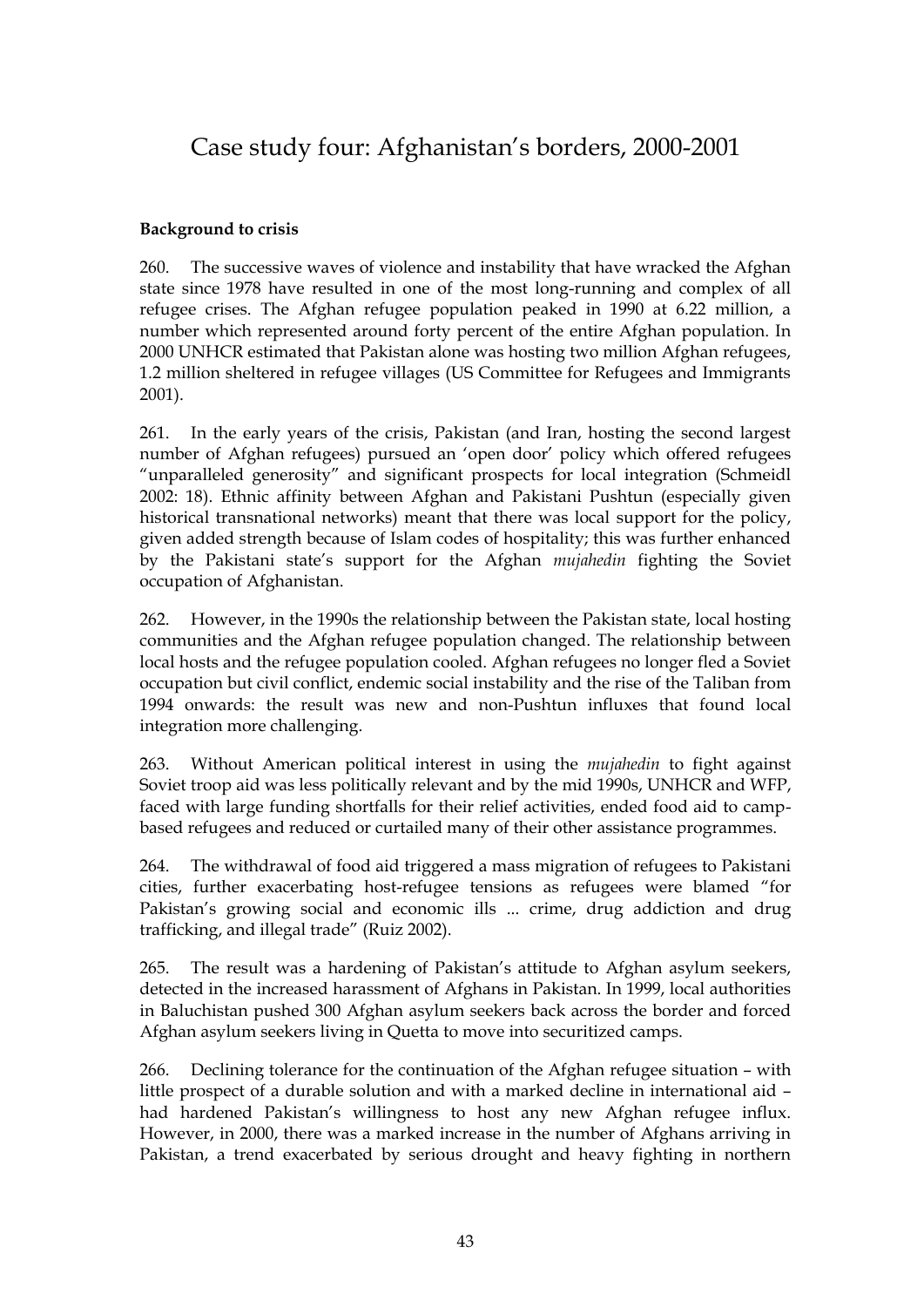Afghanistan. It is estimated that 350,000 Afghans were displaced during the course of 2000: around half crossed the border and entered Pakistan.

267. For the Pakistani state, this new influx was seen as a final outrage. On 9 November 2000, the border was closed to new Afghan arrivals, except those arriving with valid passports and visas. Tajikistan also closed its borders to Afghan arrivals at the same time.

268. The act of closing the border signalled a cumulative frustration with the failures of international refugee policy, akin to Tanzania's response in 1995. Pakistan's interior minister claimed that this action had been taken because Pakistan did not "have the resources to absorb another wave of refugees" (van Selm 2002). Burdensharing – upon which refugee hosting depended – had failed.

269. However, it is important to note that the border closure was not effectively enforced. Around 70 Afghan families a day were able to cross the border, using informal and isolated paths to avoid the Pakistani authorities, or bribing border guards. A porous border and weak state authority allowed *de facto* entry. However, Pakistan's failure to recognize new arrivals' rights to claim international protection as refugees, as well as the continued threat of deportation or *refoulement*, represented serious protection failures that continued through 2000 and the first part of 2001.

270. The Afghan border closure thus first occurred within the politics of a protracted refugee situation and a host state frustrated with the failure of donor states to maintain their interests in refugee assistance once their political goals of removing Soviet troops from Afghanistan had ostensibly been met by the mujahedin victory. However, the impact of 9/11 was to fundamentally shift the politics of Afghan border closure, placing it in a political-security framework in which refugee movement was incidental to the interests of American policy.

271. As the USA prepared to begin a military campaign in Afghanistan in September 2001, all six of Afghanistan's neighbouring states closed their borders at the request of the USA and in the interests of preventing Taliban flight (Ferris 2008; Tait 2001). Refugee flows were now associated with the fear of terrorist infiltration.

272. The President of Tajikistan, for example, argued that his country would not take refugees in even following a US air strike because "we cannot allow the penetration of a single refugee from Afghanistan into Tajikistan because there could be emissaries of different terrorist organizations among them" (Tait 2001). Chinese officials explained their decision to close the Chinese-Afghan border as a symbol of new US-Chinese "co-ordination and co-operation for anti-terrorism" (China News 2001).

273. Security fears were not unfounded. In particular, North-Western frontier province in Pakistan (NWFP) was the setting for a considerable Taliban retrenchment, as journalists described the Taliban "quietly colonising the wild, sun-baked plains of Baluchistan province [which offer] a sanctuary from the bombing" (The Guardian).

274. However, while official closure policies reduced the ability of the international community to respond to the humanitarian needs of the population fleeing conflict – and forced Afghan refugees to take additional risks by using isolated and difficult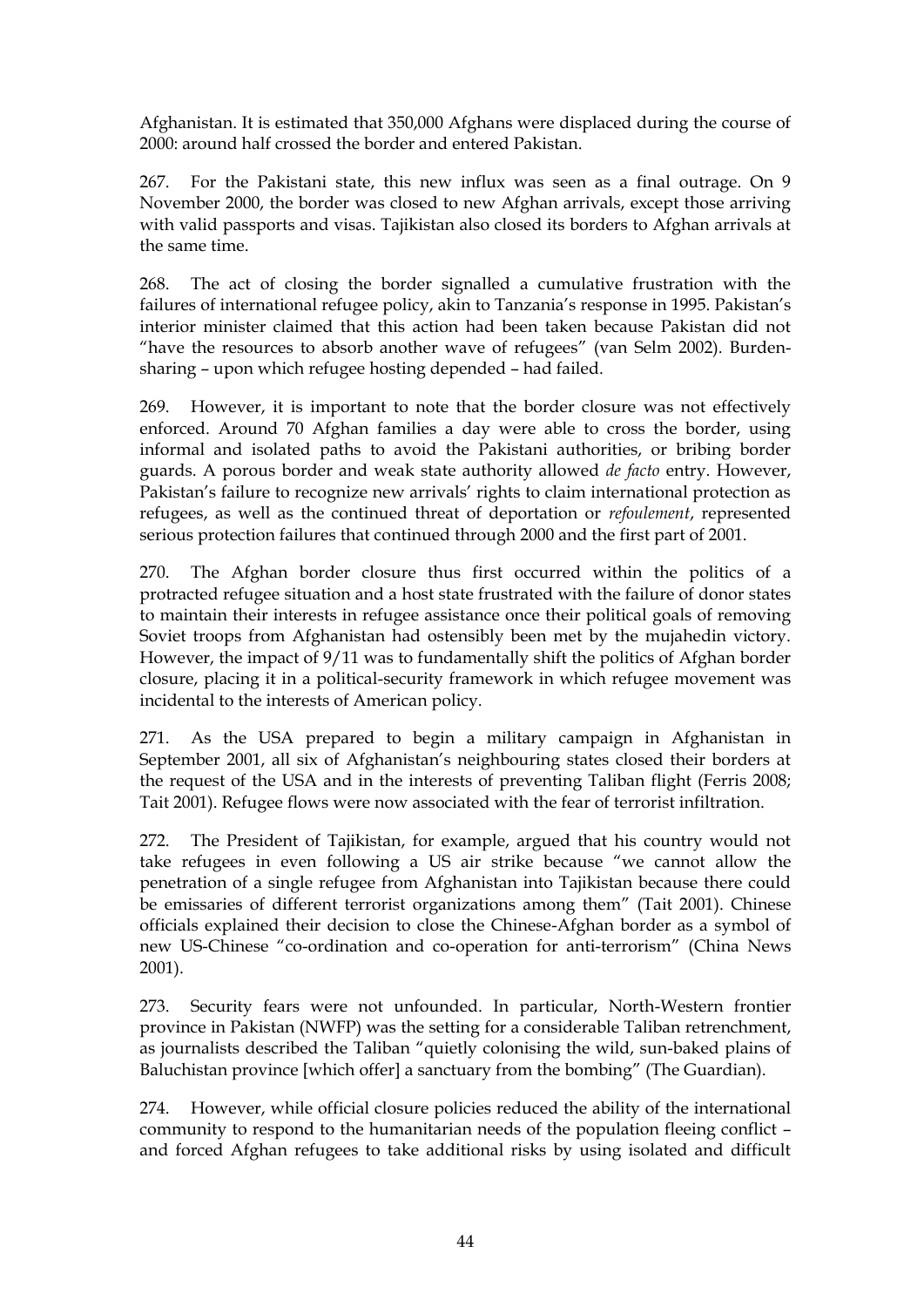border-crossing points or paying to be smuggled across the border – the border closure did not prevent a significant influx.

275. By 1 November 2001, UNHCR estimated that 130,000 Afghans had arrived since the international terrorist crisis erupted, but added that camps in NWFP and Baluchistan were largely empty, with many refugees deliberately choosing to avoid formal recognition because they were fearful of deportation. The situation on the Pakistan border remained unclear into November, with the Pakistan government claiming that the border crossing at Chalman was open to emergency cases, but UNHCR claiming admissions had been suspended.

276. The Afghan refugee crisis in 2000-2001 was ultimately caused by the implosion of the Afghan state, leaving its people unable to withstand either drought or civil conflict. The regional Afghan border closures were initially a result of the failure of international burden-sharing, but from September 2001 became entangled in the securitized discourse surrounding Taliban-sponsored terrorism.

277. With the signing of the Bonn Agreements in December 2001, the interim Afghan government moved to normalize relations with its neighbours, and in December 2002 all six states bordering Afghanistan signed a "good neighbour" agreement. However, intermittent border closures have continued, reflecting continued regional insecurity, weak state authority and a determination – particularly on the part of the Pakistani and Iranian states – to focus on returning and removing their sizeable Afghan refugee populations.

## **International response**

278. The international response to the border closure can be divided into two phases. The first phase, from November 2000 to September 2001, was characterised by donor state indifference and largely ineffective protest, as well as some remedial actions by UNHCR within Pakistan.

279. The second phase – arguably more significant in terms of understanding the broader politics of border closure – saw the development of an IDP-focused strategy that circumvented the asylum principles violated by the US-instigated sealing of all Afghanistan"s borders.

280. The closure of the Pakistani border in November 2000 was accompanied by a refusal to allow UNHCR to carry out any verification exercises to determine refugee status, and a refusal to provide more land with which to relieve overcrowding in Pakistan's refugee camps. The UN attempted to respond to Pakistan's complaints over border-sharing shortfalls: as the Secretary-General reported in April 2001 "the UN understands these concerns and has committed itself to raising significant resources to care for refugees and assist their return to Afghanistan where possible."

281. Importantly, emphasis was placed upon IDP provision and the refugees "right to remain" – "with emphasis on assistance for people *in situ*, in order to avoid any further involuntary displacement" (United Nations Secretary-General 2001). However, without state interest in financing significant aid programmes, implementation of such a policy – designed to then improve protection standards for those Afghans already in Pakistan – was slow.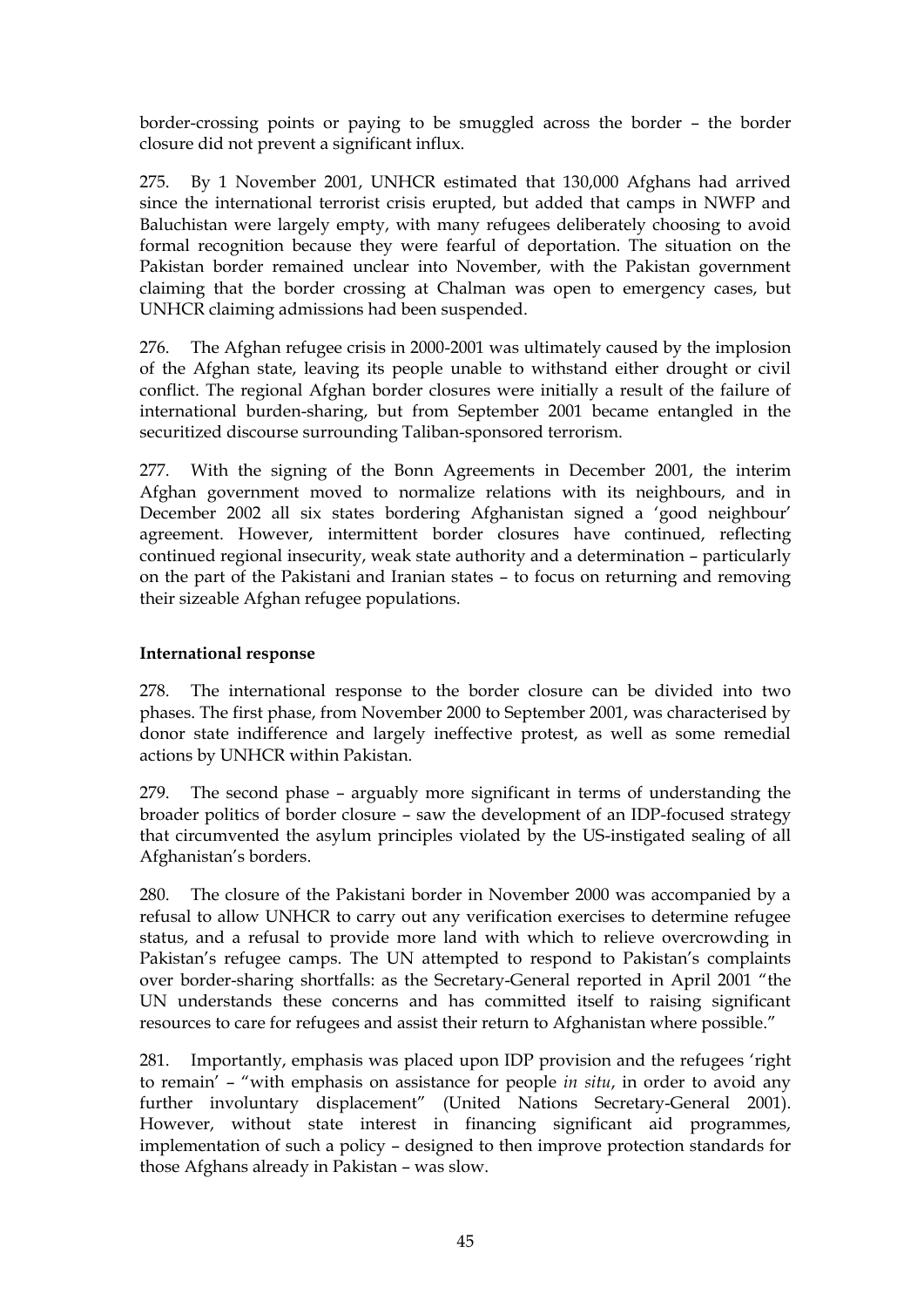282. There was little response to the Secretary-General"s plea for donor states to recognize the need for their assistance in addressing Afghanistan's endemic fragility:

While donor fatigue may appear to be an understandable reaction after so many years of war in Afghanistan, it should not be forgotten that the international community, having failed to remain engaged in Afghanistan following the departure of the forces of the former Union of Soviet Socialist Republics, bears a large share of responsibility for Afghanistan"s current plight (United Nations Secretary-General 2001).

283. As a result, Pakistan refused UNHCR permission to build new camps to ease over-crowding and prevented adequate assistance being offered to new influxes of refugees who gathered at Jalozai camp, insisting instead that refugees should now return home. This stance was complicated by the complex and overlapping causes of successive waves of distinct Afghan refugee movements, which meant that even as 172,000 Afghans arrived in Pakistan, around 76,000 repatriated.

284. 9/11 changed both the tenor and the urgency of the international response to Afghan refugee outflows, which assumed a new and immediate significance in the light of US plans for a military retaliation against the Taliban in response to the Twin Tower terror attack. However, unlike on the Macedonia/Kosovo border two years earlier, US military and political interests in Afghanistan lay in requesting neighbouring states to *close* their borders, rather than in negotiating for the borders to be opened to allow refugees entry.

285. The result was to effectively prevent UNHCR"s appeals for the border to be opened for having any real impact, despite contingency planning for a major humanitarian emergency. In response to humanitarian appeals, Pakistan allowed women, children and the elderly to cross the border, but refused to accede to then-High Commissioner Ruud Lubbers' request that they also allow men fleeing forced conscription to claim asylum.

286. In Iran, Lubbers failed to convince officials to open the border at all, despite promising UNHCR assistance to the Iranian government. These negotiations underline the limited power of UNHCR: the organization was left to negotiate groupbased access for those judged to fall into "vulnerable" categories, rather than defend the principle of a universal and individual right to asylum.

287. Assessing the international response to the border closure is complicated by the fact that the border closures were largely ineffective in terms of halting Afghan movement, and up to 200,000 Afghans did cross into Pakistan in the months after 9/11. This meant that Afghans did reach Pakistan: however, it is also very clear that the nature of the influx created serious obstructions to the provision of adequate aid and protection to the new population.

288. Much of the new influx avoided official registration and remained with friends and relatives, fearful of deportation but also unable to access international aid programmes. Even more seriously, some Afghans were undoubtedly prevented from leaving Afghanistan. This created a problematic intersection between the need to protect IDPs and the importance – in terms of protection principles – of allowing Afghans to seek asylum by crossing an international border.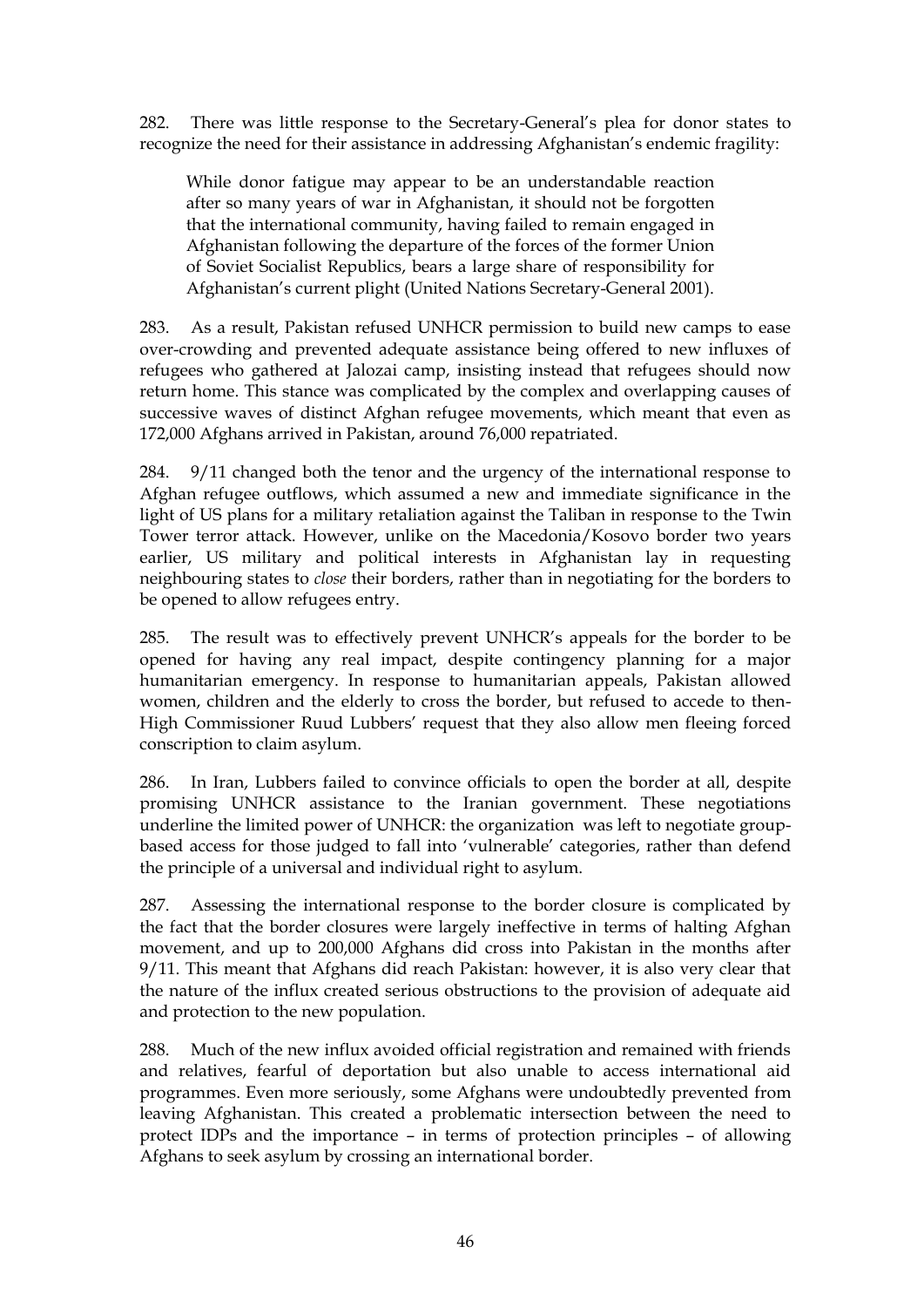289. Ferris is clear that the six border closures were in part responsible for NGOs" focus on preparing for an IDP rather than a refugee crisis (Ferris 2008). By focusing on IDP numbers, NGOs were on the one hand responding pragmatically to the politics of border closure, which dictated that Afghanistan"s borders would not be formally reopened.

290. On the other hand, the impact of this strategy was – particularly in the early weeks of the crisis – to distract from the US sealing-in of the Afghan population in the light of imminent military conflict. NGOs did urge the USA to open up borders, stressing the importance of meeting Convention obligations and providing effective humanitarian corridors through which aid could be delivered to those with Afghanistan.

291. However, a joint statement of 18 NGOS working in Afghanistan issued on 5 October 2001 (two days before US air strikes began) provides one example of the extent to which the humanitarian community simultaneously embraced an IDP and "home" centred discourse:

Above all we want to prevent, if humanly possible, the population of Afghanistan becoming refugees by addressing their needs inside the country ... we are seriously concerned that the most immediate problem – the needs of people inside Afghanistan – is not being adequately addressed ... It must be remembered that these potential refugees are currently trapped inside a closed country. All borders are closed and will probably remain so until the start of the conflict ... if they flee to Afghanistan's borders, our distribution systems will be seriously disrupted (Joint NGO statement 2001).

292. Regional state actors were also keen to encourage IDP camps. Iran, in particular, repeatedly stated that it believed the Afghan refugee population should be cared for in camps located on Afghan territory: the Iranian Red Crescent Society established two camps in Afghan territory.

293. UNHCR was extremely critical of such efforts, not least because the camps were located in Taliban-controlled territory and could not be considered to in any way represent a safe zone within Afghanistan such as had been established in Northern Iraq in 1991, with many arrivals being considered at risk of forcible recruitment by the Taliban.

294. Above all, it is important to stress the extent to which responses to the extended Afghan border closures from September 2001 were conditioned by the extraordinary political context of Al-Quaeda"s 9/11 attacks. The US perception that America was now under attack meant that security was prioritized without question, even if in practice nominal border closures provided little additional security and were unlikely to prevent Taliban or Al-Quaeda movements.

295. The refugee discourse in the region was securitized to the point where there was relatively little meaningful discussion about states' obligations to allow refugees to seek asylum, and reflected a broader swift and severe clampdown on the rights of migrants in Western states. In the aftermath of 9/11, the balance to be struck between national security and human rights was to be subject to wholesale renegotiation. This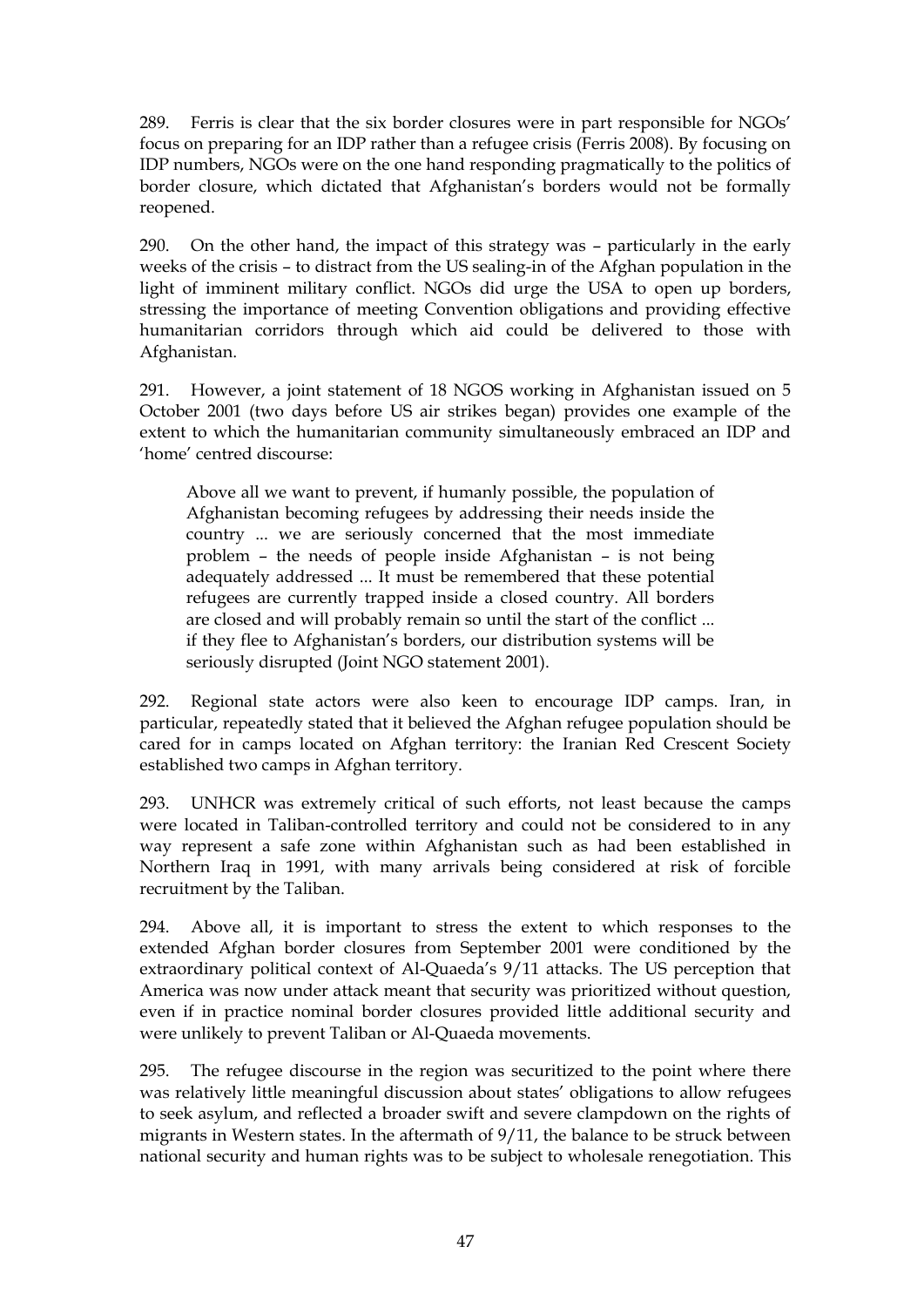had significant implications for UNHCR that were to stretch well beyond the politics of border closure.

# **Policy implications**

296. Arguably the most important policy implication of the international response to the closure of Afghanistan"s borders is the extent to which an assistance discourse centred on the needs of IDPs emerged among both states and NGOs. This reflected a significant development from the previous use of safe zones in Northern Iraq.

297. This shift was influenced the development since 1991 of a broad protection framework for IDPs that recognized the relationship between international and external displacement, as demonstrated by the agreement of the Guiding Principles for the Protection of IDPs in 1998. However, the relationship between IDP and the international community's commitment to protecting the right to seek asylum was made very clear in the case of the Afghan border closure.

298. Although preparing to meet the needs of IDPs was an important humanitarian response, the need for such a focus represented a protection failure. This was particularly problematic for UNHCR.

299. Although the link between internal displacement and refugee populations is well-established, there is no comparable protection framework that provides rights to IDPs akin to those refugees may claim. This inequality in access to protection is made palatable by the concept that IDPs have the right to seek asylum and demand the protection of *non-refoulement*. However, in the Afghan case, this link was broken. The borders were formally sealed.

300. This development in IDP discourse – used by states and – albeit for somewhat different motives – by many NGOs to circumvent the obligations of asylum and provide a route to deliver aid to need populations – has significant implications for UNHCR. Unlike NGOs, UNHCR has a legal mandate to protect refugees. It is not simply a humanitarian aid organization .

301. For this reason, the question of borders – and the right for refugees to leave their country – are central to UNHCR"s unique purpose. The Afghan border closure therefore posed a question which remains relevant to UNHCR"s current operations. The need to ensure that the provision of IDP protection does not result in, or appear to condone, the erosion of asylum space has formed an important caveat to UNHCR's involvement in the Cluster Approach (See Ferris 2008, UNHCR 2007b).

302. The closing of neighbouring states' borders with Afghanistan also highlighted another political factor driving states to seal their borders: a securitization discourse that linked refugee flows to terrorism. The "refugee warrior" debate was not a new one and had, as discussed above, played a role in Tanzania"s decision to close its borders in 1995-6 (see Zolberg et al. 1989).

303. However, security fears relating to Afghan refugees did not directly revolve around ethno-national concerns (such as in Turkey or Macedonia). Instead, they were qualitatively different: and connected to a much broader supra-national fear of fundamentalist, illiberal Islamic terrorism.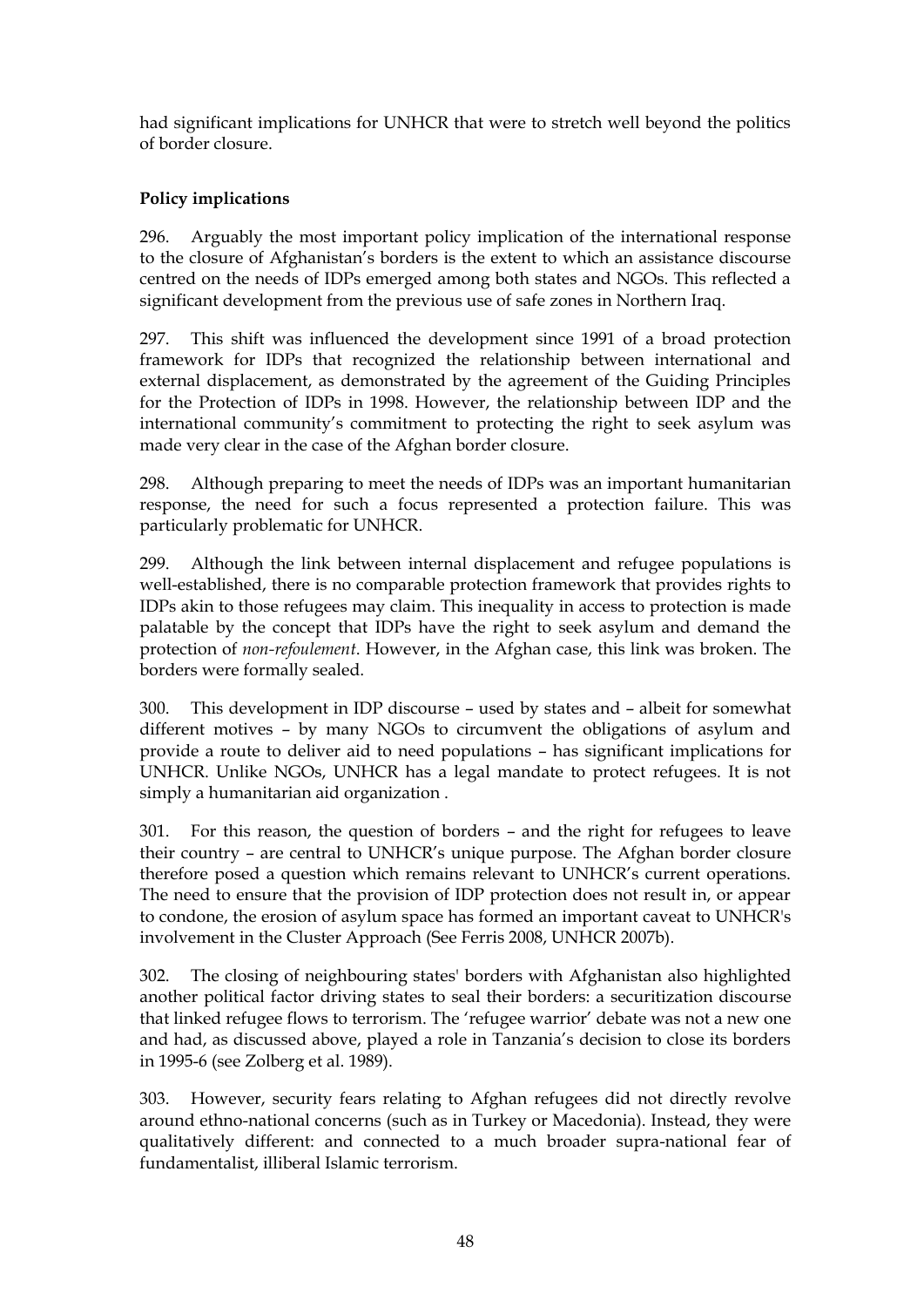304. This led to a familiar liberal paradox with difficult political implications: if refugees were perceived as culturally affiliated to communities that attacked liberal democracy, did they deserve to benefit from access to an asylum protection regime founded on such a liberal value system?

305. Defending the rights of the (supposedly) illiberal to liberal asylum provided a new impetus for restrictions on international movement from fragile (especially Islamic) states that, while it did not provoke the border crisis, made it difficult to persuade donor and host states to agree to open borders, particularly in Pakistan.

306. As in Northern Iraq and in Macedonia, events determining Afghanistan"s border closures were driven after September 2001 by the American military and political agenda, radicalized in response to the 9/11 terror attacks. The Afghan experience, however, underlines the dangers inherent in abandoning a universal framework to allow *ad hoc* responses to border closure that rely on political interest and undermine legal obligation, as occurred in Macedonia. In the Afghan case, the USA *requested* that Afghan"s neighbours close their borders, because military, strategic and political interests demanded this response.

307. However, it is important not to forget that the initial Pakistan border closure in November 2000 was motivated not by emergency security concerns, but by a cumulative frustration with an indifferent international response to the continuing Afghan refugee situation that appeared to offer no political or strategic value to donor states.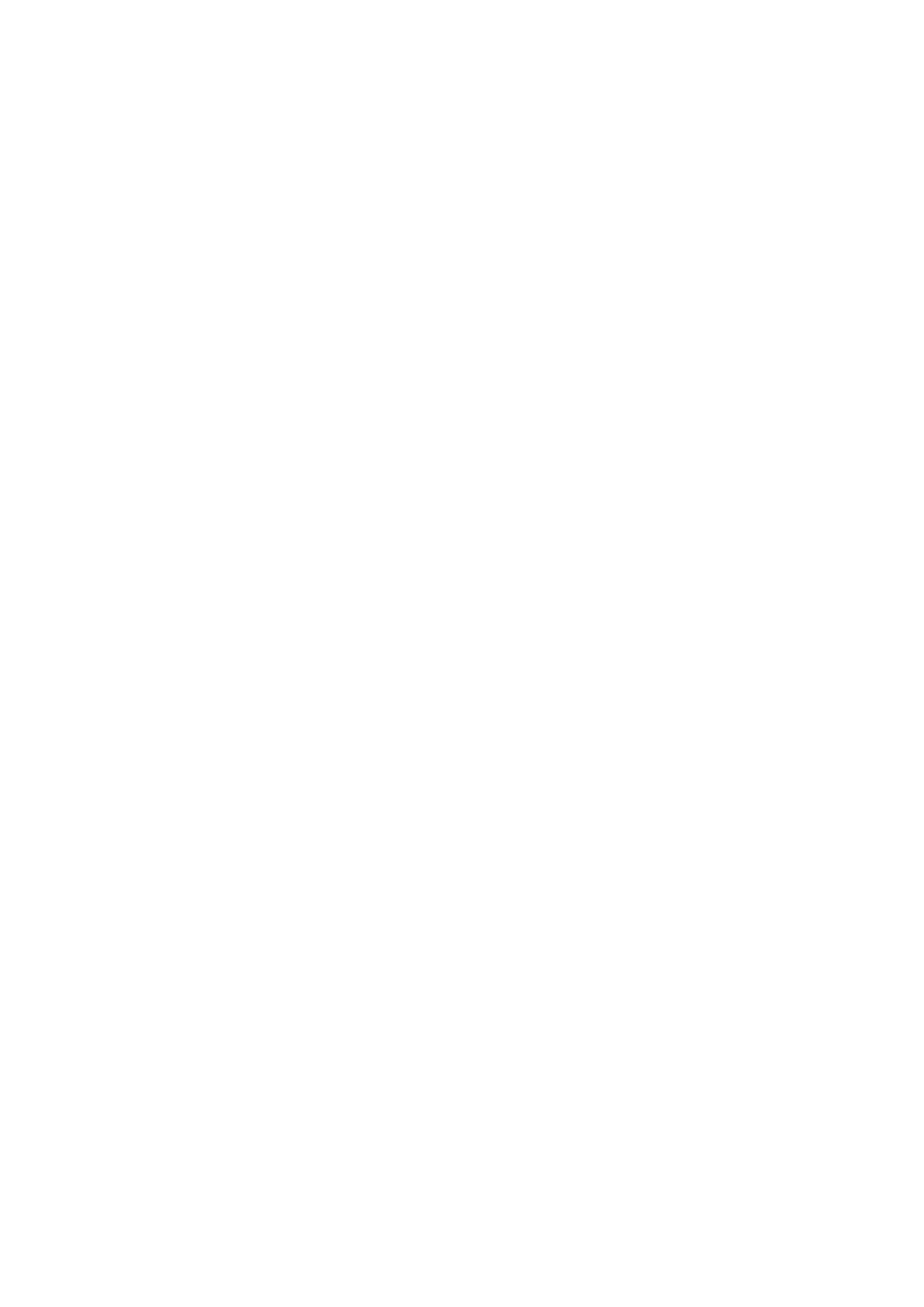# Case study five: Kenya/Somalia border, 2007

### **Background to crisis**

308. On 3 January 2007, the Kenyan government announced the closure of its long and porous border with Somalia, trapping around 4,000 Somalis at the Somali border town of Dhobley and *refouling* around 360 refugees who were waiting at UNHCR"s transit camp, Liboi, for transfer to Dadaab. To date, the Kenya/Somalia border remains officially closed.

309. The motives for the Kenyan government"s action were complex, bringing together concerns over both capacity and security. The border closure reflected a combination of long-term frustration at the inadequacy of international burden sharing and the lack of any prospects of durable solutions for the 200,000 Somali refugees Kenya was already hosting, as well as fears of infiltration by Somali militants.

310. The January 2007 border closure was not unexpected. Kenya had previously closed its border with Somalia on at least two occasions in order to prevent asylum seekers entering Kenya. In July 1999, Kenyan President Daniel Arap Moi gave a public speech linking refugees to crime and illicit arms proliferation, leading the Government to close its border with Somalia.

311. In 2001, the government again closed its border with Somalia on the grounds that rising numbers of refugees were responsible for increasing levels of violent crime. The border closure in 2007 therefore fit a broader pattern of Kenyan response to the problems posed by the collapse of the Somali state after 1991 and the consequent large-scale flight of its citizens.

312. The trigger for the January 2007 closure was the resurgence of armed conflict between the Ethiopian-backed Transitional Federal Government of Somalia, and the Council of Somali Islamic Courts that in 2006 held much of Southern Somalia (including Mogadishu).

313. Kenya – fearful of the spread of Islamist terrorism beyond Somalia, having already been the setting for Al-Quaeda attacks in Nairobi in 1998 – explained the border closure on the grounds that many Somali refugees were in fact Somalia militants. Foreign Minister Raphael Tutu argued that "there is no evidence that anybody who is not a combatant is in danger ... We are not able to ascertain whether these people are genuine refugees or fighters and therefore it's best that they remain in Somalia" (Agence France Presse).

314. Kenya"s concerns about an Islamist threat were combined with more general security concerns about the porous nature of the 1,200 kilometre Kenya-Somali border and its effects on organized crime, as demonstrated in a statement made by Kenya"s Deputy Interior Minister: "We are not going to allow the entry of refugees ... we have a problem of large refugee camps where a lot of small arms have found their way and these arms have been used to cause insecurity in this country … Kenya is overburdened ... Europe and America do not give us enough aid to support these refugees" (Agence France Presse).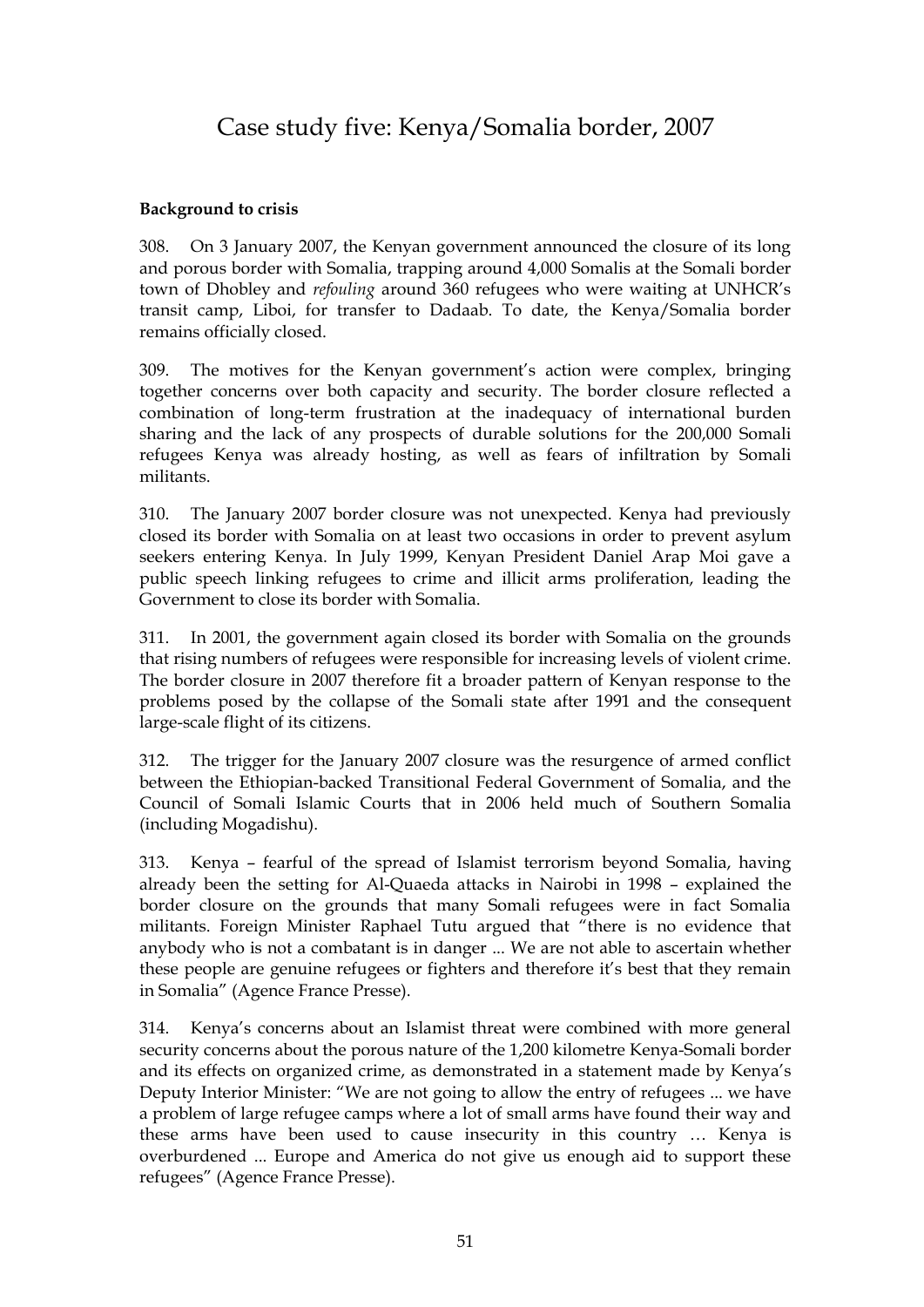315. Some observers, however, consider that other factors were also at play: "There may be some feelings that other countries should take more Somali refugees, but this would be mainly motivated by a desire to reduce the Somali percentage of the population." (Email correspondence).

316. This comment underlines the importance of placing Kenya"s Somali refugee policy in the context of its own domestic "Somali problem". Although ethnic Somali citizens constitute only a small percentage of Kenya"s population, some observers believe that the concern to halt the flow of Somalis across the border is motivated by a fear of the growing size of the ethnic Somali population in Kenya as a whole, and connected fears that this may lead to a resurgent separatist movement in north-east Kenya, with the local population aided by well-trained militiamen crossing the Somali border.

317. Kenya also used the border closure to call for Somali refugees to be treated as IDPs, drawing attention to the failure of the Somali state and the international community to secure safe humanitarian space within Somalia"s borders. This IDP discourse was advanced by the Kenyan government immediately following the border closure arguing that "it"s not a written rule that when there is fighting in Somalia, people should run to Kenya" and that "UNHCR has provisions ... to set up camps anywhere, including inside Somalia" (Agence France Presse).

318. Kenya"s motives for promoting an IDP discourse (arguably the same as those of the some members of the donor community in Afghanistan in 2001) are thus not only to enhance the protection and assistance available to Somalis, but also meet Kenya"s political interests.

#### **International response**

319. In assessing both national and international responses to the flight of Somali refugees, it must first be noted that the border closure has had relatively little impact on the rate of entry to Kenya. UNHCR statistics show that the rate of entry in fact rose dramatically following the border closure, as Somalis fled the worsening insecurity in south-central Somalia.

320. Between January 2007 and mid-March 2010, 140,000 Somali refugees were registered in the Dadaab camps, and NGOs estimated that at least the same number have moved through the border region to Nairobi without registering. Kenyan officials have acknowledged that the border closure has had minimal if any impact on the number of Somalis entering Kenya, and in that respect it has not met Kenya"s security concerns.

321. In terms of refugees" human rights and the international community"s ability to offer effective protection to Somali refugee, however, the impact of the border closure has been more significant. Studies by Human Rights Watch, Oxfam and Amnesty International all highlight the protection threats associated with the border closure. According to these organizations, the Kenyan police have taken advantage of the border closure to demand payments from new arrivals, who have also been subjected to harassment, detention and exploitation by smugglers.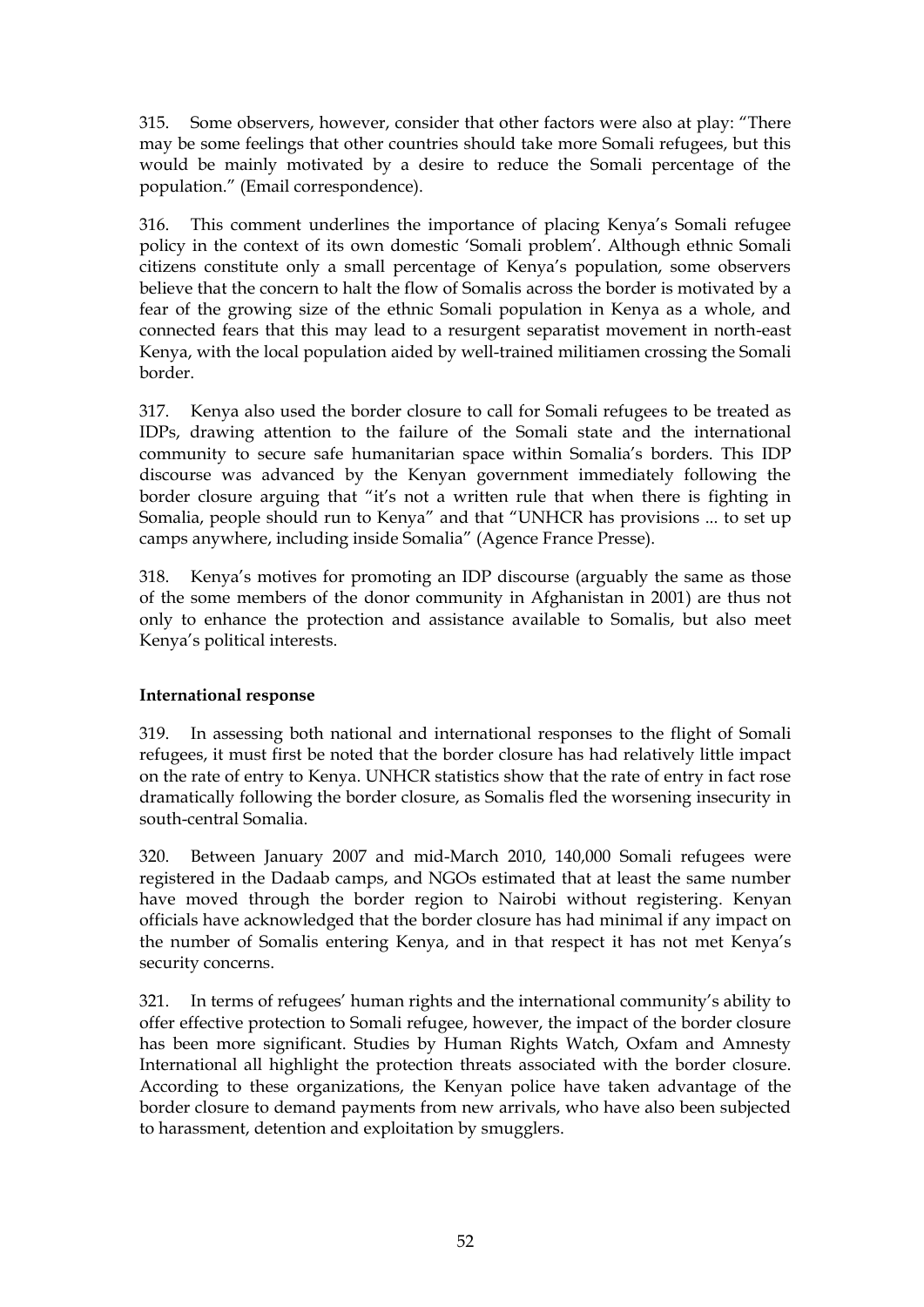322. The High Commissioner registered his immediate and serious concern about the border closure, but also acknowledged the need to address Kenya"s security concerns and to distinguish between genuine refugees and militants

We fully appreciate that the situation in neighbouring Somalia is a serious concern to the Kenyan authorities and that governments have a responsibility to ensure border security in such situations ... but Kenya also has a humanitarian obligation to allow civilians at risk to seek asylum on its territory. Most of those in Liboi are women and children and they should not be sent back to a very uncertain situation. To do so would be a transgression of the principle of non*refoulement* as defined under the 1951 Refugee Convention (Daily Nation 2007).

323. In fact, prior to the border closure (from September 2006) UNHCR had already been involved in discussions with the Kenyan government over how to best meet its security concerns, considering the possibility of screening and separating militants from civilian refugees at the border in order to protect the civilian character of refugee camps. These discussions failed to reach agreement, however, and this failure has been directly cited by one UNHCR staff member a major reason why Kenya chose to close its border.

324. Following this initial statement, UNHCR has generally been cautious in making public statements about the border closure. On a visit to Kenya in August 2009, the High Commissioner instead focused on "the need to adequately screen people coming into Dadaab to improve safety for the refugees and locals," and called for a "comprehensive strategy for decongestion, rehabilitation and security in Dadaab" (UNHCR 2009).

325. The stance taken by UNHCR in this context can be explained by a number of factors. First, and as explained already, the Somalia-Kenya border has remained extremely porous, and in that respect, the closure of the border has not prevented a significant growth in the number of Somalis arriving in Kenya.

326. Second, UNHCR needs to maintain an effective working relationship with the Kenyan government in order to address the continued needs of the 300,000 plus Somali and Sudanese refugees that Kenya already hosts.

327. In that respect, some senior UNHCR staff suggest that the organization"s position has been strongly influenced by the ongoing discussion with the Kenyan government over the possibility of releasing more land, so as to ease the serious overcrowding that now characterizes the situation in Dadaab. They also point to the fact that Nairobi is a vital regional telecommunications and logistics hub for all of UNHCR"s East African and Great Lakes operations.

328. Third, the Kenyan border closure must be seen in a broader geo-political context. And in this respect the security concerns of the USA and other donor states appear to have played a role.

329. Given the nature of the armed conflict in Somalia, the Islamist attacks that have taken place in East Africa, as well as the proximity of the region to other flashpoints such as Yemen, the refugee issue has become inseparable from that of the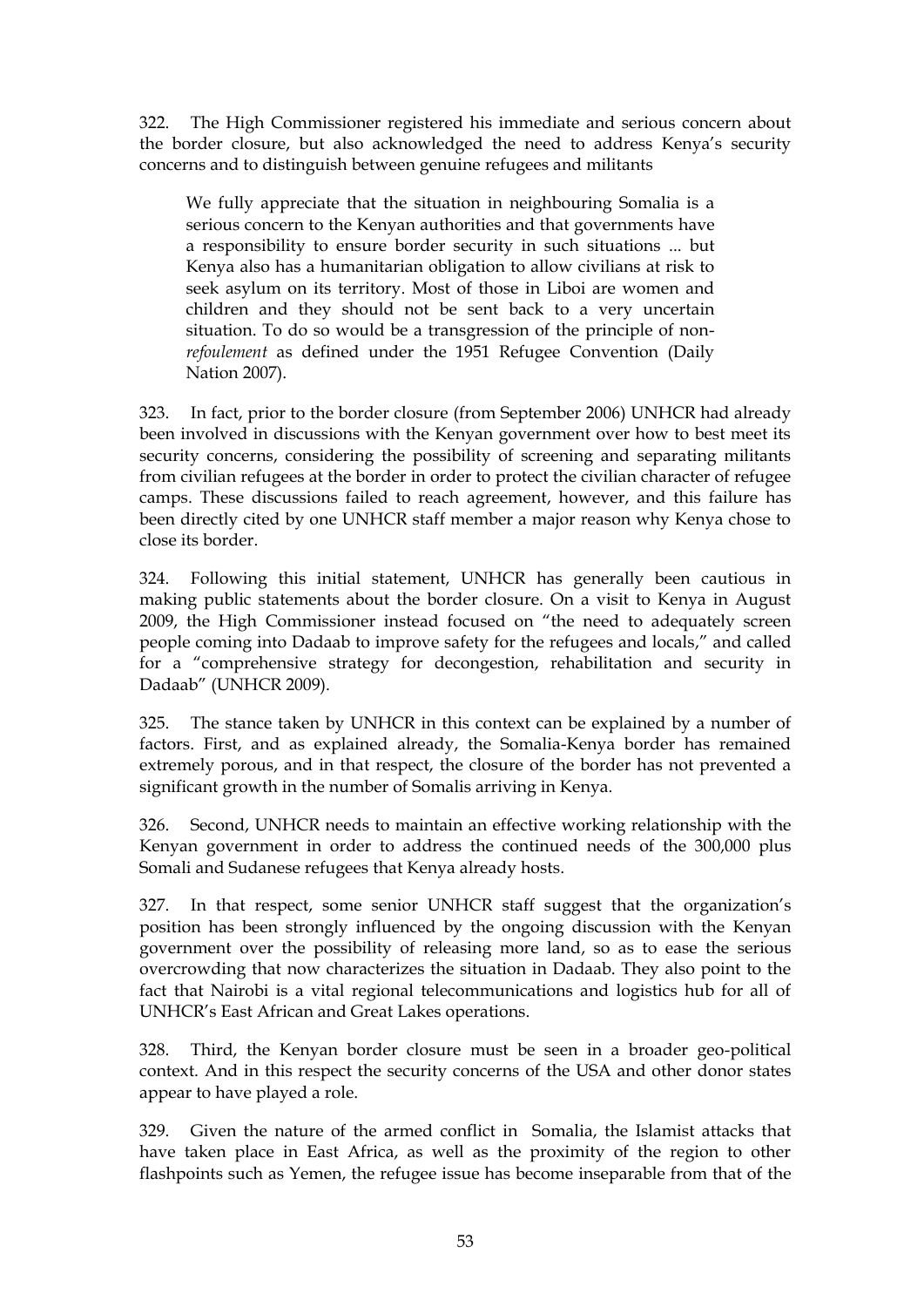so-called "war on terror". In this context, it is not difficult to understand why donor states should support Kenya"s efforts to meet its security concerns, saying little about the closure of the border and instead focusing on the less contentious but equally urgent issue of improving conditions for those Somalis who have been able to enter the country.

330. While some commentators consider that inadequate international attention has been given to Kenya"s decision to close its border with Somalia, others have questioned the real significance and impact of this action.

331. The border closure has evidently not prevented the reality of a refugee influx, and it is unclear whether a formal opening of the border would actually lead to a significant growth in the number of new arrivals. Indeed, according to some reports, the obstacles to cross-border flight are increasingly to be found on the Somali side of the border, where the militant group Al-Shabaab appears to be preventing the departure of young men and forcibly recruiting them for military service.

## **Policy implications**

332. The on-going Kenya-Somalia border closure raises several policy dilemmas for UNHCR. How should UNHCR respond to a long-term border closure that is in practical terms ineffective at preventing movement into Kenya and is tacitly supported by major donor states, but which has serious implications for the international refugee protection framework and has created new protection risks for Somalis entering Kenya?

333. As discussed previously in this paper, UNHCR had already begun to engage with the Kenyan government prior to the border closure in an attempt to meet the government"s security concerns. Hence the organization"s efforts to initiate a screening process and its repeated attempts to reassure the Kenyan government that it understands the need to protect Kenyan territory from infiltration.

334. Such measures do not contravene international refugee law. In fact, protecting the civilian character of refugee groups is a recognized obligation (see Excom Conclusion No.94). Moreover, it has a particular resonance in this part of Africa following the experiences of the international community in the Great Lakes emergencies between 1994 and 1996, when the civilian Rwandan refugee population remained under the control of *genocidaires*.

335. However, there is equally a clear danger that excessively rigorous or politically motivated pre-emptive screening, particularly if governments control the processes being used and have an interest in reducing numbers, may result in effective *refoulement* of refugees with a valid claim to asylum.

336. Another question to confront UNHCR in the Kenyan context has been to determine an appropriate level of public protest in relation to border closures which are aimed to prevent or at least limit the arrival of people with a *prima facie* claim to refugee status. In Northern Iraq and Macedonia, alternative means were found of providing protection to such people (Operation Provide Comfort in the former, and the HEP and HTP initiatives in the latter).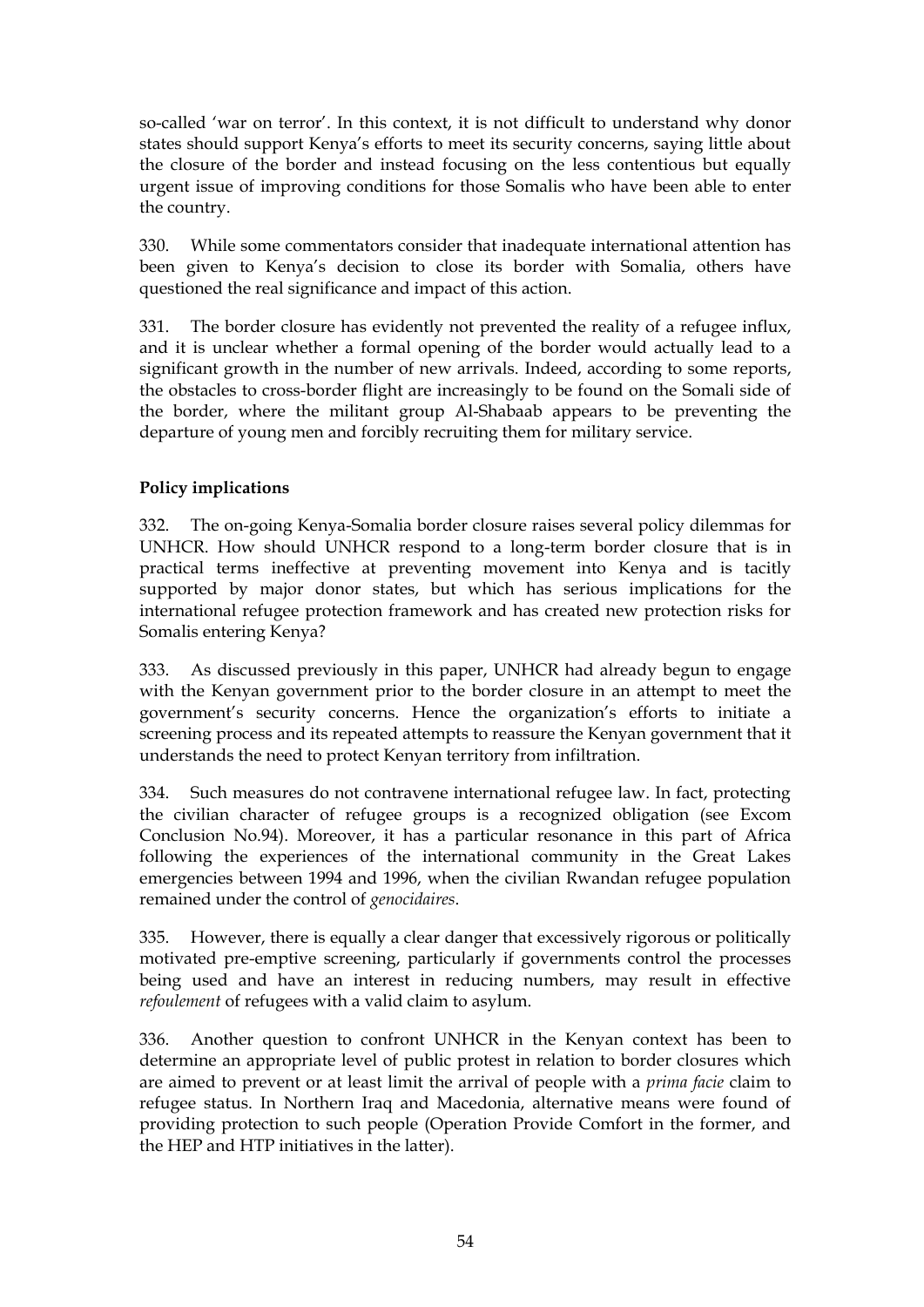337. In the Kenyan context, there has never been any real prospect of finding such alternative solutions. It is difficult to think of other countries that would agree to admit significant numbers of Somalis, and it is equally difficult to envisage a largescale and international military operation that would provide protection to people within Somalia.

338. While this paper was being prepared (and at a time when the situation in Somalia continued to deteriorate) issued two public statements that, while not explicitly citing the Kenya-Somali border closure, reiterated the importance of observing *non-refoulement* in relation to all Somali refugees. In the words of the High Commissioner"s spokesperson, "UNHCR appeals to all states to uphold their international obligations with regard to *non-refoulement*. Returns to central and southern Somalia must only take place on a strictly voluntary basis" (Fleming 2010).

339. As well as upholding the principle of *non-refoulement* (even if it lacks the means to enforce it in practice), UNHCR has adopted a sceptical stance with respect to the suggestion that IDP protection can be an effective substitute for asylum in another state. While the notion of "in-country" protection is an attractive one for host and donor states alike, it poses an evident threat to UNHCR"s core mandate and for the integrity of the international refugee protection regime. In the context of a country such as Somalia, it is also an entirely impracticable approach.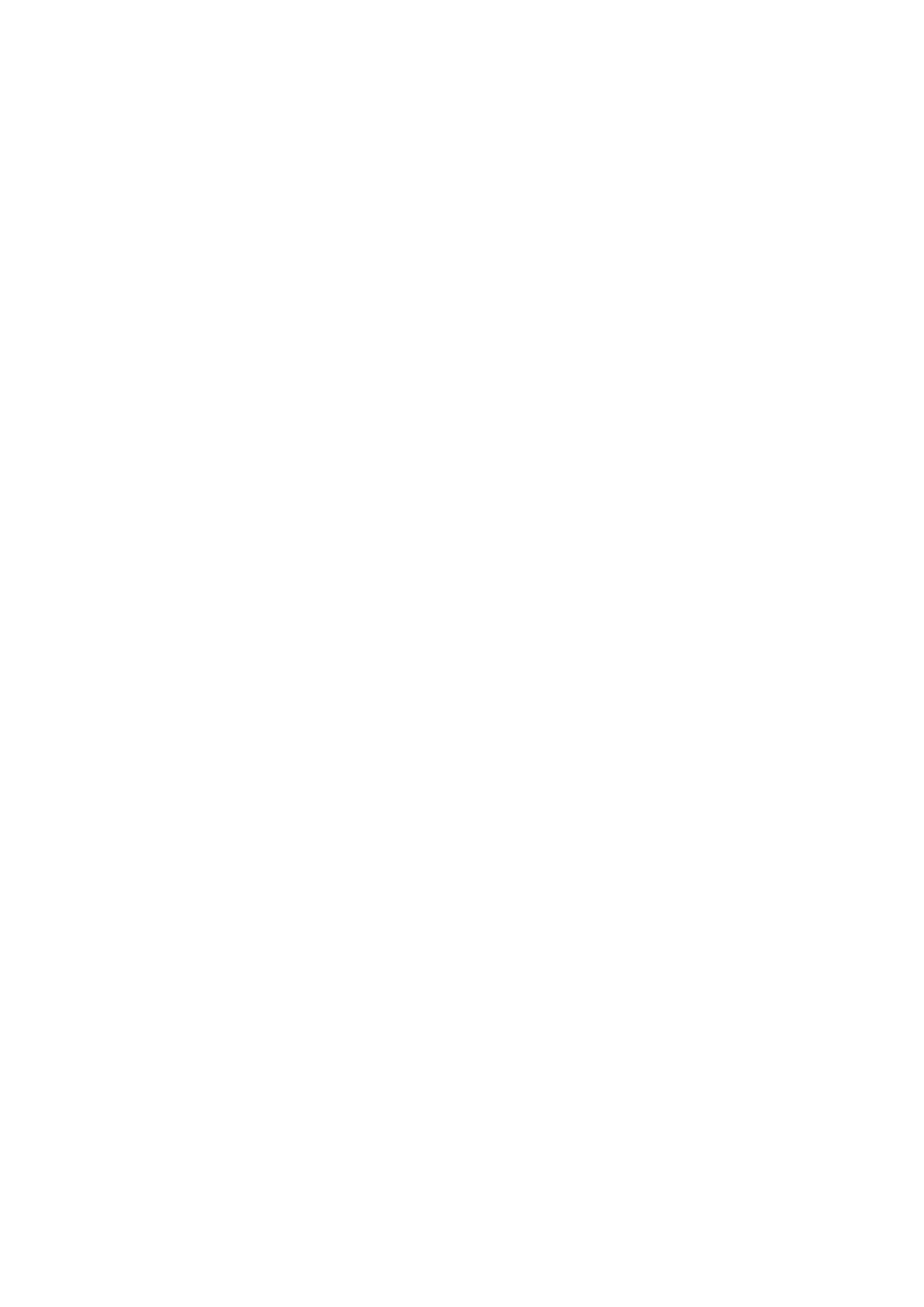# Part III: Towards a policy-response framework

## **Categories of border closure**

340. While border closures are clearly conditioned by particular geographical, political and historical circumstances, some common trends and universal policy implications for UNHCR can be detected in the five case studies examined in this paper. Drawing upon those case studies, this section sets out a brief typology of border closures and policy responses.

341. Formal border closures intended to prevent refugees entering a state fall into two broad categories. The first is that of *security-driven border closures*, which are motivated primarily by fear about the collective demographic impact of a refugee influx, particularly if the flow is likely to exacerbate existing minority tensions within a host state.

342. Security-driven border closures are most likely to be emergency responses to sudden mass influxes resulting from escalating conflict in a country of origin. The Turkish, Macedonian and Kenyan border closures all clearly fall into this category: post-2001, the Afghan border closures were also motivated by security concerns.

343. The second category is that of *burden-spreading border closures*. These border closures are a response to cumulative saturation rather than an emergency influx. There is less likely to be even the perception that a significant political threat to national integrity exists, but instead an influx may trigger a border closure due to a gradual build-up of frustration that the international community has failed to adequately share the burden of hosting a refugee population, particularly in protracted refugee situations.

344. There is also a connection between burden-spreading border closures and a host state's insistence on the need for the international community to provide a solution to refugees' exile, generally through facilitating the repatriation of refugees to their place of origin. The Tanzania and Pakistan border closures (in 2000) are clear examples of this type of border closure. Burden-sharing concerns may also exacerbate a border closure primarily triggered by security concerns (as in Kenya).

345. Both types of border closure are to a considerable extent foreseeable. Hoststate media and politicians tend to speculate on the possibility of a border closure for some time before a decision is taken to physically seal the border. In all of the cases studied in this paper, the border closure was predicted by knowledgeable independent observers.

346. In the case of security-driven border closures, a state prevents the entry of refugees with the aim of securing national stability. As a result, solutions need to focus on removing the security threat posed by a mass influx, either by screening out militants from refugee populations (as demanded by Tanzania and Kenya) or by ensuring that the refugees do not exacerbate ethnic tension by offering other forms of international protection that do not require territorial asylum (as in Turkey and Macedonia).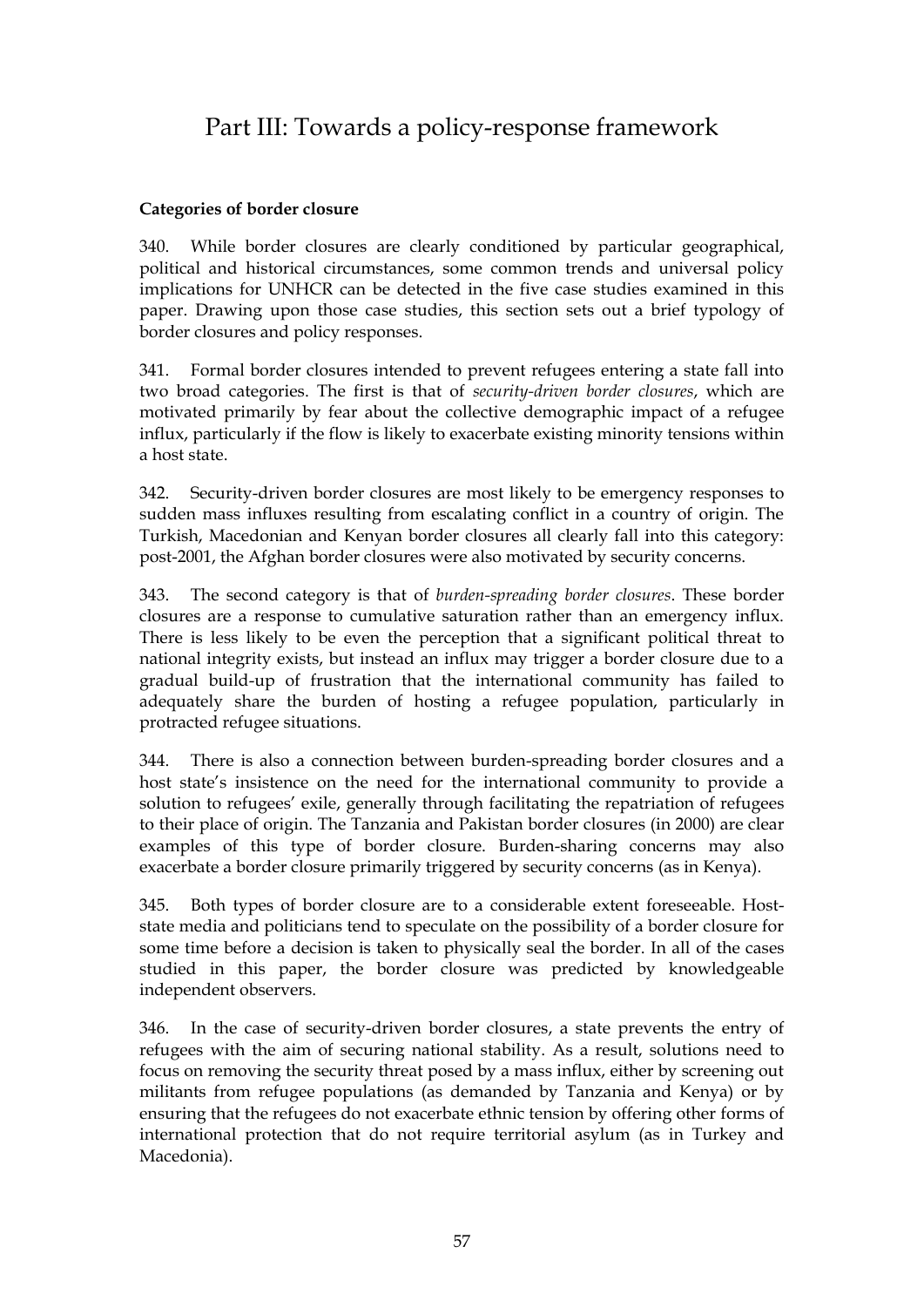347. In the case of burden-spreading border closures, the state's interest in sealing the border is to attempt to leverage a fairer settlement between the host state and the wider international community, in response to an ongoing protracted refugee situation. Solutions to these border closures therefore need to focus on offering prospects for sustainable solutions, particularly to long-term exile (as Pakistan and Tanzania both demanded) and on developing better models for international burden-sharing.

348. A well-established legal and normative framework preventing *refoulement* and confirming the right of all people to seek asylum is to be found in instruments such as the Universal Declaration of Human Rights, the 1951 Refugee Convention and the 1969 OAU Convention. As this study has shown, however, both host and donor states are prepared to divert from this framework when they consider it necessary or in their interest to do so, often explaining their actions in terms of the "exceptional" circumstances that confront them.

# **Policy responses**

349. In each of the cases examined in this paper, UNHCR"s initial position has been to insist on the right of refugees to seek asylum in another state and the need for states to adhere to the principle of *non-refoulement*.

350. This insistence upon the principle of non-rejection at the frontier has in some cases resulted in severe criticism by the states concerned. It has also proved to be rather limited in its consequences. While UNHCR can certainly call upon its moral and legal authority in its efforts to uphold refugee protection principles, experience demonstrates that the organization cannot oblige host countries to keep their borders open, especially when the interests of those countries coincide with those of major Western, NATO and donor states.

351. In practice, therefore, UNHCR has felt it necessary to cooperate with states in the formulation and implementation of some alternative and interrelated approaches to the issue of refugee protection, most notably:

- the creation of safe zones in countries of origin;
- strengthened efforts to provide protection and assistance to displaced populations in countries of origin; and,
- $\bullet$ the establishment of international burden-sharing arrangements.

While a full examination of these approaches goes beyond the scope of this paper, some of their principal characteristics and shortcomings can be identified.

352. The establishment of a safe zone in Northern Iraq in 1991 followed a period of intense suffering for the many thousands of displaced people who made their way to the mountainous area where Turkey (with the support of its allies) had closed its border to new arrivals. It depended entirely on US and NATO military strength, was based on a questionable interpretation of the notion of "voluntary repatriation", and raised a wide range of difficulties and dilemmas (many of them relatively new at that time) in relation to the militarization and politicization of humanitarian action.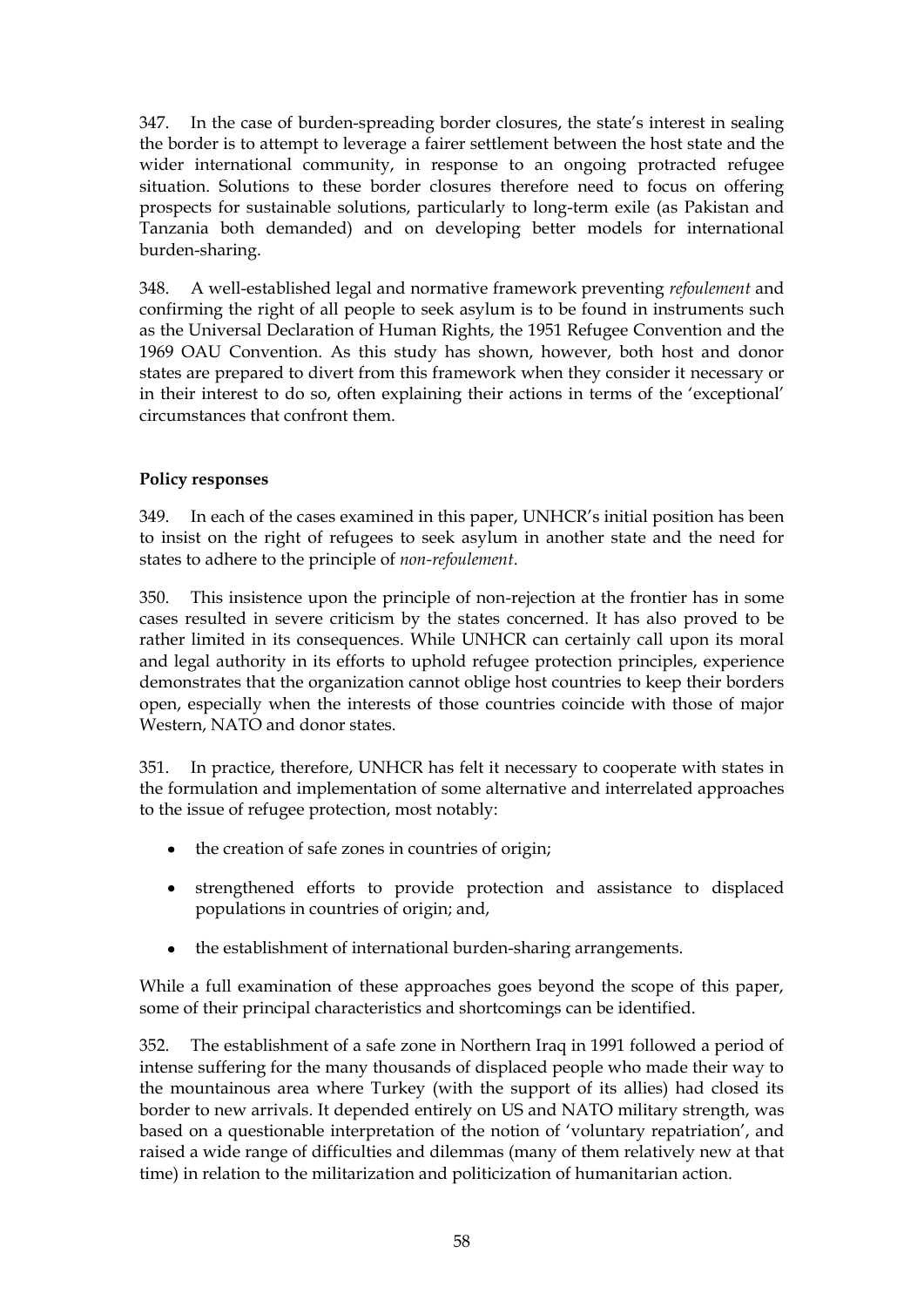353. Although in principle the concept of a safe zone does not present a challenge to the norm of *non-refoulement* norms, the establishment of such zones is highly problematic in situations where potential refugees are unable to seek asylum in other states. Given the huge expense and practical challenges involved in the establishment of safe zones, as well as the failure of this approach in the Balkans (most notoriously in relation to the Srebrenica massacre), this response seems unlikely to be developed further in relation to future border closures.

354. In the post-Cold War period, one of the most notable humanitarian developments has been the emergence of an IDP protection framework, coupled with a considerable increase in the financial and material support available for IDP assistance. This is in most respects a very welcome development. As advocates argued throughout the 1980s and 1990s, while IDP numbers grew exponentially in the post-Cold War period, the international community's efforts to uphold their rights and meet their needs proved to be far from adequate.

355. While considerable efforts have been made to address this situation during the past decade, there is a clear danger that IDP protection and assistance will be regarded as a substitute for, rather than a complement to, the protection and assistance that has more traditionally been provided to refugees (see UNHCR 2007b for a statement of the organization's policy on this matter).

356. As with the safe zone concept, states may (and indeed have) argued that there is no need for people to exercise their right to seek asylum in another state if they can be supported in their own country. This is a dangerous development, especially when it is combined with the closure of borders by potential host states and continued human rights violations in the country of origin.

357. The third approach with which UNHCR has cooperated is that of international burden-sharing, involving the transfer of refugee populations either direct from the border or from camps in a host state to a third country. In the Kosovo crisis of 1999, this approach took two specific forms: humanitarian evacuation (HEP) and humanitarian transfer (HTP).

358. In some respects, both HEP and HTP appear to meet basic protection standards. They do not involve *refoulement* and provide a means for refugees to find safety in another state. However, such arrangements ultimately rely on politicallycontingent agreements between states with common strategic concerns, rather than on established legal obligations or normative principles.

359. If the opening of a border is conditional open the establishment of such arrangements, then the principle of asylum, a lynch-pin of the international refugee protection regime, may well be undermined. There is also a potential contradiction between the supposed universality of state obligations to refugees and the selective application of burden-sharing arrangements to displaced populations based on their ethnic or political affinity.

360. As the case of Kosovo demonstrates (and, in an earlier era, the international response to the movement of Indo-Chinese "boat people"), burden-sharing may provide an effective means of keeping borders open and preventing *refoulement*,. But it depends to a very significant extent on the political interests of the states concerned.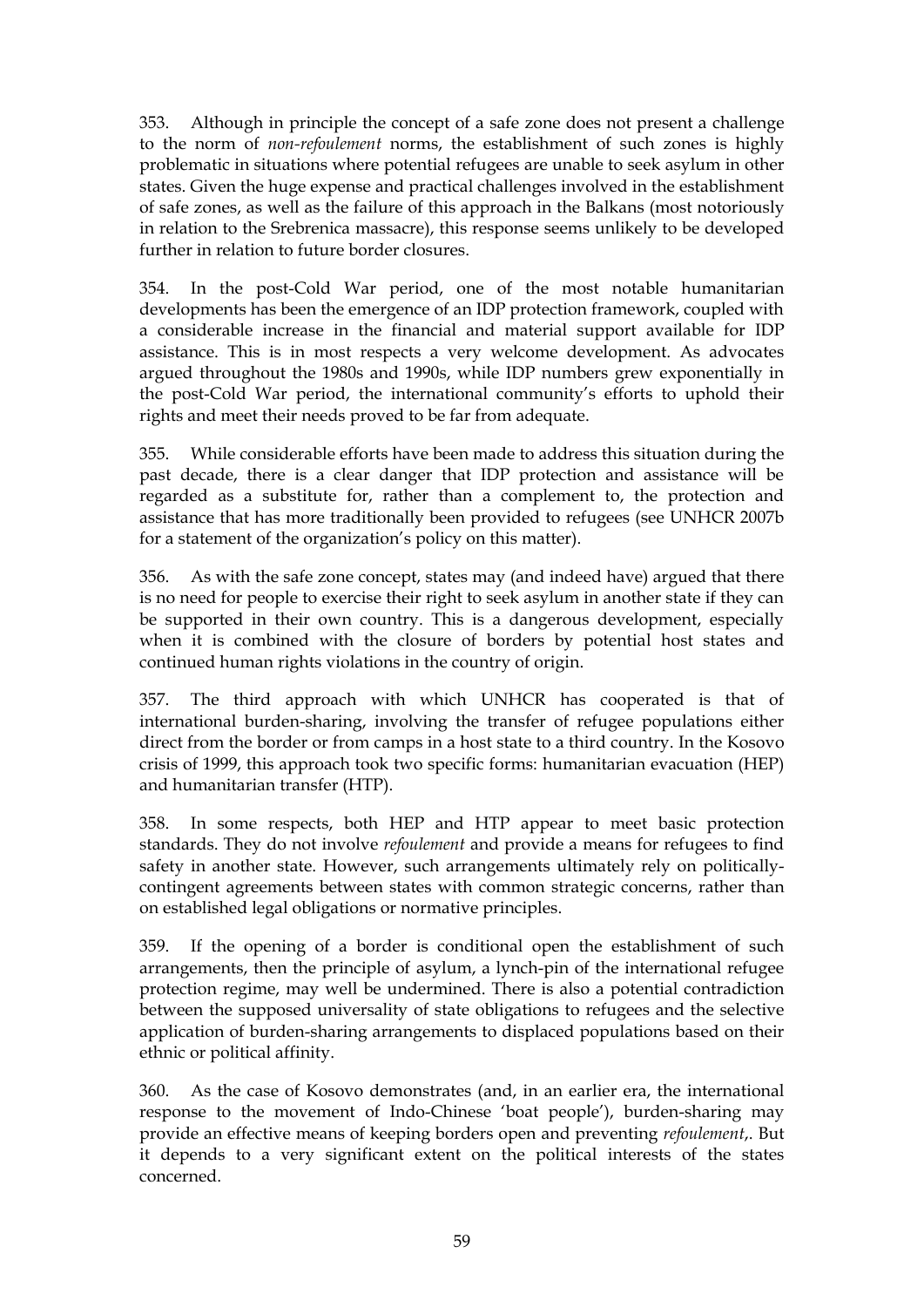### **Recommendations**

361. As stated earlier, border closures – and international responses to them – are complex political events. UNHCR is just one of the actors involved and has relatively little autonomy or influence in comparison to states. Nevertheless, UNHCR has an important role to play in responding to border closures and in defending the international protection regime that emerged in 1951 as a direct response to the failure of states to open their borders to refugees fleeing Nazi persecution in the 1930s.

362. Defending the principles of protection, however, must be based upon a sense of pragmatism and should not rule out innovation. What follows are a number of recommendations that could form the basis of a policy toolkit for UNHCR and its partners.

## *UNHCR's public stance*

363. UNHCR has a unique legal mandate as the guardian of the 1951 Refugee Convention. The organization thus has a duty to insist that states, whether or not they are signatories, continue to respect the rights that are specified in the Convention. UNHCR should never be perceived as condoning or even tacitly accepting border closures as an acceptable state policy.

364. In accordance with this principle, and even at the risk of public criticism, UNHCR must publicly condemn all instances of border closure as a breach of the fundamental human right to seek asylum and the normative obligation not to *refoule* refugees to territories where life or liberty may be threatened. In doing so, moreover, the organization must call on the support of other influential stakeholders, including the UN Secretary-General, the Emergency Relief Coordinator, UN High Commissioner for Human Rights, the International Committee of the Red Cross and the NGO community.

#### *North-South equity*

365. At the same time, UNHCR should ensure that its condemnation is not limited to states (usually in the developing world) that physically obstruct access to their territory. As noted earlier in this paper, the industrialized states are also responsible for preventing, deterring and restricting the arrival of people who are in need of protection, but are able to attain this objective by a wide range of administrative and technological devices.

366. UNHCR"s protests against border closures in the South (where the vast majority of the world"s refugees are to be found) will carry more weight if the organization is equally persistent in drawing attention to the restrictive asylum practices of Northern countries which have a much greater capacity to provide protection to the much smaller number of refugees and asylum seekers reaching their territory.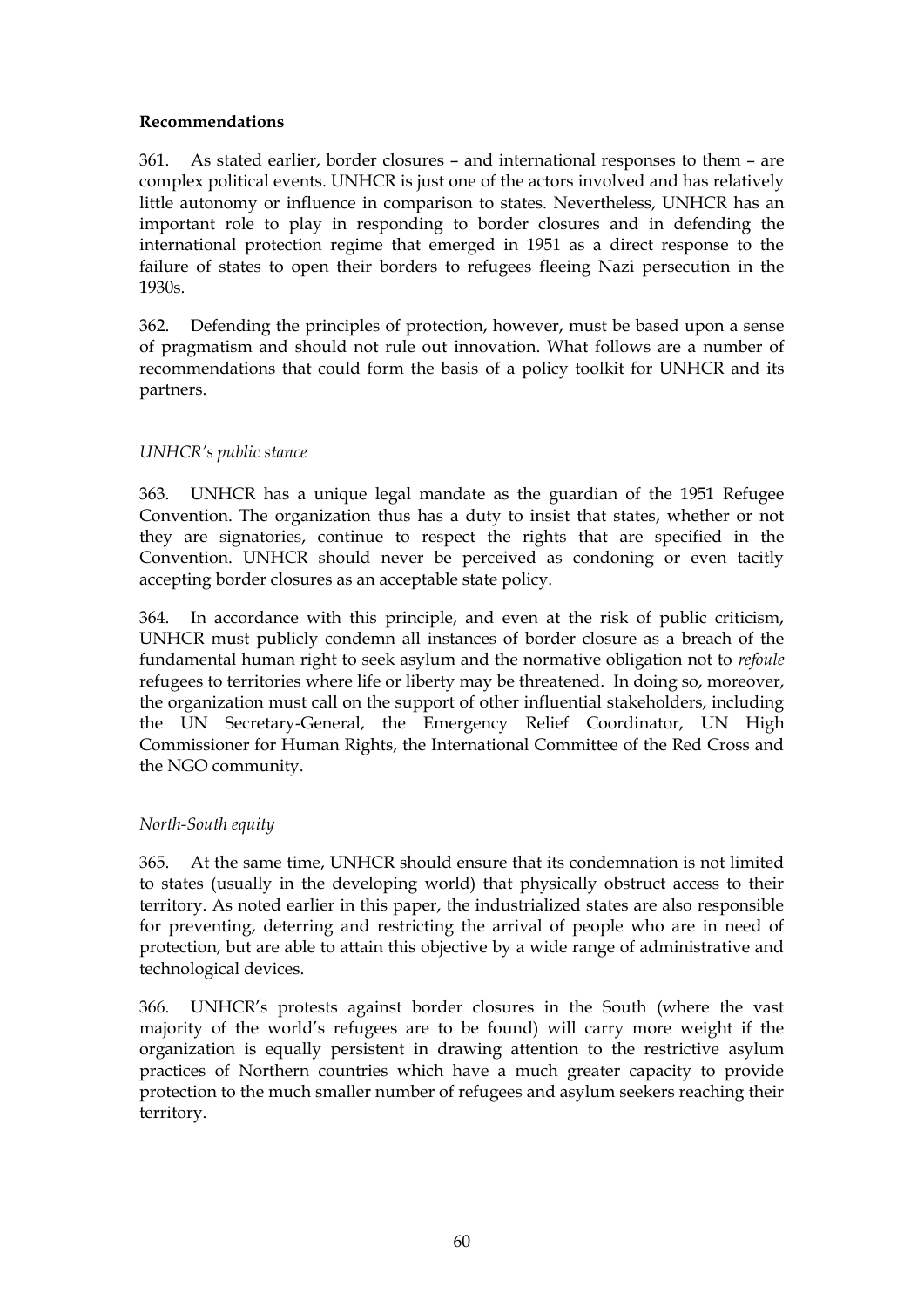### *Engagement in IDP protection*

367. In some situations where borders are closed, UNHCR may be called upon to offer its competence and capacity in the formulation of alternative approaches to actual or potential refugee influxes, normally in the form of providing protection and assistance to IDPs. If such solutions do not meet the basic normative principles governing refugee protection (because the border remains closed and refugees cannot seek asylum), UNHCR should exercise great caution before lending its support to such initiatives. Other humanitarian organizations with mandates different from that of UNHCR may be better placed to engage in such situations.

368. UNHCR has already underlined its determination to become involved in IDP protection only where such protection is not being used as a substitute for asylum, and has expressly made this a condition of its involvement in the Cluster Approach (UNHCR 2007b). IDP protection should continue to be embraced only where it offers a complementary or supplementary form of protection. Any use of IDP protection frameworks by states to effectively mask pre-emptive *refoulement* must be explicitly and publicly repudiated.

#### *Burden-sharing arrangements*

369. While this paper has drawn attention to the difficulties and dangers associated with the establishment of international burden-sharing arrangements, this approach to the prevention and resolution of border closures is worthy of further consideration. While many states appear reluctant to go much beyond their minimum refugee protection obligations, UNHCR has an important role to play in advocating on behalf of this approach, particularly in situations of mass influx.

370. In accordance with principles set out elsewhere in this paper, such burdensharing arrangements should not be linked to the establishment of safe zones or the confinement of displaced people to IDP camps or border areas of the country of origin.

#### *Security concerns and screening*

371. UNHCR should consider how it can meet state security concerns in situations where refugee influxes might also involve the arrival of combatants, terrorists or *genocidaires.* The establishment of effective screening mechanisms, as well as efforts to maintain the civilian character of refugee camps, may in some cases be enough to persuade states to refrain from closing their borders.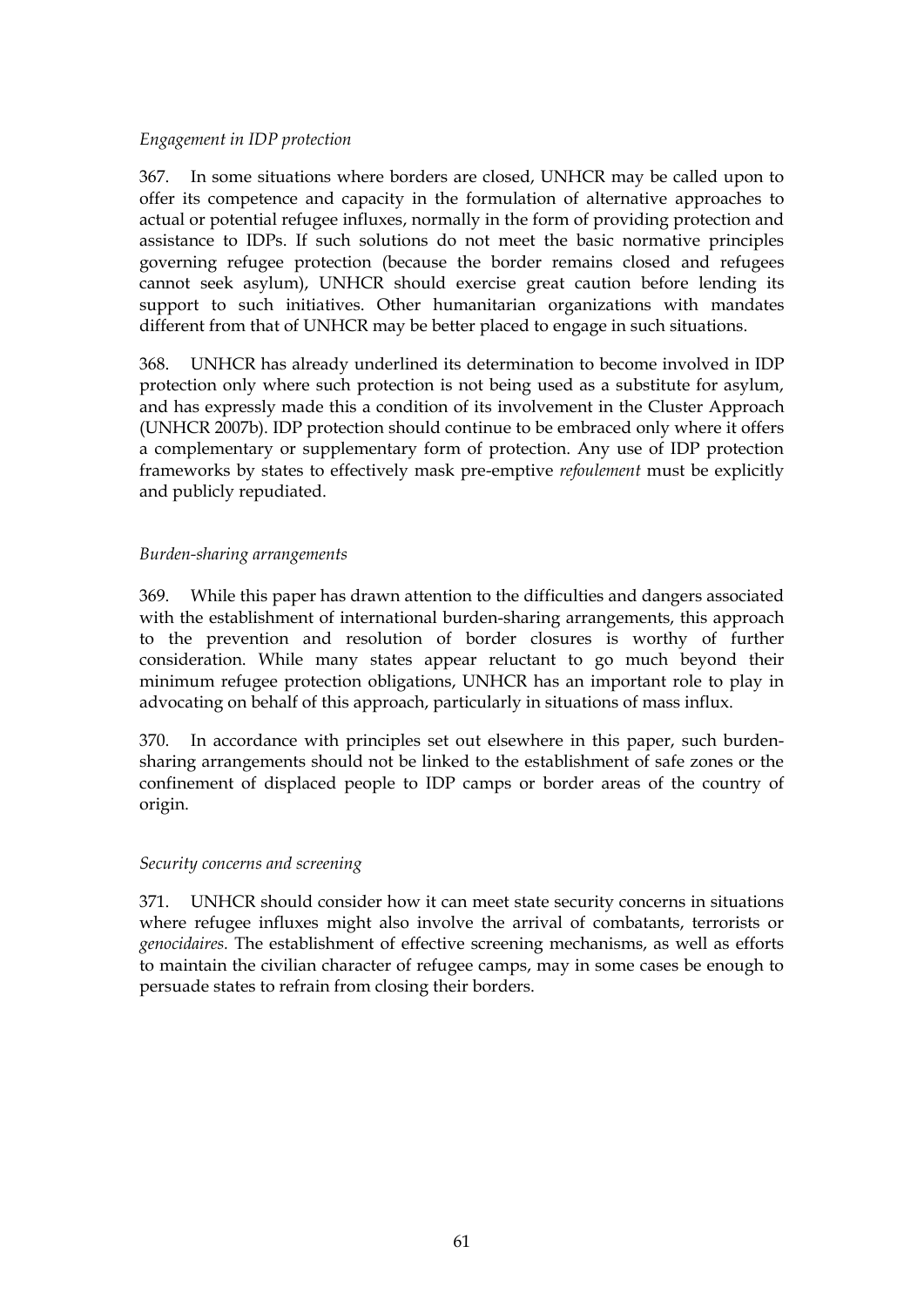#### *Negative consequences of border closures*

372. UNHCR should reinforce its efforts to persuade states that border closures are often ineffective if intended to prevent refugee entry (rather than denying their rights by making such entry "illegal"). The organization must underline the fact that closing borders does not necessarily reduce movement, but instead increases smuggling, police corruption and irregular migration, with negative consequences not only for refugees but also for the host state and community. Border closures also have the effect of disrupting trade and other commercial activities, and thereby have a negative impact on local populations.

#### *Protracted refugee situations*

373. Finally, it must be recognizes that if they were not confronted with the grim reality of protracted refugee situations, with all of the pressures that they impose on host states, actual and potential countries of asylum might be less likely to close their borders to new arrivals.

374. UNHCR"s current efforts to focus international attention on the prevention and resolution of such protracted situations must thus be regarded as an essential component of the effort to address the problem of border closures.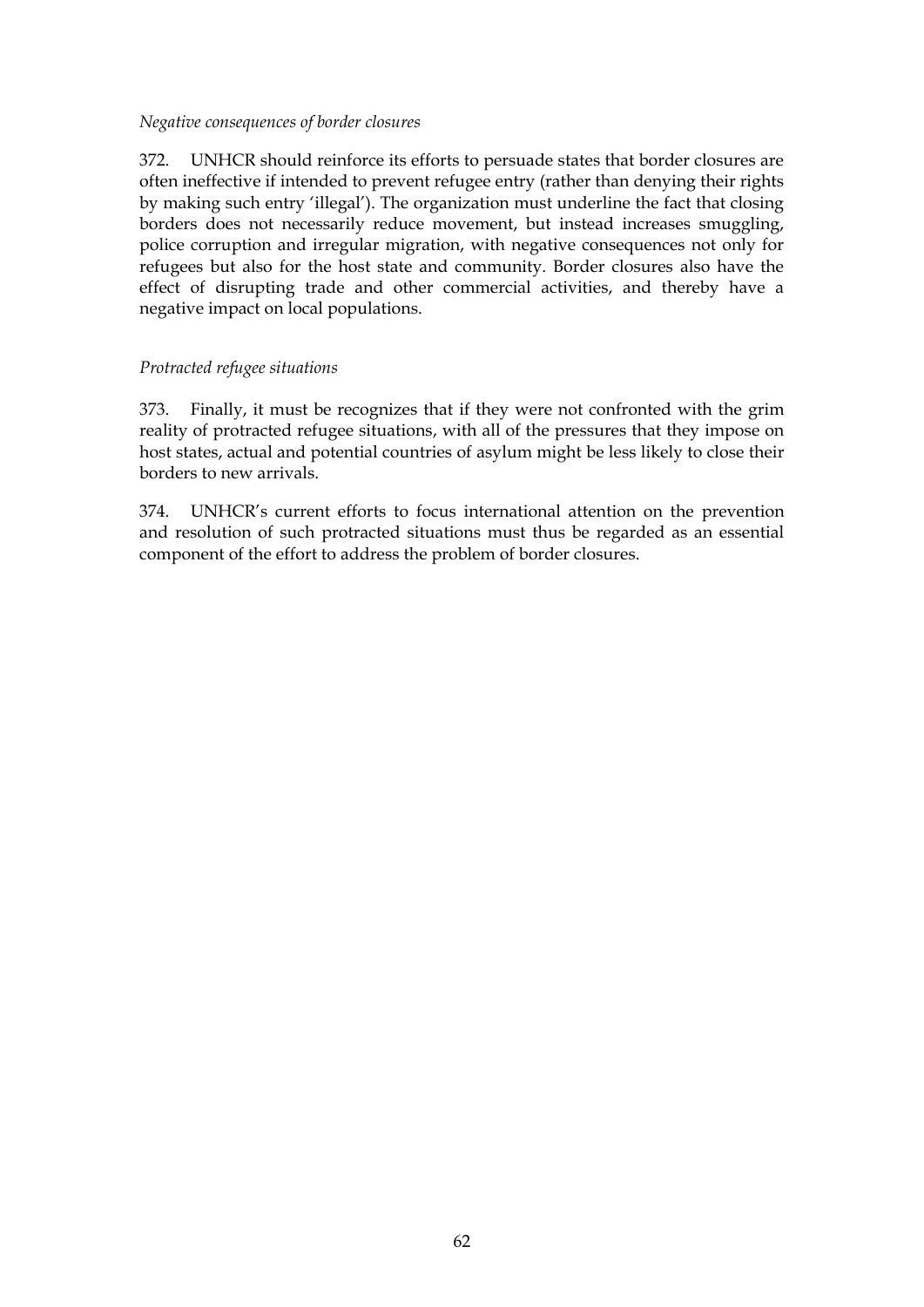## **SOURCES**

AGENCE FRANCE-PRESSE, BOSIRE, B. (3 January 2007). "Kenya deports hundreds of Somali refugees fleeing tension at home".

AL-JAZEERA.NET. (15 June 2010). `UN urges halt to Kyrgyzstan clashes '.

AMNESTY INTERNATIONAL (June 1999). "Humanitarian evacuation and the international response to refugees from Kosovo". EUR/65/05/99.

AMNESTY INTERNATIONAL (May 2002). "Amnesty International Report 2002: Afghanistan".

AMNESTY INTERNATIONAL (May 2007). "Kenya: denied refuge - the effect of the closure of the Kenya-Somalia border on thousands of Somali asylum seekers and refugees". AFR 32.002.2007.

ASIA NEWS (12 March 2010), `Tensions mount between Kyrgyzstan and Uzbekistan: border sector close', [http://www.speroforum.com/a/28933/KYRGYZSTAN--UZBEKISTAN---](http://www.speroforum.com/a/28933/KYRGYZSTAN--UZBEKISTAN---Tensions-rising-between-Bishkek-and-Tashkent-border-sector-closed) [Tensions-rising-between-Bishkek-and-Tashkent-border-sector-closed](http://www.speroforum.com/a/28933/KYRGYZSTAN--UZBEKISTAN---Tensions-rising-between-Bishkek-and-Tashkent-border-sector-closed)

BAKEWELL, O., "Repatriation and self-settled refugees in Zambia: bringing solutions to the wrong problems". *Journal of Refugee Studies*, 13:4, (2000), pp. 356–373.

BBC (27 February 2001). 'Clashes empty Macedonian villages'. <http://news.bbc.co.uk/1/hi/world/europe/1192405.stm>.

BBC (May 2009). 'Italy turns rescued migrants back'. <http://news.bbc.co.uk/1/hi/world/europe/8037803.stm>.

BERDALM, J.-F. (2008). "The devil in France. The tragedy of Spanish republicans and French policy after the Civil War". [http://hal.archives-ouvertes.fr/docs/00/37/43/18/PDF/The-](http://hal.archives-ouvertes.fr/docs/00/37/43/18/PDF/The-Devil-in-France-Transversal-Vol.3.pdf)[Devil-in-France-Transversal-Vol.3.pdf](http://hal.archives-ouvertes.fr/docs/00/37/43/18/PDF/The-Devil-in-France-Transversal-Vol.3.pdf).

CARTAGENA COLLOQUIUM (November 1984). "Cartagena Declaration on Refugees, Colloquium on the International Protection of Refugees in Central America, Mexico and Panama".

CATUDAL, H., "The war in Kurdistan: end of nationalist struggle". *International Relations*, 5, (1976), pp. 1024–1044.

CHINA NEWS (October 2001). "China closes border with Afghanistan". [www.chinaorg.cn](http://www.chinaorg.cn/).

CRISP, J. (2002). "No solutions in sight: the problem of protracted refugee situations in Africa". *The Center for Comparative Immigration Studies, University of California, San Diego, Working Paper*, No.68.

CRISP, J., MARTIN, L. AND PRATTLEY, W. (March 1992). "Review of UNHCR emergency preparedness and response in the Persian Gulf Crisis". UNHCR/GULF/EVAL/12.

DAILY NATION (April 2007). "UN protests as Kenya sends back Somali refugees".

DOWTY, A. (1987). *Closed Borders: the Contemporary Assualt on Freedom of Movement*. Yale University Press.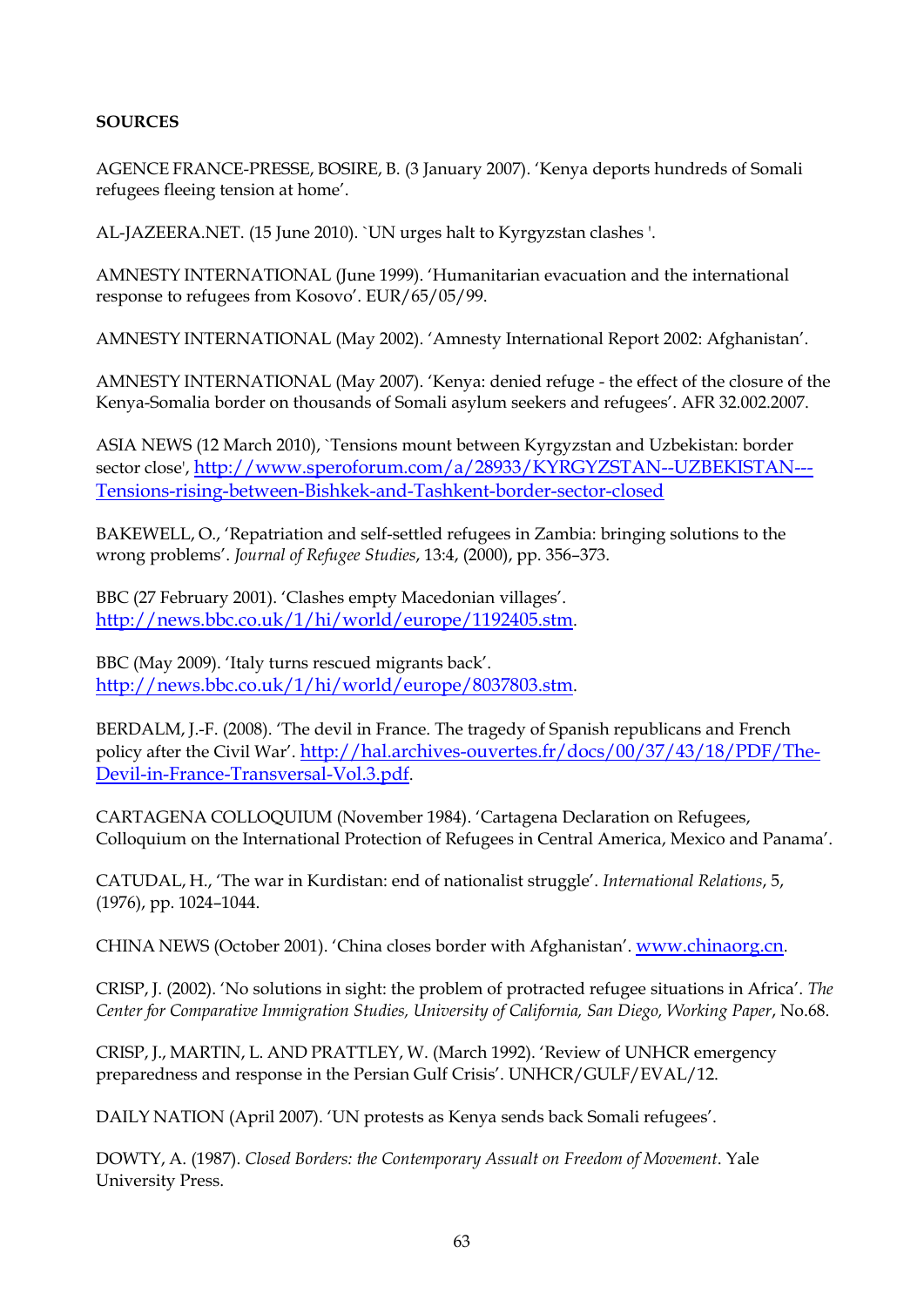EINARSEN, T., "Refugee protection beyond Kosovo: quo vadis?". *International Journal of Refugee Law*, 14:2, (2001), pp. 119–127.

EURASIA.NET, KADAMJAYOV, J. (March 2010) `Fergana Valley: relations cooling, Uzbek-Kyrgyz relations growing increasingly violent'. <http://www.eurasianet.org/departments/civilsociety/articles/eav030910a.shtml>

EUROPEAN COUNCIL OF REFUGEES AND EXILES (January 2000). "The Kosovo refugee crisis".

FERRIS, E., "Internal displacement and the right to seek asylum". *Refugee Survey Quarterly*, 27:3, (2008), pp. 76–92.

FLEMING, M. (21 May 2010). "UNHCR briefing notes: UNHCR appeals on Somalia for international obligations on *non-refoulement* to be observed".

FRELICK, B., "The false promise of Operation Provide Comfort: protecting refugees or protection of state power?" *Middle East Report*, No.176.

FRELICK, B., "Refugee rights: the new frontier of human rights protection". *Buffalo Human Rights Law Review*, 4, (1998), pp. 261–274.

GIBNEY, M. and HANSEN, R., "Deportation and the liberal state: the forcible return of asylum seekers and unlawful migrants in Canada, Germany and United Kingdom". *UNHCR New Issues in Refugee Research Working Paper Series*, No.77.

GOODWIN-GILL, G. and MCADAM, J. (2007). *The Refugee in International Law*. Oxford University Press.

HATHAWAY, J. (2005). *The Rights of Refugees in International Law*. Cambridge University Press.

HELTON, A., "Asylum and refugee protection in Thailand". *International Journal of Refugee Law*, 1:1, (1989), pp. 20–47.

HUMAN RIGHTS WATCH (March 2009). "From horror to hopelessness: Kenya"s forgotten Somali refugee crisis". http://www.hrw.org/node/81794.

INDEPENDENT COMMISSION OF EXPERTS (BERGIER) (December 1999). "Switzerland and refugees in the Nazi era'.

INNER CITY PRESS, LEE, M.R., (15 June 2010) `Ban and UNICEF quiet on Uzbek human rights, Popov, as Karimov closes border'.

INTER-AGENCY STANDING COMMITTEE (February 2008). "Background document: preserving humanitarian space, protection and security'. [http://www.unhcr.org/refworld/docid/48da506c2.html. WO/0803/2583/7](http://www.unhcr.org/refworld/docid/48da506c2.html.%20WO/0803/2583/7).

IRIN (November 2001). "Pakistan: UNHCR concerned over security in IDP camps".

JANKULOSKI, Z. (May 1998). "Why Macedonia matters: spill-over of the refugee crisis from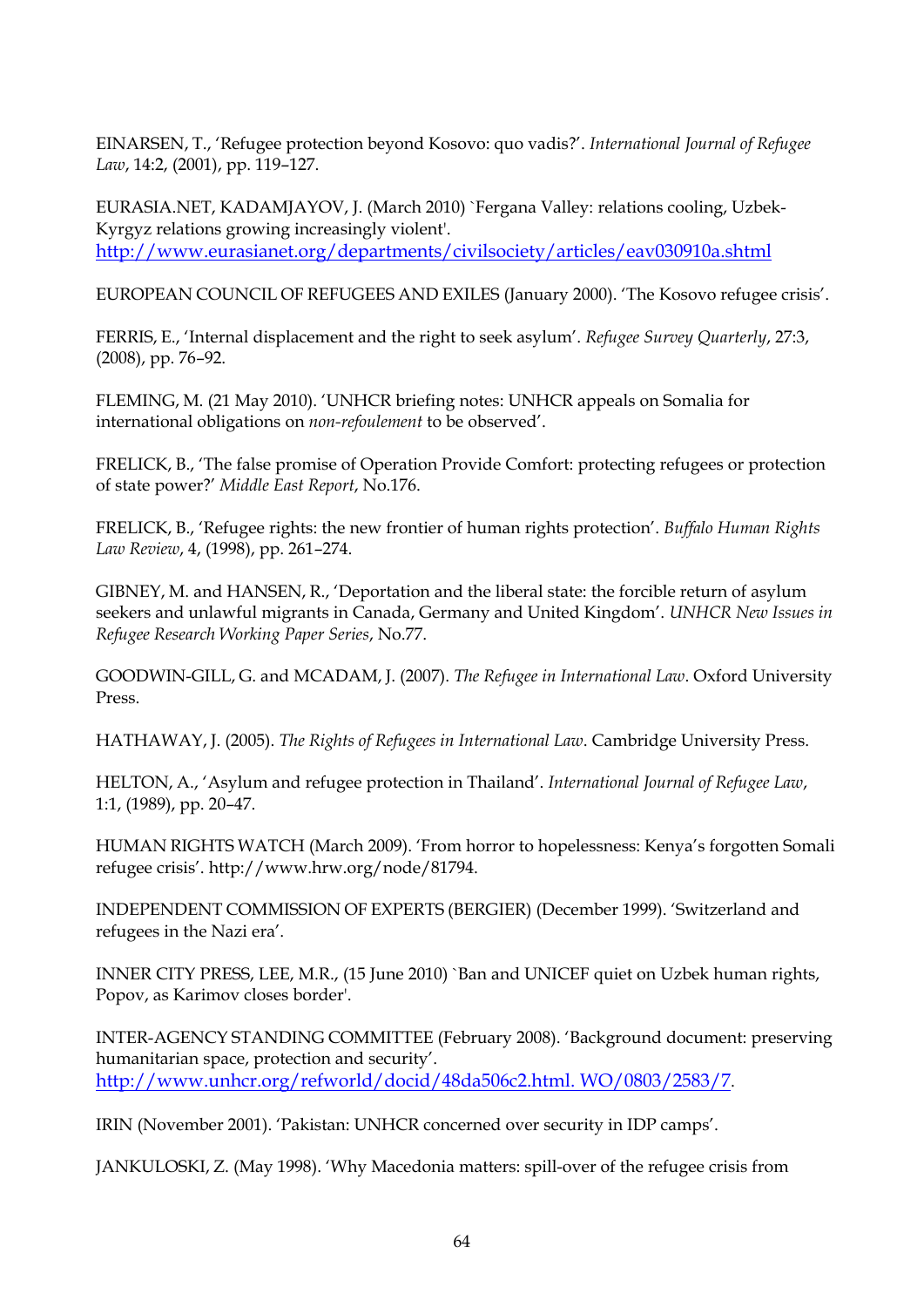Kosovo to Macedonia". In The Kosovo Crisis RSC Working Paper No.1.

JOINT GOVERNMENT STATEMENT (1995). "Communique of the Regional Summit on Rwanda, Nairobi, 7th January 1995'. Nairobi: State House.

JOINT NGOS STATEMENT (October 2001). 'Working to solve the crisis in Afghanistan'. [www.care.org](http://www.care.org/).

KAISER, T., "Dispersal, division and diversification: durable solutions and Sudanese refugees in Uganda". *Journal of Eastern African Studies*, 4:1, (2010), pp. 44–60.

LOESCHER, G. (2001) *UNHCR in World Politics: A perilous path.* Oxford: Oxford University Press.

LONG, C. (2009). *The Politics of Refugee Repatriation in the Twentieth Century*. Ph.D. thesis, University of Cambridge.

LYMAN, P. (April 1991). "Statement before the Subcommittee on Immigration and Refugee Affairs of the Senate Judiciary Committee'. US Department of State Dispatch.

MAGA, T., "Closing the door: the French government and refugee policy 1933-39". *French Historical Studies*, 12:3, (1982), pp. 424–442.

MARRUS, M. (1985). *The Unwanted: European Refugees in the Twentieth Century*. Oxford: Oxford University Press.

MILLER, J., "Sharing the security burden: towards the convergence of refugee protection and state security". *RSC Working Paper*, No.4.

MOGIRE, A., "Refugee realities: refugee rights versus state security in Kenya and Tanzania". *Transformation: An International Journal of Holistic Mission Studies*, 26, (2009), pp. 15–29.

NORTH, N. (May 1999). "Cherie sobs for Kosovo refugees, no let-up: PM tells refugees they will go back to their homes". Daily Record.

OCHA (October 2001a). "Afghanistan Crisis - OCHA Situation Report No.9".

OCHA (October 2001b). "Afghanistan Situation Report No.16".

OGATA, S. (2005). *The Turbulent Decade*. London: WW. Norton and Co.

ORGANIZATION OF AFRICAN UNITY (September 1969). "Convention Governing the Specific Aspects of Refugee Problems in Africa". http://www.africa-union.org/Officialdocuments/Treaties-20Conventions-20Protocols/Refugee-Convention.pdf. Last checked 23 June 2009.

OXFAM (March 2009). "Addressing the humanitarian crisis on the Kenya/Somalia border".

POWER, S. (2008). *Chasing the Flame: Sergio Vieira de Mello and the fight to save the world*. London: Allen Lane.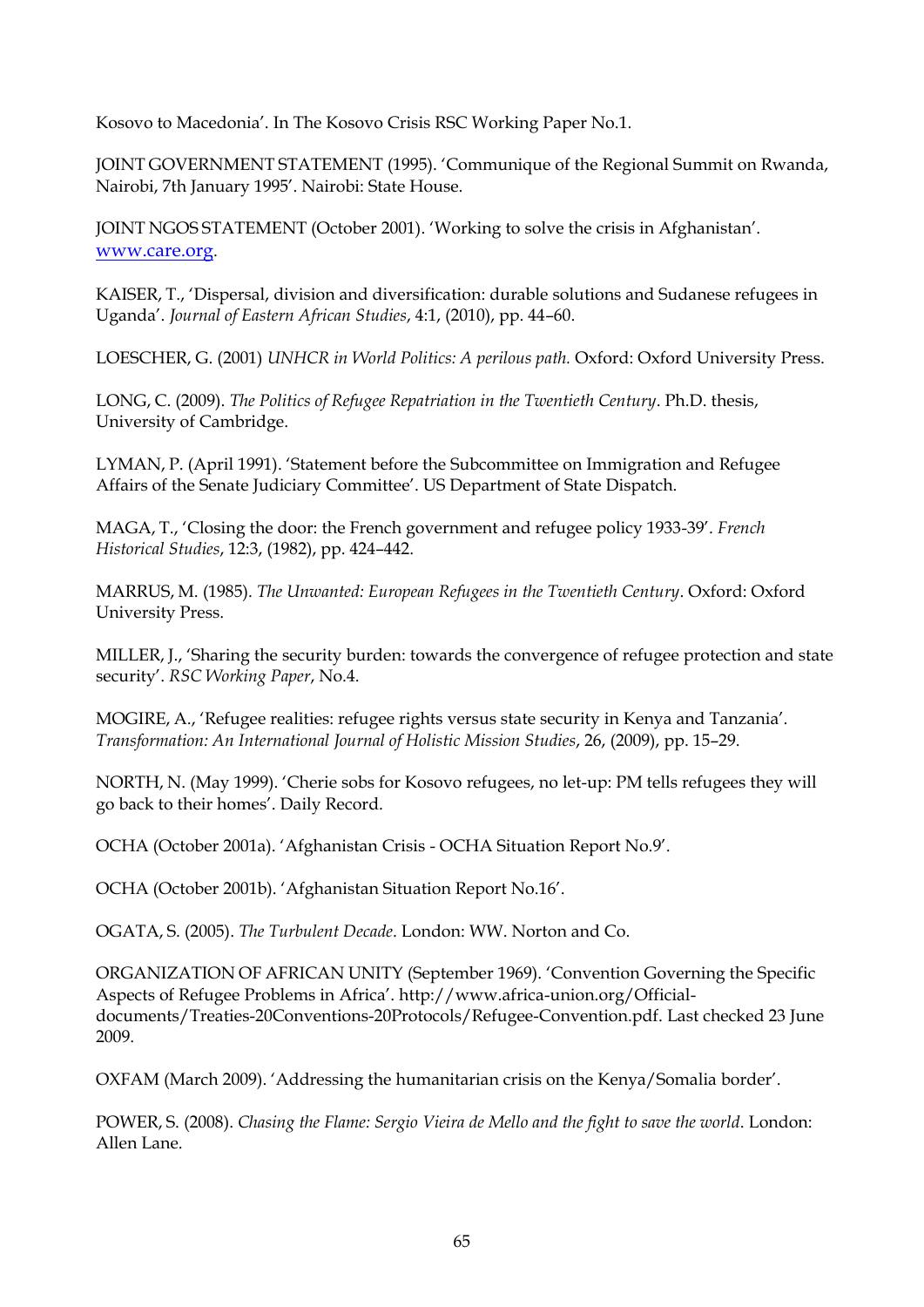RUIZ, H., "Afghanistan: conflict and displacement 1978-2001". *Forced Migration Review*, 13.

RUTINWA, B., "The Tanzanian government"s response to the Rwandan emergency". *Journal of Refugee Studies*, 9, (1996), pp. 291–302.

SCHMEIDL, S., '(Human) security dilemmas: long-term implications of the Afghan refugee crisis'. *Third World Quarterly*, 23:1, (2002), pp. 7–29.

VAN SELM, J., "Foreign policy considerations in dealing with Afghanistan"s refugees: when security and protection collide". *Forced Migration Review*, 13.

SKRAN, C. (1995). *Refugees in Inter-War Europe*. Oxford: Oxford University Press.

SUHRKE, A. (2000). "From one crisis to another: organizational learning in UNHCR". In CARLSSON, J. and WOHLGEMUTH, L. (Eds.), Learning in Development Co-operation Almqvist & Wiksell International.

SUHRKE, A., BARUTCISKI, M., SANDISON, P. AND GARLOCK, R. (February 2000). "The Kosovo refugee crisis: an independent evaluation of UNHCR"s emergency preparedness and response". http://repository.forcedmigration.org/showmetadata.jsp?pid=fmo:3644.

SUPREME COURT OF THE UNITED STATES (21 June 1993). "Judgement, Sale v. Haitian Centers Council". http://supct.law.cornell.edu/supct/html/92-344.ZO.html. 113 S. Ct. 2549, 113 S. Ct. 2549, 125 L. (92-344), 509 U.S. 155 (1993).

TAIT, A. (November 2001). "Refugees latest victims of terrorist attacks". www.isn.ethz.ch.

THE GUARDIAN, CARROLL, R. (25 October 2001). "Taliban build base inside Pakistan: Colony provides medical care, cash and food".

THE NEW YORK TIMES, KINZER, S. (June 1991). "Last Kurdish camp is shut in Turkey near Iraqi border".

THE NEW YORK TIMES, ROHDE, D. (7 May 1999). "Crisis in Kosovo: refugees: Macedonian troops said to push 1,000 refugees back".

THE TIMES, MURRAY, A. (21 March 1975a). "Plight of Kurds becoming desperate".

THE TIMES, SPROAT, I (20 January 1975b). "Plight of the Kurds".

THE TIMES, HALPIN, T. (15 June 2010). `Uzbekistan closes borders to refugees'.

UN COMMISSION ON HUMAN RIGHTS (February 1998). "Report of the Representative of the Secretary-General, Mr. Francis M. Deng: Addendum: Guiding Principles on Internal Displacement". E/CN.4/1998/53/Add.2.

UN GENERAL ASSEMBLY (July 1951). "Convention Relating to the Status of Refugees". United Nations, Treaty Series. Vol. 189, p. 137.

UN WIRE (November 2001). "Iranian border remains closed despite UN pleas".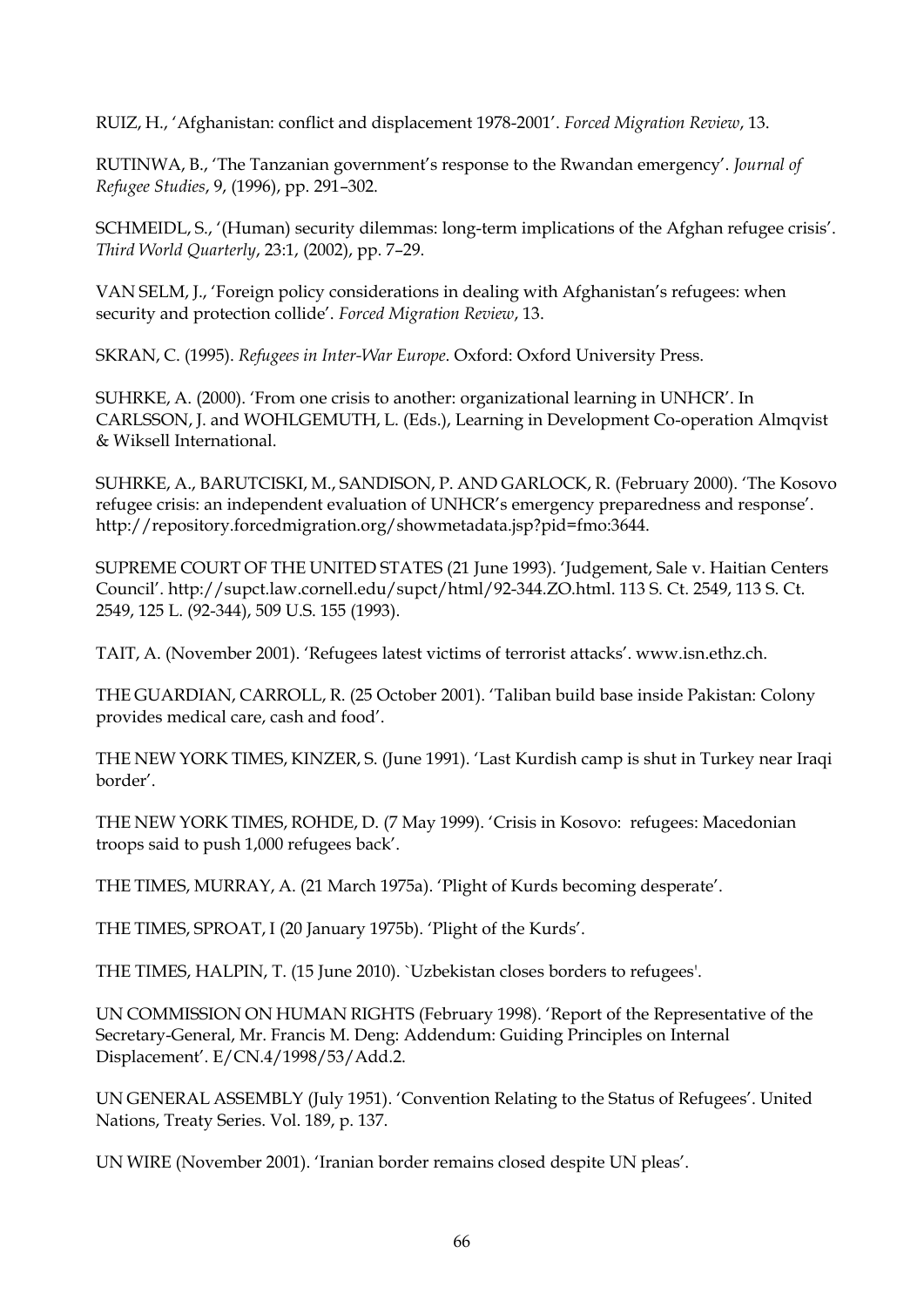UNHCR (January 1994). 'The principle of *non-refoulement* as a norm of customary international law; response to the questions posed to UNHCR by the Federal Constitutional Court of the Federal Republic of Germany'.

UNHCR, 'Message to all Rwandese refugees in Tanzania from the Government of the United Republic of Tanzania and the Office of the United Nations High Commissioner for Refugees'. *International Journal of Refugee Law*, 9, (1997), pp. 328–329.

UNHCR (2000). *The State of the World's Refugees: Fifty Years of Humanitarian Protection*. Oxford: Oxford University Press.

UNHCR (July 2007a). "Concept paper for the High Commissioner"s Dialogue on Protection Challenges". <http://www.unhcr.org/4742b37c2.html>.

UNHCR (February 2007b). "The protection of internally displaced persons and the role of UNHCR". [http://www.unhcr.org/cgi](http://www.unhcr.org/cgi-bin/texis/vtx/refworld/rwmain?docid=45ddc5c04&page=search)[bin/texis/vtx/refworld/rwmain?docid=45ddc5c04&page=search](http://www.unhcr.org/cgi-bin/texis/vtx/refworld/rwmain?docid=45ddc5c04&page=search).

UNHCR (August 2009). "UNHCR chief visits Dadaab, draws attention to "dramatic" Somali refugee crisis". http://www.unhcr.org/4a7955db6.html.

UNHCR (June 2010). `UNHCR launches emergency airlift to Uzbekistan'. <http://www.unhcr.org/4c176bd86.html>.

UNHCR: DIP (April 2010). "Standard Operating Procedures (SOPs) for addressing *refoulement* or imminent risk of *refoulement*".

UNHCR EXCOM (1981). "Protection of asylum seekers in situations of large-scale influx". <http://www.unhcr.org/3d4ab3ff2.html>.

UNHCR EXCOM (2004). "Conclusion on international cooperation and burden and responsibility sharing in mass influx situations". <http://www.unhcr.org/41751fd82.html>.

UNHCR EXCOM (2002). "Conclusions on the civilian and humanitarian character of asylum". <http://www.unhcr.org/41b041534.html>

UNHCR EXCOM STANDING COMMITTEE (February 2000). "The Kosovo refugee crisis: an independent evaluation of UNHCR"s emergency preparedness and response". <http://www.unhcr.org/3ae68d19c.html>.

UNITED NATIONS (10 December 1948). "Universal Declaration of Human Rights". A/Res/217(III).

UNITED NATIONS GENERAL ASSEMBLY (1966). "International Covenant on Civil and Political Rights". <http://www2.ohchr.org/english/law/ccpr.htm>.

UNITED NATIONS GENERAL ASSEMBLY (1975). "Convention Against Torture: and other cruel, inhuman or degrading treatment or punishment'. <http://www.hrweb.org/legal/cat.html>.